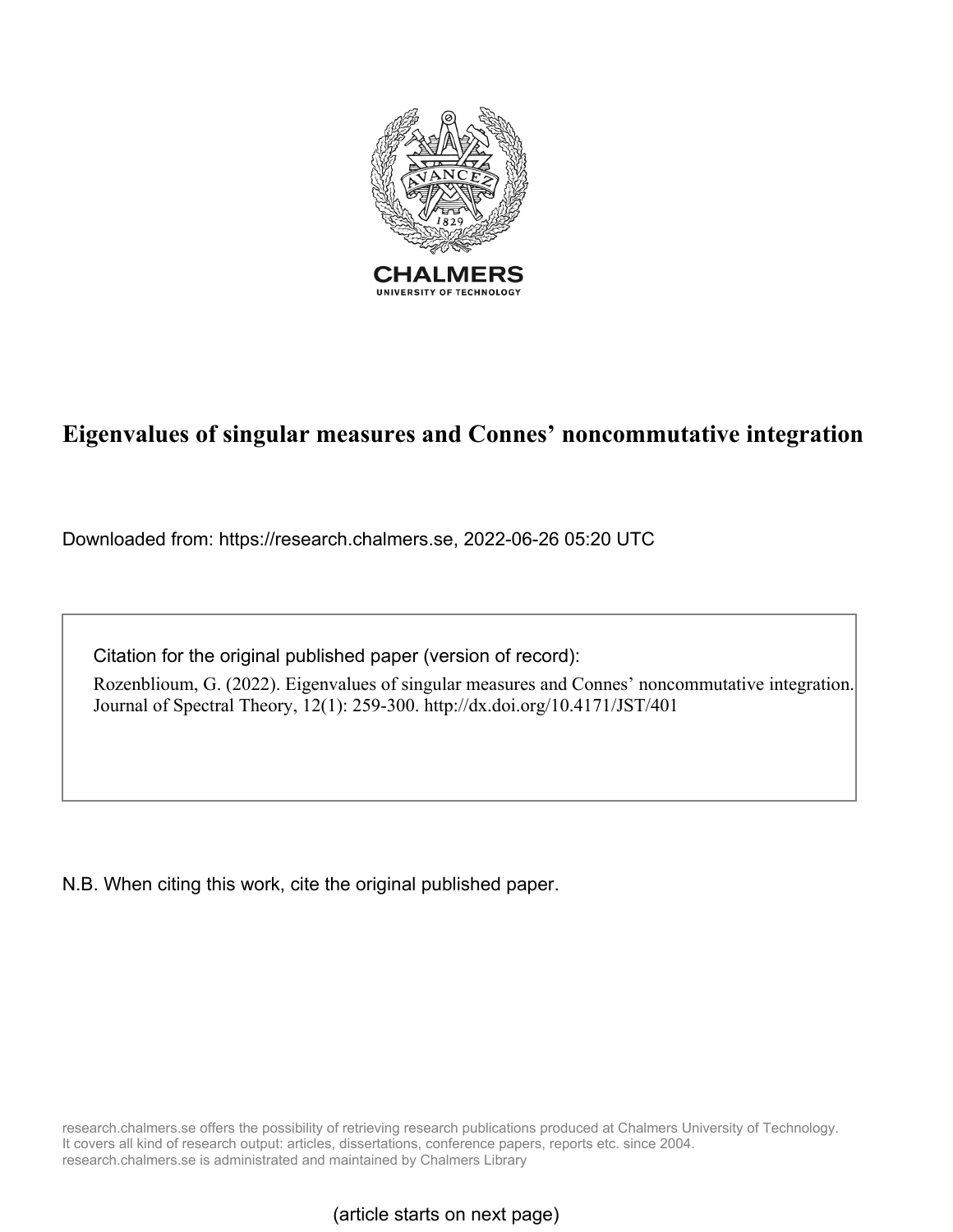# Eigenvalues of singular measures and Connes' noncommutative integration

# Grigori Rozenblum

Abstract. In a domain  $\Omega \subset \mathbb{R}^N$  we consider compact, Birman–Schwinger type operators of the form  $T_{P,\mathfrak{A}} = \mathfrak{A}^* P \mathfrak{A}$  with P being a Borel measure in  $\Omega$ , containing a singular part, and  $\mathfrak A$  being an order  $-N/2$  pseudodifferential operator. Operators are defined by means of quadratic forms. For a class of such operators, we obtain a proper version of H. Weyl's law for eigenvalues, with order not depending on dimensional characteristics of the measure. These results lead to establishing measurability, in the sense of Dixmier–Connes, of such operators and the noncommutative version of integration over Lipschitz surfaces and rectifiable sets.

*In the memory of Misha Shubin, a friend and a great mathematician*

## 1. Introduction

#### 1.1. Operators associated with singular measures and their spectrum

In the recent paper [\[42\]](#page-41-0), Birman–Schwinger (Cwikel) type operators in a domain  $\Omega \subset \mathbb{R}^N$  were considered, namely, the ones having the form  $T_P = \mathfrak{A}^* P \mathfrak{A}$ . Here,  $\mathfrak{A}$ is a pseudodifferential operator in  $\Omega$  of order  $-l = -N/2$  and  $P = V\mu$  is a finite signed Borel measure containing a singular part. We found out there that, for such operators, properly defined using quadratic forms, for a wide class of measures, an estimate for eigenvalues  $\lambda_k^{\pm} = \lambda_k^{\pm}(\mathbf{T}_P)$  holds with order  $\lambda_k^{\pm} = O(k^{-1})$  with coefficient involving an Orlicz norm of the weight function  $V$ . For a subclass of such measures, namely, for the ones whose singular part is a finite sum of measures absolutely continuous with respect to the surface measures on disjoint compact Lipschitz surfaces of arbitrary dimension, an asymptotic, Weyl type, formula for eigenvalues was proved, with all surfaces, independently of their dimension, making the same order contributions. In the present paper, we discuss some generalizations of these results and their consequences for defining noncommutative integration with respect to singular measures.

*<sup>2020</sup> Mathematics Subject Classification.* 35P20, 35P15, 58J50, 58J42.

*Keywords.* Eigenvalue distribution, noncommutative integation, singular measures.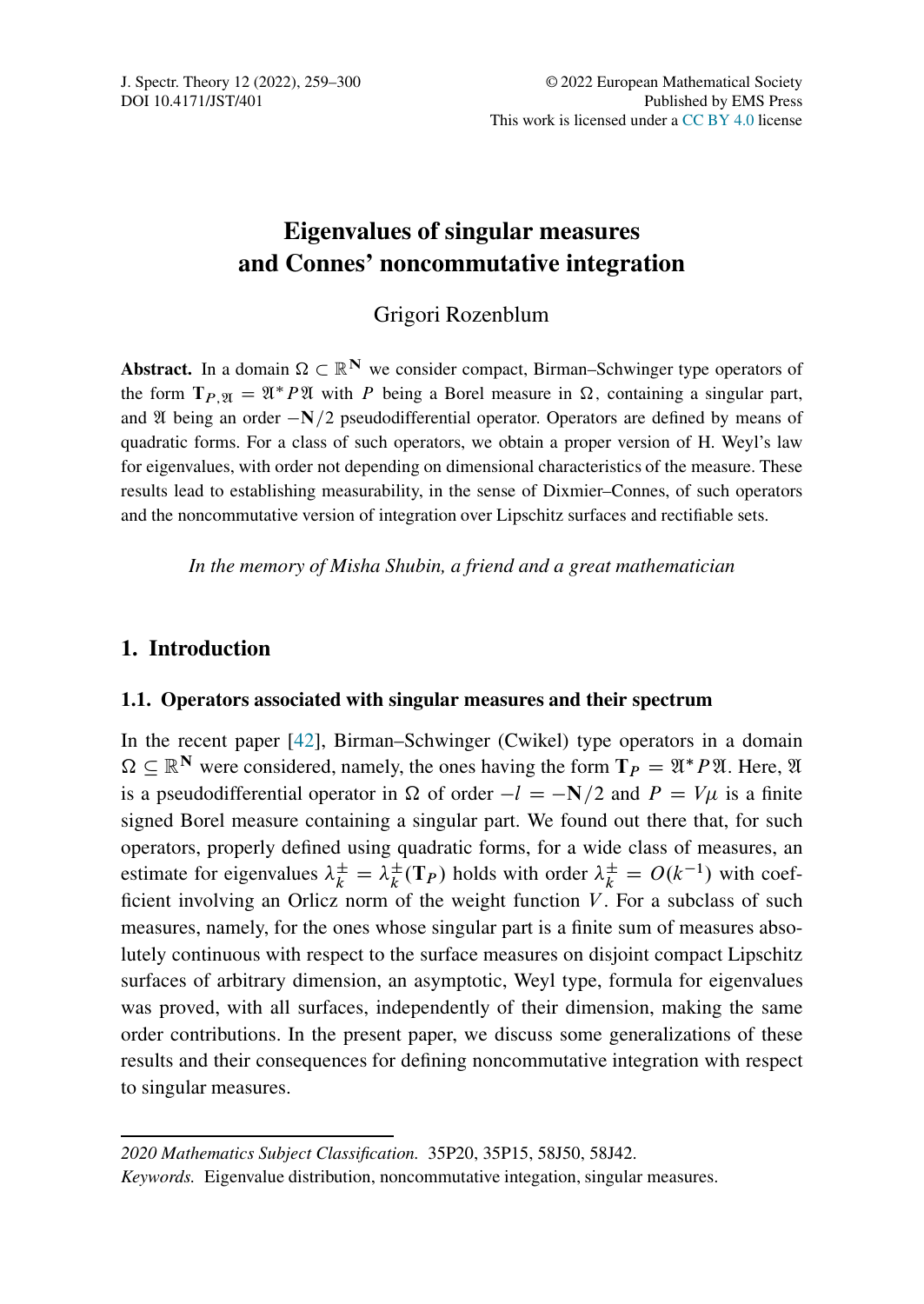Our considerations are based upon the variational approach to the spectral analysis of differential operators in a singular setting, in the form developed in the 60s and the 70s by M. Sh. Birman and M. Z. Solomyak. This approach enables one to obtain, for rather general spectral problems, eigenvalue estimates, sharp both in order and in the class of functional coefficients involved, this sharpness confirmed by exact asymptotic eigenvalue formulas. In the initial setting, this approach was applied to measures  $P$  absolutely continuous with respect to the Lebesgue measure. Passing to singular measures, it was previously found that, for the equation  $-\lambda \Delta(X) = Pu(X), X \in \Omega \subseteq \mathbb{R}^N$ , if the singular part of P is concentrated on a smooth compact surface inside  $\Omega$  (or on the boundary of  $\Omega$ , provided the latter is smooth enough), it makes contribution of the order, different from the one produced by the absolutely continuous part, see, e.g., [\[1\]](#page-39-0) or [\[27\]](#page-40-0). This happens always, with the only exception of the case  $N = 2$ , where the above orders are the same. For a class of singular self-similar measures  $P$ , K. Naimark and M. Solomyak established in [\[38\]](#page-41-1) two-sided estimates for eigenvalues. And it turned out there that the decay *order* of these estimates depends generally on the parameters used in the construction of the measure, in particular, on the Hausdorff dimension of its support. However, in the single case, again of the dimension being equal to 2, this dependence disappears, and the eigenvalues have one and the same decay order for all measures in the class under consideration, independently, in particular, of their dimensional characteristics. In a very recent study in [\[26\]](#page-40-1), a new approach to the spectral problem  $-\lambda \Delta u(X) = Pu(X), X \in \Omega \subseteq \mathbb{R}^2$  has been developed, establishing, again, for a wide class of singular measures, upper eigenvalue estimates of one and the same order, independently of the Hausdorff dimension of the support of the measure. It became rather intriguing to understand which mechanism lies under this exceptional feature of spectral problems in dimension 2.

In  $[42]$  (main ideas and some results were announced in  $[41]$ ) the above spectral problems have been generalized to an arbitrary dimension N, so the eigenvalue properties were studied for the operator  $\mathfrak{A}^* P \mathfrak{A}$ , where  $\mathfrak A$  is an order  $-l = -N/2$ pseudodifferential operator in a domain  $\Omega \subseteq \mathbb{R}^N$  and P is a signed measure of the form  $V\mu$ , with Ahlfors regularity conditions imposed upon the, possibly singular, measure  $\mu$  and with the density V belonging to a certain Orlicz class with respect to  $\mu$ . Such a measure  $\mu$  is equivalent to the Hausdorff measure of some dimension  $d, 0 < d \leq N$  on the support of  $\mu$ . This operator, defined by means of quadratic forms, see Section [2](#page-11-0) for details, is a natural generalization of the Birman–Schwinger operators which since long ago have been playing an important part in spectral and scattering theory. An eigenvalue estimate for this operator was established in [\[42\]](#page-41-0), of order depending neither on the dimension  $N$  nor on the Hausdorff dimension of the measure  $\mu$ . For  $\mu$  being the Hausdorff measure on a Lipschitz surface of any positive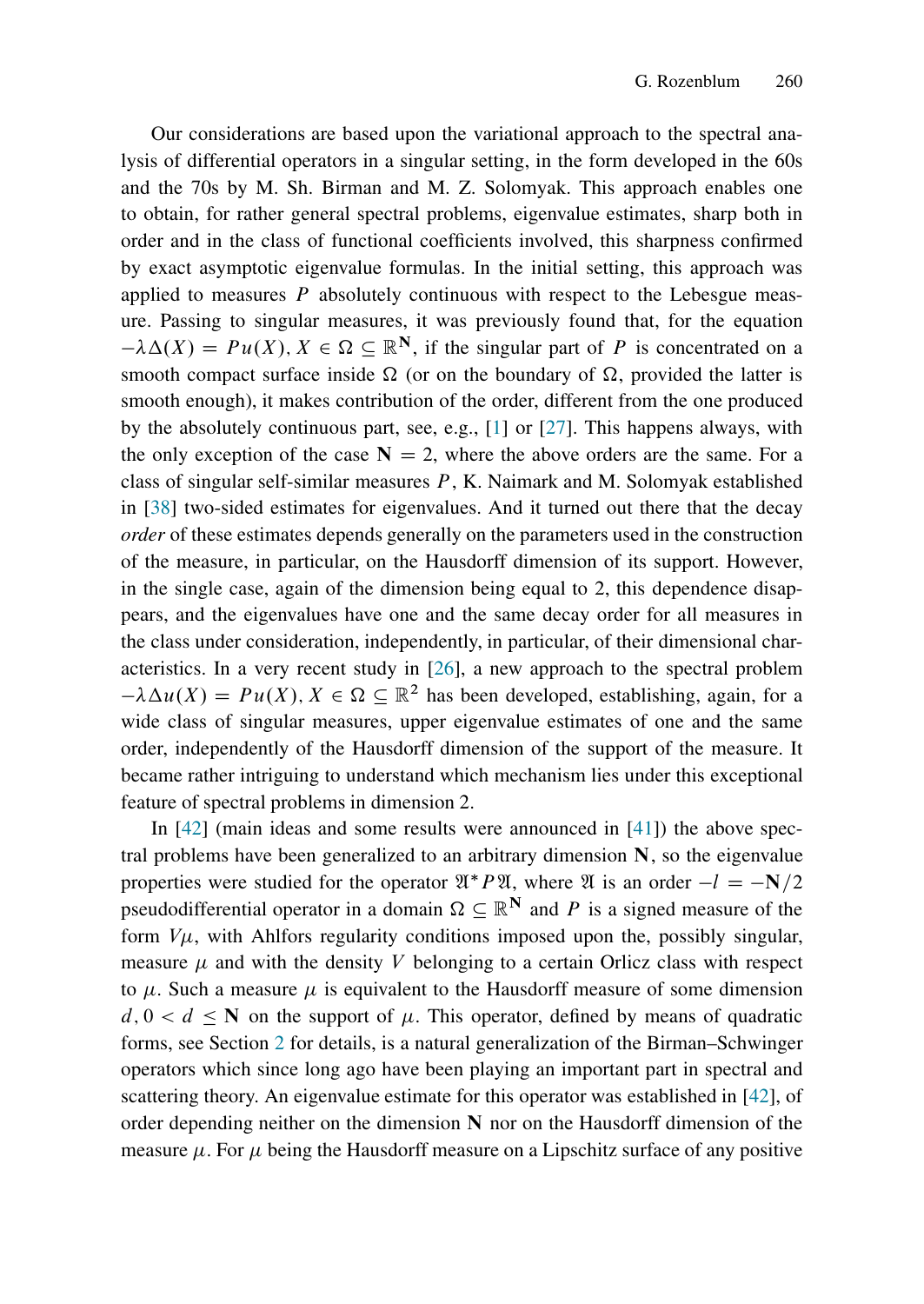dimension and codimension, the asymptotics of eigenvalues has been found, supporting the sharpness of, more general, upper estimates.

In the present paper, we extend the results of [\[42\]](#page-41-0) to some wider class of measures and operators. These results lead to establishing the noncommutative measurability in the sense of A. Connes of the generalized Birman–Schwinger operators; in this way, we define the noncommutative integral with respect to such measures, involving an analogy of the Wodzicki residue. In particular, we present a noncommutative version of the Hausdorff measure for a class of "rectifiable," in the sense of geometric measure theory, sets.

Our considerations have their roots in the results and constructions of the paper [\[42\]](#page-41-0), written jointly with Eugene Shargorodsky. The author expresses deep gratitude to Eugene for benevolent attention and stimulating discussions. He also thanks Raphaël Ponge for explaining crucial facts about singular traces and the notion of measurability and to the referee for suggestions aimed for improving the presentation.

#### 1.2. Singular traces and Dixmier–Connes' integral

The field of the noncommutative geometry (NCG) was initiated by A. Connes  $[11,12]$  $[11,12]$ , and developed since then by a number of researchers in various directions, involving important applications to algebra, geometry, analysis, theoretical physics, etc. As the most recent fundamental publications containing extensive further references, we cite [\[10,](#page-39-3) [16,](#page-40-2) [22,](#page-40-3) [57\]](#page-42-0).

One of the central directions of studies in NCG deals with the notion of a noncommutative integral. Following the general idea, in order to define an integral on some algebra A of objects (say, functions), we associate, by means of some linear mapping  $\phi$ , with an object  $\mathbf{a} \in \mathcal{A}$ , a compact operator  $\mathbf{T} = \phi(\mathbf{a})$  belonging to the Dixmier–Matsaev ideal  $\mathfrak{M}_{1,\infty}$  (consisting of operators T with singular numbers estimate  $\sum_{k \leq n} s_k(T) = O(\log n)$ . This ideal is larger than the trace class ideal  $\mathfrak{S}^1$ and even larger than the ideal  $\mathfrak{S}_{1,\infty}$  of operators with singular numbers satisfying the estimate  $s_k(T) = O(k^{-1})$ . On the ideal  $\mathfrak{M}_{1,\infty}$ , it is possible to define *singular traces*, namely, continuous functionals  $\tau$  that are linear, positive, unitarily invariant, satisfy the trace property  $\tau(T_1T_2) = \tau(T_2T_1)$  (provided the products here belong to  $\mathfrak{M}_{1,\infty}$ ), and, finally, vanishing on the trace class ideal, see [\[33\]](#page-41-3). There are quite a lot of singular traces; the most important ones are obtained in the following way. For *nonnegative* operators  $T \in \mathfrak{M}_{1,\infty}$ , one considers the functional

<span id="page-3-0"></span>
$$
\tau_0(\mathbf{T}) = \lim_{n \to \infty} (\log(n+2))^{-1} \sum_{k \le n} s_k(\mathbf{T}), \tag{1.1}
$$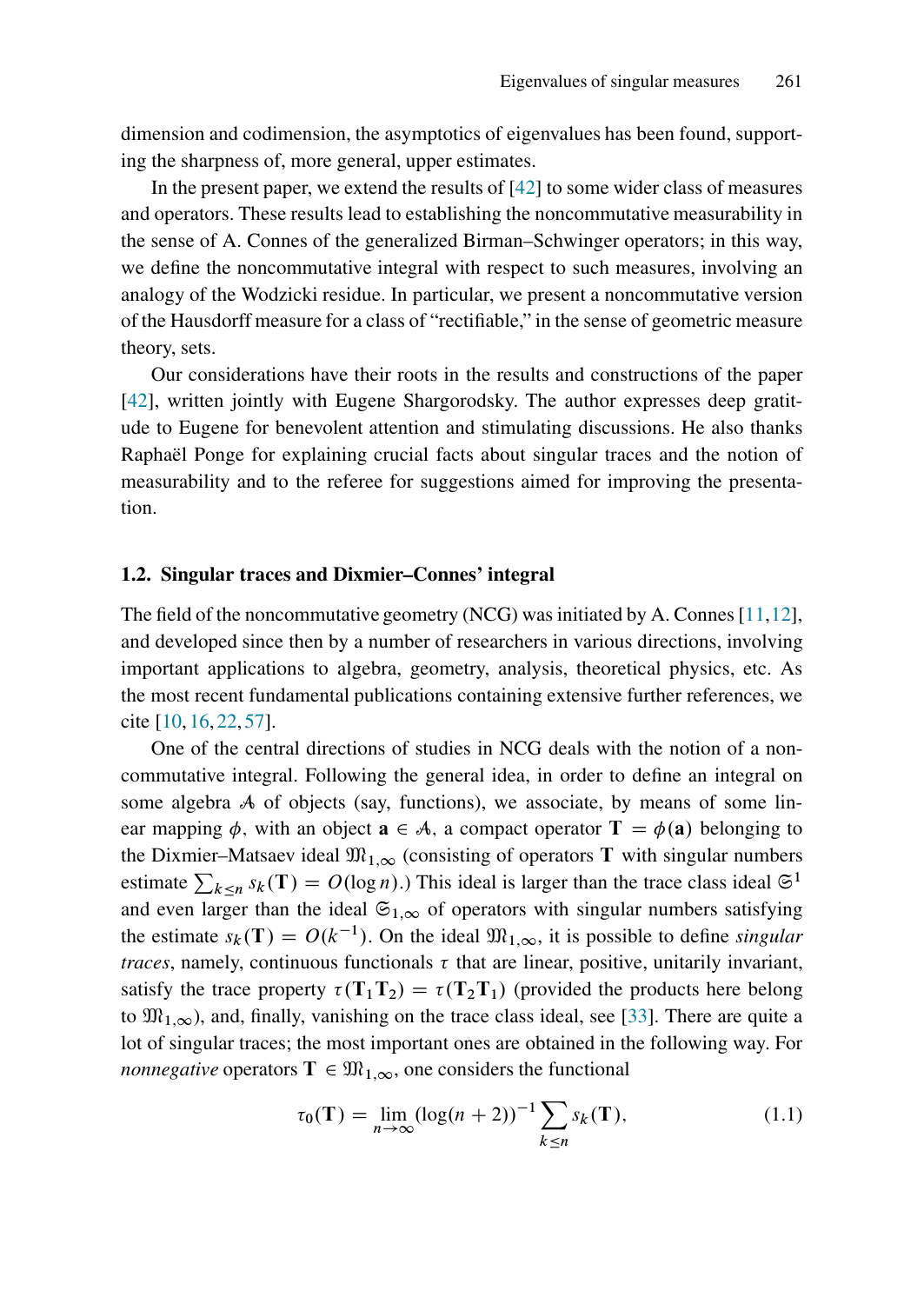on the subspace of those operators  $T$  for which this limit exists. This functional turns out to be linear on the cone of positive operators. After further extension by linearity, it is defined on a closed subspace in  $\mathfrak{M}_{1,\infty}$  and continuous. Among the Hahn–Banach continuous extensions  $\tau$  of  $\tau_0$  to the whole of  $\mathfrak{M}_{1,\infty}$ , there exist ones that satisfy the conditions in the definition of the singular trace. One can adopt  $\tau(\phi(\mathbf{a}))$  as the integral of the object a; and it is now universally called *Dixmier–Connes' integral*. Having fixed such generalized trace for nonnegative operators, one can extend it by linearity to arbitrary operators in this class, since any compact operator is a linear combination of four nonnegative ones. (There are certain limitations for this procedure, see, e.g., [\[33\]](#page-41-3).)

One of the earliest realizations of this scheme in [\[12\]](#page-39-2) consists in recovering the integral of a function V on an N-dimensional Riemannian manifold  $\mathcal M$  by means of the singular trace of some operator  $T_V$  related with V. Initially, it was proposed to consider an operator of the form  $T_V = V(-\Delta + 1)^{-N/2}$ , where  $\Delta$  is the Laplace– Beltrami operator on  $M$ , for a smooth function V. It was established in [\[12\]](#page-39-2) that

<span id="page-4-1"></span>
$$
\tau(T_V) = \varpi_N \int V d\mu_{\mathcal{M}}, \quad \varpi_N = \frac{\omega_{N-1}}{N(2\pi)^N}
$$
(1.2)

where  $\mu_{\mathcal{M}}$  is the Riemannian measure on M and  $\omega_{N-1}$  is the measure of the unit sphere in  $\mathbb{R}^N$ . In particular, it follows that this operator  $T_V$  is *measurable* in the sense that  $\tau(T_V)$  has the same value for all positive normalized singular traces  $\tau$ . Such measurability, and even universal measurability (in the sense of [\[12\]](#page-39-2)) results follow, in particular, from the fact that the limit in  $(1.1)$  exists. Moreover, by generalizations of Weyl's law, for  $T = T_V$ , even the limit

<span id="page-4-0"></span>
$$
\lim_{k \to \infty} k s_k(\mathbf{T}) \tag{1.3}
$$

exists. Of course, the existence of the limit in  $(1.3)$  implies that the limit in  $(1.1)$  exists as well, but the converse is not, in general, correct. The result on measurability was established also for a noncompact M, namely, for  $M = \mathbb{R}^N$ , under the condition that V has compact support.

Over time, the procedure of constructing singular traces and the notion of measurability developed quite noticeably. Several versions of singular traces appeared since  $[11, 12]$  $[11, 12]$ , differing by the properties of the class of initial traces to be extended and by the ideals to which this trace is extended; reviews of these versions can be found in [\[33,](#page-41-3) [47,](#page-42-1) [48,](#page-42-2) [52\]](#page-42-3), and, especially, in [\[32\]](#page-41-4), where an extensive hierarchy of classes of traces and corresponding nonequivalent notions of operator measurability has been described. Our analysis does not distinguish between these versions, therefore we will refer to Dixmier–Connes measurable operators and Dixmier–Connes' integral.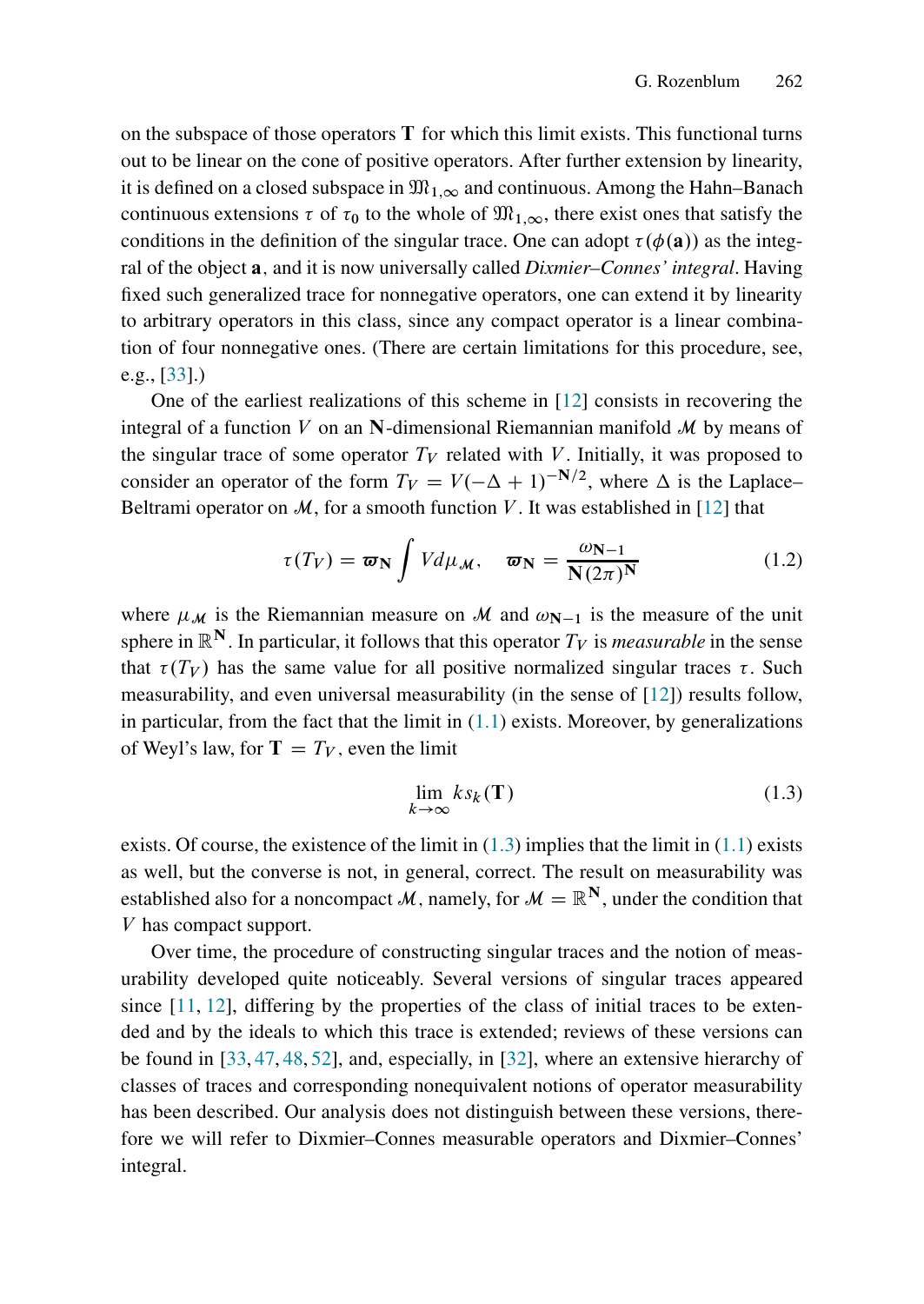In the latest decade, quite an activity developed, concerning extending these results to less regular functions V, see, e.g.,  $[25, 31-34]$  $[25, 31-34]$  $[25, 31-34]$  $[25, 31-34]$ . Say, if V belongs to  $L_2$  and, in the case of  $\mathcal{M} = \mathbb{R}^N$ , has a compact support, the operator  $T_V$  belongs to  $\mathfrak{S}_{1,\infty}$ . is measurable, and the usual expression  $(1.2)$  is valid for the singular trace. How-ever (and this was noticed, e.g., in [\[31\]](#page-40-5)), if V is outside  $L_2(\mathcal{M})$ , the operator  $T_V$ may turn out to be not bounded, to say nothing of being compact. Therefore, a proposal was made in [\[31\]](#page-40-5) to consider a different, "symmetrized," operator associated with V, namely,  $T_V = (-\Delta + 1)^{-N/4}V (-\Delta + 1)^{-N/4}$ . Being properly defined, this operator is bounded and even compact for  $V \in L_p$ ,  $p > 1$ , with compact support, self-adjoint for real-valued V, and the trace formula [\(1.2\)](#page-4-1) holds. The case  $p = 1$  is much more harder: here, the right-hand side in  $(1.2)$  is still finite, but the question about the existence and the value of the trace on the left-hand side turns out to be extremely complicated. Simple examples show that for a general  $V \in L_1$ , the operator  $T_V$  may fail to be bounded; moreover this effect may be caused both by local singularities of V and by an insufficiently fast decay of V at infinity (for a noncompact  $\mathcal{M}$ ). Very recently, rather sharp conditions ensuring the compactness of  $T_V$ , its belonging to  $\mathfrak{M}_{1,\infty}$ , as well as the validity of the integral formula, were obtained in [\[53\]](#page-42-4). The results of [\[53\]](#page-42-4), where  $T_V$  was called *Cwikel operator*, require V to belong to a certain Marcinkiewicz space, a condition that is more restrictive than belonging to  $L_1$ .

#### 1.3. Birman–Schwinger operators and their eigenvalues

Independently of these results, and even considerably earlier, spectral properties of operators of the form  $T_V$  have been the object of intensive studies by specialists in mathematical physics. The case of the highest interest was the one of  $\mathcal{M} = \mathbb{R}^N$ ; here this topic is closely related with the eigenvalue analysis of the Schrödinger operator. For a compact self-adjoint operator T, we denote by  $n_{\pm}(\lambda, T)$  the number of eigenvalues of  $\pm T$  in  $(\lambda, \infty)$ . Operators like  $T_V$  are called *Birman–Schwinger operators,* and, by the *Birman–Schwinger principle*, in its initial form,

<span id="page-5-0"></span>
$$
n_{+}(\lambda, (-\Delta + E)^{-1/2}V(-\Delta + E)^{-1/2}) = N_{-}((-\Delta + E) - \lambda^{-1}V), \lambda > 0, (1.4)
$$

where the expression on the right is the number of negative eigenvalues of the Schrödinger operator. In dimension  $N > 2$ , equality [\(1.4\)](#page-5-0) is valid for  $E = 0$  as well, and sharp results on the eigenvalue estimates and asymptotics have been obtained quite long ago. However, in dimension  $N = 2$ , some deep modifications are needed in the expression on the left-hand side for the proper version of [\(1.4\)](#page-5-0) to hold. Anyway, for  $V \in L_p(\mathbb{R}^2)$ ,  $p > 1$  with compact support, estimates and asymptotics of eigenvalues of  $T_V$  were known as long ago as 1972, see [\[8\]](#page-39-4) and references therein. Sharper results, approaching  $p = 1$ , were obtained by M. Z. Solomyak [\[51\]](#page-42-5) in 1994, where the condition on  $V$ , besides the compactness of support, involved the membership of  $V$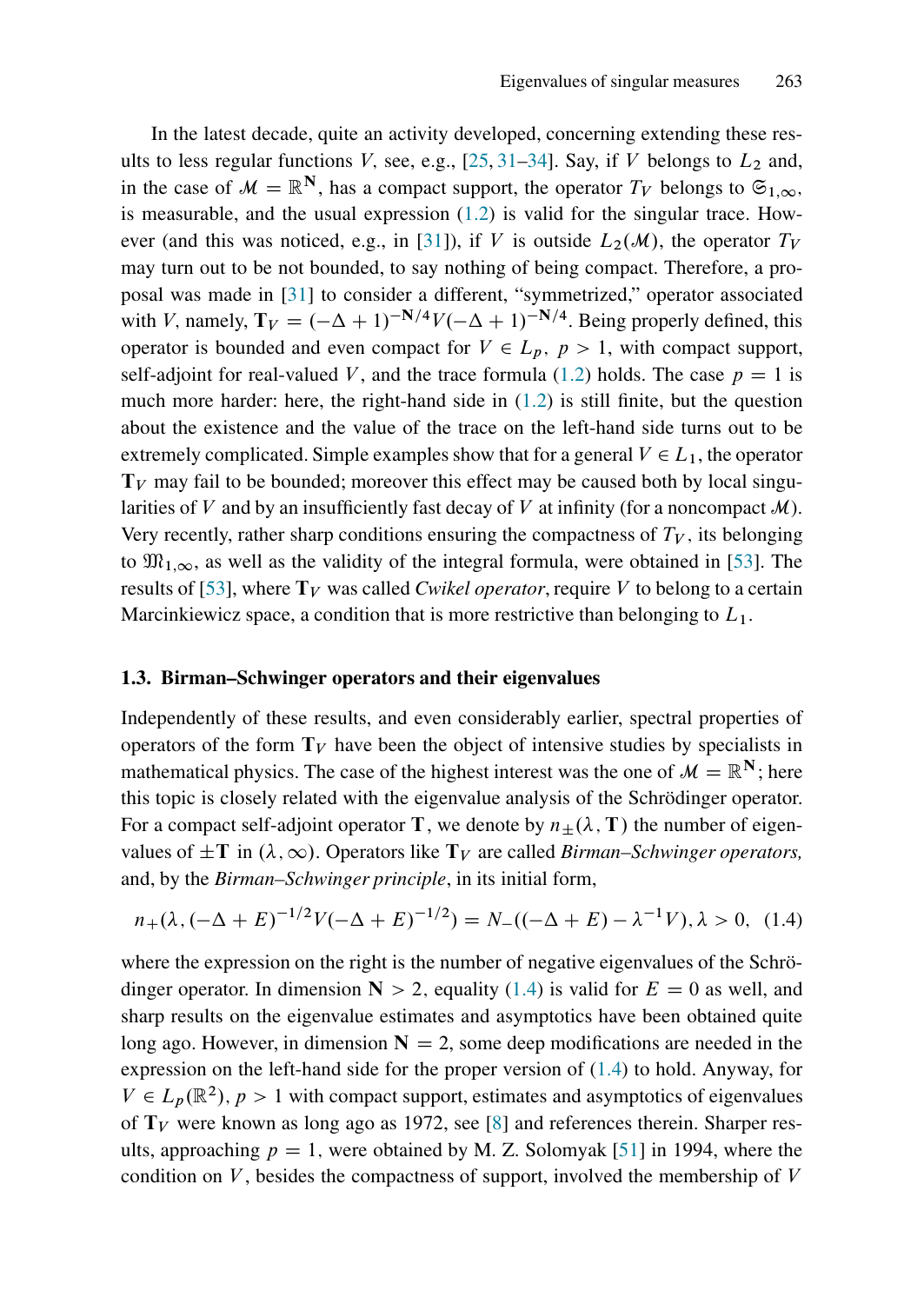to certain Orlicz class, i.e., again, a little bit better than  $V \in L_1$ . In the same paper, the case of any even dimension  $N$  was handled in a similar way. Problems without compact support condition were studied in [\[6\]](#page-39-5) and further on, see the latest developments in [\[50\]](#page-42-6).

These two lines of study converged recently in the paper [\[53\]](#page-42-4), where the method of piecewise polynomial approximations, in the version elaborated by M. Z. Solomyak, was adapted to prove the measurability of the operator

$$
T_V = (-\Delta + E)^{-N/4} V (-\Delta + E)^{-N/2}
$$

on  $\mathbb{R}^N$  and on the torus  $\mathbb{T}^N$  with V in the Marcinkiewicz class. Thus, a noncommutative version of the Lebesgue integral was found for functions just a little bit more regular than being in  $L_1$ .

Having in mind a further extension of the notion of Connes' integral, we take a somewhat different point of view. We aim to define the meaning of integration of *measures*, including singular ones, in the context of the noncommutative geometry. The starting point will be a re-statement of the above results on eigenvalue asymptotics for a measure  $P$  containing, possibly, a singular component. For a, possibly, unbounded, domain  $\Omega \subset \mathbb{R}^N$ , we consider an operator  $\mathfrak{A}$  in  $L_2(\Omega)$ . It is a pseudodifferential operator of order  $-l = -N/2$ , acting as  $\mathfrak{A}: C_0^{\infty}(\Omega) \to C_0^{\infty}(\Omega)$  (we call such operators *compactly supported*). In the leading example, the principal symbol of  $\mathfrak{A}$  equals  $a_{-l}(X, \Xi) = |\Xi|^{-l}$  for X in a proper bounded subdomain  $\Omega' \subset \overline{\Omega'} \subset \Omega$ . As examples of such  $\mathfrak A$  may serve  $\theta(X) \mathfrak{L} \theta(X)$ , where  $\theta(X)$  is a smooth function in  $C_0^{\infty}(\Omega)$ , which equals 1 on  $\Omega'$ , and  $\mathfrak{L}$  may be the inverse of the proper power of the Laplacian on  $\Omega$  with some elliptic (e.g., Dirichlet) boundary conditions or the operator  $(-\Delta + 1)^{-N/4}$  in  $\mathbb{R}^N$ . For the, probably, most interesting, case  $\Omega = \mathbb{R}^N$ , we consider  $\mathfrak{A} = \mathfrak{A}_0 \equiv (1 - \Delta)^{-N/4}.$ 

#### 1.4. Birman–Schwinger operators for singular measures

Let P be a signed Radon measure on  $\Omega$ . With such measure and operator we associate the Birman–Schwinger (or Cwikel) operator in the following way. If  $P$  is absolutely continuous with respect to the Lebesgue measure, with the density  $V(X)$ ,  $P = V(X) dX$ , we set

<span id="page-6-0"></span>
$$
\mathbf{T}_P \equiv \mathbf{T}_V \equiv \mathfrak{A}^* P \mathfrak{A} \equiv \mathfrak{A}^* V \mathfrak{A}.\tag{1.5}
$$

If the function V is bounded,  $T_V$  is automatically a bounded operator. Some more trouble arises if  $V$  is an unbounded function. An approach to defining this operator was proposed (for  $\mathfrak{A} = (-\Delta + 1)^{-N/4}$ ) in [\[31\]](#page-40-5), based upon tracing between which Sobolev spaces separate factors in  $(1.5)$  act. We use a different approach, equivalent to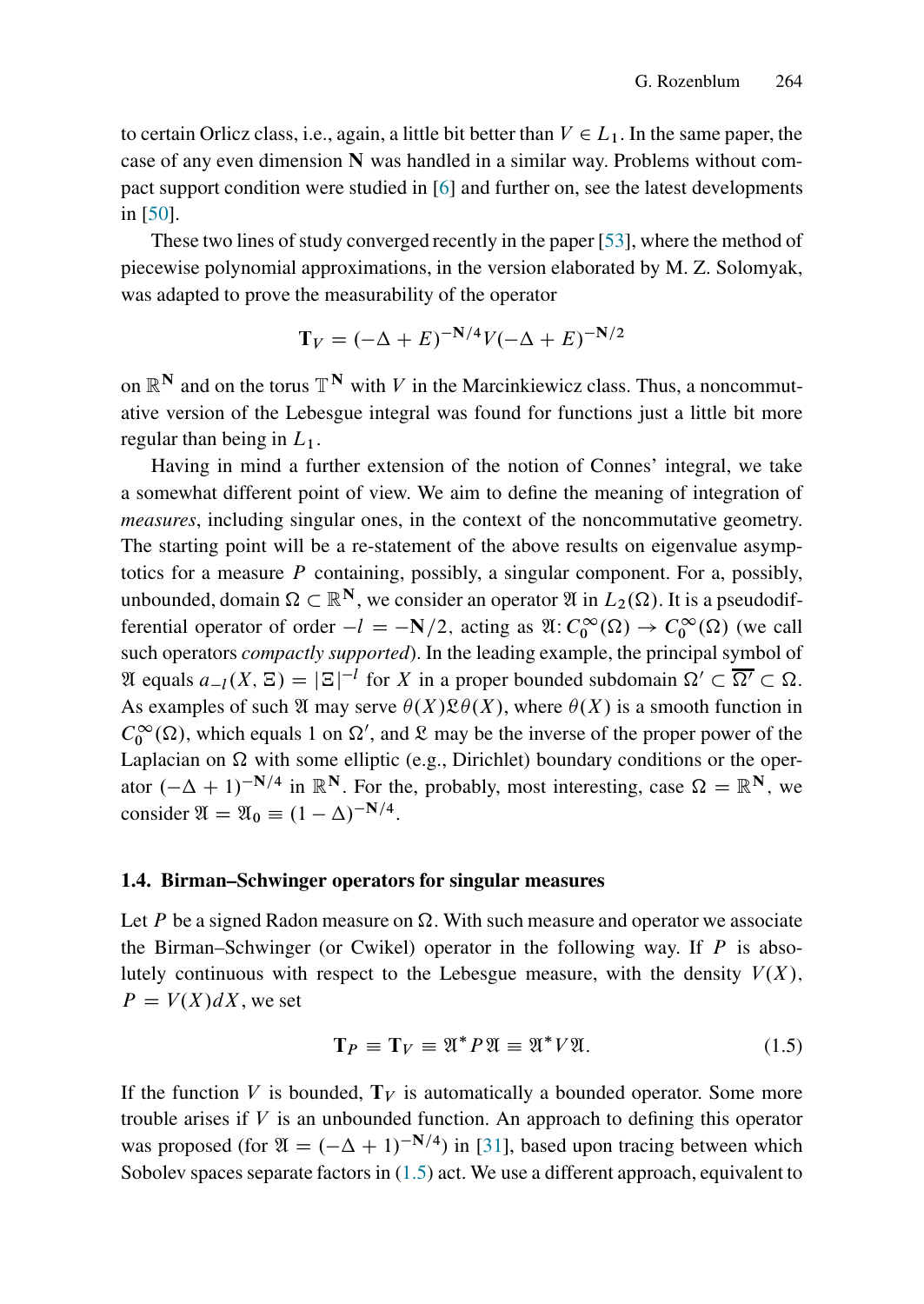this one for absolutely continuous measures, however allowing extension to measures in more general classes. Namely, we associate with [\(1.5\)](#page-6-0) the quadratic form in  $L^2(\Omega)$ 

<span id="page-7-0"></span>
$$
\mathbf{t}_{P,\mathfrak{A}}[u] = \int_{\Omega} |(\mathfrak{A}u)(X)|^2 P(dX) = \int_{\Omega} |(\mathfrak{A}u)(X)|^2 V(X) dX. \tag{1.6}
$$

If this quadratic form is well defined and bounded in  $L_2(\Omega)$ , it defines there an operator, which we will accept as  $T_{P,\mathfrak{A}}$  (the subscripts or one of them can be omitted if this does not cause confusion). In particular, if  $V \in L_{\infty}(\mathbb{R}^N)$ , this operator, obviously, coincides with  $\mathfrak{A}^* V \mathfrak{A}$  understood as a composition of three bounded operators. Moreover, if we set  $V = |V| \text{ sign } V = U^2 \text{ sign } V$ , it follows from [\(1.6\)](#page-7-0) that

$$
\mathbf{t}_{P,\mathfrak{A}}[u] = \int_{\Omega} \overline{(\mathfrak{A}u)(X)}(\mathfrak{A}u)(X)V(X)dX = \langle (U\mathfrak{A})^*(\text{sign }V)(U\mathfrak{A})u, u \rangle_{L_2(\Omega)},
$$

therefore the operator  $T$  can be factorized as

<span id="page-7-1"></span>
$$
\mathbf{T}_P = (U\mathfrak{A})^*(\text{sign } V)(U\mathfrak{A}).\tag{1.7}
$$

This representation has been also used in  $[31, 34]$  $[31, 34]$  for V in Marcinkiewicz and Orlicz classes.

We are interested in expanding the definition  $(1.5)$  to the case when the measure P contains a singular part,  $P = P_{ac} + P_{sing}$ . Namely, we set, with this new meaning,

$$
\mathbf{t}_{P,\mathfrak{A}}[u] = \int_{\Omega} |(\mathfrak{A}u)(X)|^2 P(dX).
$$
 (1.8)

This quadratic form is defined initially on smooth functions in  $L_2(\Omega)$ . If it proves to be bounded in  $L_2(\Omega)$  – and we will find sufficient conditions for this boundedness (see Section [2\)](#page-11-0) – it can be extended to the whole  $L_2(\Omega)$  by continuity and we accept the corresponding bounded self-adjoint operator as  $T_V = \mathfrak{A}^* P \mathfrak{A}$ . Generalizing the case of an absolutely continuous measure, this operator admits a factorization similar to [\(1.7\)](#page-7-1).

For an unbounded domain  $\Omega$ , especially, for  $\Omega = \mathbb{R}^N$ , we always suppose here that measure  $P$  has compact support. It is well known, even for an absolutely continuous measure, that for the whole  $\mathbb{R}^N$  the behavior of P at infinity requires rather special considerations since infinity can make to the eigenvalue counting function a stronger contribution than the local terms, see [\[6\]](#page-39-5). Even on the plane,  $N = 2$ , sharp conditions for the Birman–Schwinger operator to satisfy the Weyl formula are still unknown up to now, the best results being obtained in [\[50\]](#page-42-6). Being interested in local effects, we do not touch upon such problems here.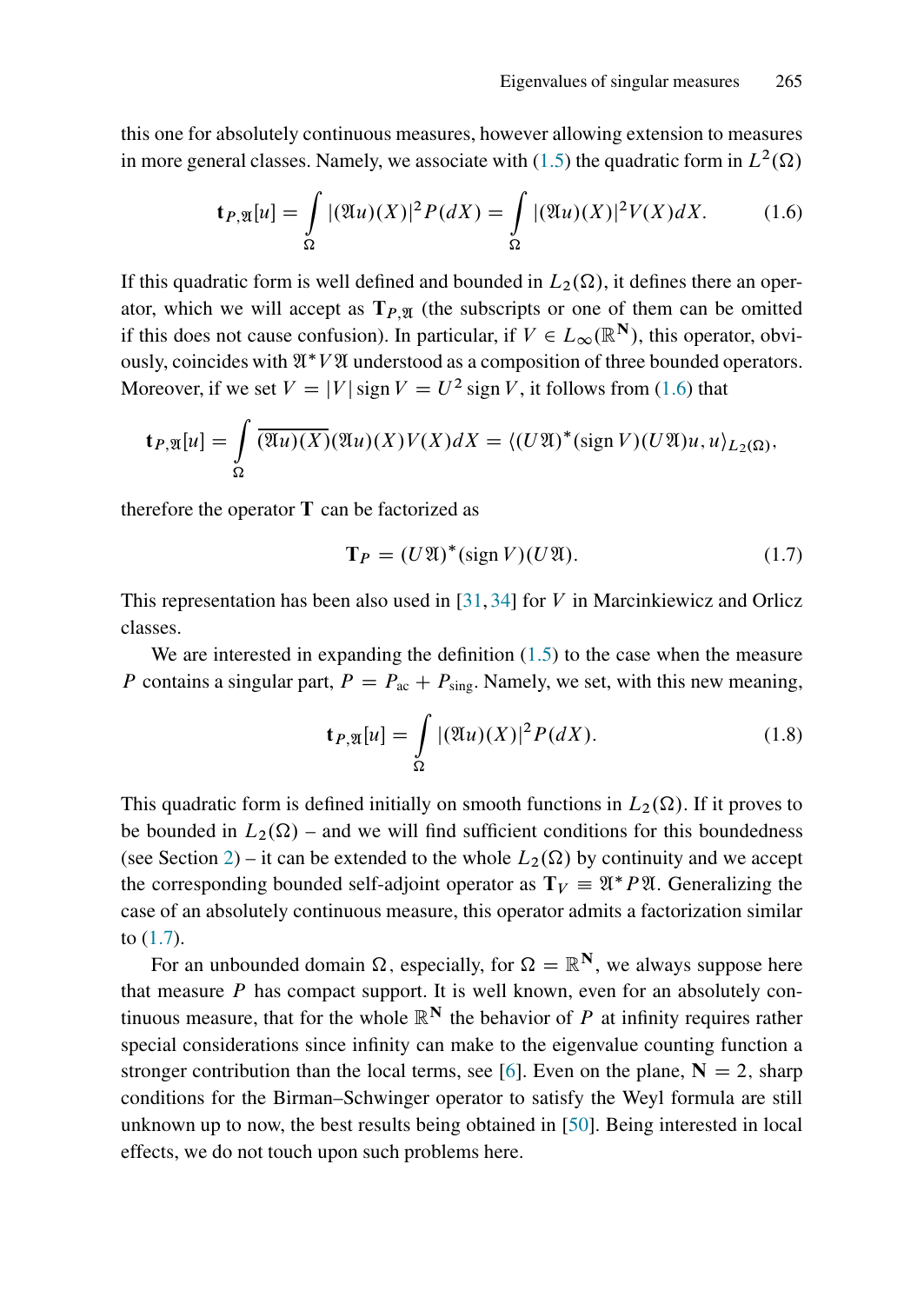Let now  $\mathcal M$  be a compact N-dimensional Riemannian manifold, with the Riemannian measure  $\mu_{M}$ ; we denote by  $\Delta_{M}$  the corresponding Laplace–Beltrami operator, self-adjoint in  $L_2(\mathcal{M}, \mu, \mu)$ . For a finite signed Borel measure P on M, we define the operator  $T_P = T_{P,M}$  in  $L_2(M, \mu_M)$  by means of the quadratic form

$$
\mathbf{t}_{P,M}[u] = \int_{\mathcal{M}} |((-\Delta_{\mathcal{M}} + 1)^{-N/4}u)(X)|^2 P(dX), \quad u \in L_2.
$$
 (1.9)

Again, if the measure  $P$  is absolutely continuous with respect to the Riemannian volume  $\mu_{\mathcal{M}}$ ,  $P = V \mu_{\mathcal{M}}$ , the operator  $T_{P,\mathcal{M}}$  coincides with the properly defined operator  $(-\Delta_M + 1)^{-N/4}V(-\Delta_M + 1)^{-N/4}$ , and the integrability results in [\[31,](#page-40-5)[34\]](#page-41-5) apply. If  $U$  is a local coordinate neighborhood in  $\Omega$ , containing the support of the measure P, with the diffeomorphism F:  $\mathcal{U} \to \mathcal{W} \subset \mathbb{R}^N$  then the operator  $T_{P,M}$ , by usual localization, is transformed to an operator of the type  $\mathfrak{A}^*(F^*P)\mathfrak{A}$ , where  $F^*P$ is the measure in W, the pull-back of P under the mapping F, and  $\mathfrak A$  is the order  $-N/2$  pseudodifferential operator in W, actually  $(-\Delta_M + 1)^{-N/4}$  expressed in local coordinates in W. So, as soon as such localization is justified (this is done in a rather traditional straightforward way), we are left with the task of spectral analysis of the operator  $T = T_{P}$  in a domain in  $\mathbb{R}^{N}$ . In fact, without additional work, we can consider in this way more general operators on manifolds, the ones having the form  $\mathfrak{A}^* P \mathfrak{A}$  where  $\mathfrak A$  is an order  $-l = -N/2$  pseudodifferential operator on M, with the result having a similar form.

#### 1.5. Main results

Our aim is two-fold. First, to extend the class of measures and operators for which  $T_{P,\mathfrak{A}}$  belongs to the class  $\mathfrak{M}_{1,\infty}$ , so that  $\tau(T_{P,\mathfrak{A}})$  is finite (but, probably, depends on the choice of the singular trace  $\tau$ ). This property follows from the eigenvalue estimates for  $T_{P,\mathfrak{A}}$ . Such estimates have been obtained in [\[42\]](#page-41-0), but we need a somewhat more general class of measures; however the reasoning is rather similar. Secondly, we are going to find a subclass of singular measures for which operator  $T_{P}$  is measurable, i.e., this trace does not depend on the above choice. In our case, this measurability follows first by establishing the Weyl asymptotic formula for eigenvalues of  $T_{P}$  or a measure concentrated on a Lipschitz surface  $\Sigma$ ,

<span id="page-8-0"></span>
$$
\lim_{\lambda \to 0} \lambda n_{\pm}(\lambda, \mathbf{T}_{P, \mathfrak{A}}) = \int_{\Sigma} \rho_{\mathfrak{A}}(X) V_{\pm}(X) d\mu_{\Sigma},
$$
\n(1.10)

where the density  $\rho_{\mathfrak{A}}(X)$  is determined by the operator  $\mathfrak{A}$ . We find an explicit expression for this density; in the leading case  $\mathfrak{A} = \mathfrak{A}_0 = (1 - \Delta)^{-N/2}$ ,  $\mathbf{H} = \mathbf{Z}(d, \delta)$  is a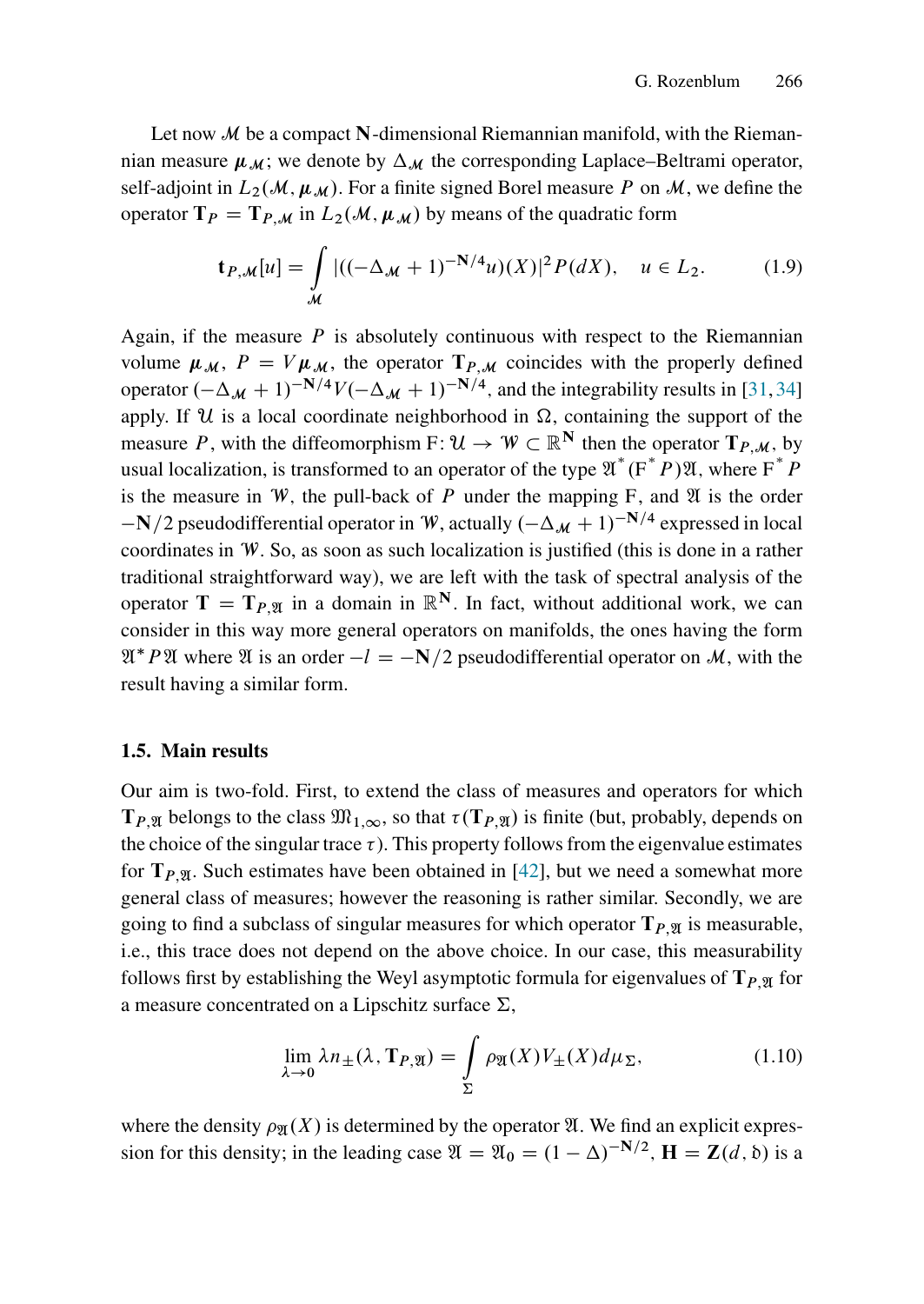constant depending on the dimension d and codimension  $\delta$  of the surface  $\Sigma$ . It fol-lows from [\(1.10\)](#page-8-0) that the operator  $T_{P,\mathfrak{N}}$  is measurable, with the expression for the singular trace

<span id="page-9-0"></span>
$$
\tau(\mathbf{T}_{P,\mathfrak{A}}) = \int_{\Sigma} \rho_{\mathfrak{A}}(X)V(X)d\mu_{\Sigma}.
$$
 (1.11)

We combine our eigenvalue estimates and asymptotics for measures on Lipschitz surfaces to extend them further to measures having more complicated structure, see Section [6.](#page-31-0) We prove extensions of the Weyl formula (for the case of  $\mathfrak{A} = \mathfrak{A}_0$  only, since it is too cumbersome for the general case) for a wide class of measures of the form  $P = V \mathcal{H}^d$  (the latter symbol denotes the Hausdorff measure of dimension d) supported on a *rectifiable* set  $\mathfrak{X}$ , in the sense of geometric measure theory. These are sets in  $\mathbb{R}^N$  of Hausdorff dimension  $d, 0 < d < N$  which can be covered by a countable collection of Lipschitz surfaces of dimension  $d$ . Some effective criteria for a set to be rectifiable exist, expressed in terms of local densities. We prove the Weyl formula

<span id="page-9-2"></span>
$$
\lim_{\lambda \to 0} \lambda n_{\pm}(\lambda, \mathbf{T}_{P, \mathfrak{A}_0}) = \mathbf{Z}(d, \mathfrak{b}) \int_{\mathfrak{X}} V_{\pm}(X) \mathcal{H}^d(dX), \tag{1.12}
$$

with coefficient  $\mathbf{Z}(d, \delta)$  explicitly written and depending only on the dimension d and codimension  $\delta = \mathbf{N} - d$  of the set. This formula, again, implies Connes' measurability of the operator  $T_{P, \mathfrak{A}_0}$  in this setting and the trace formula,

<span id="page-9-1"></span>
$$
\tau(\mathbf{T}_{P,\mathfrak{A}_0}) = \mathbf{Z}(d,\mathfrak{b}) \int\limits_{\mathfrak{X}} V(X) \mathcal{H}^d(dX).
$$
 (1.13)

Singular trace formulas  $(1.11)$  and  $(1.13)$  can be understood as generalizations of the Wodzicki residue to a rather singular setting. The least restrictive are conditions for the case of the support  $\mathfrak X$  of measure  $\mu$  having dimension one. Here, the eigenvalue asymptotics and the trace formula are justified as soon as the measure  $\mu$  is 1-Ahlfors regular, while its support is connected. (Even more general conditions exist, but they are somewhat cumbersome, see in the paper later.)

Here we would like to note that, traditionally in the NCG community, Weyl type asymptotic eigenvalue formulas were not being used for proving measurability of integrals and for calculating the singular trace. Even in a very recent review paper [\[35\]](#page-41-6), it is written that "the calculation of singular traces is rarely done using the explicit eigenvalue asymptotics." Most publications in Noncommutative Geometry, dealing with noncommutative integration, use the Zeta-function approach or the heat equation approach to calculate the singular trace (see, for example, [\[13\]](#page-39-6) and references therein.) In fact, even in the review [\[35\]](#page-41-6), published in 2019, papers by M. Sh. Birman and M. Z. Solomyak, where eigenvalue asymptotics for rather general pseudodifferential operators had been found, as well as later developments in this topic, have not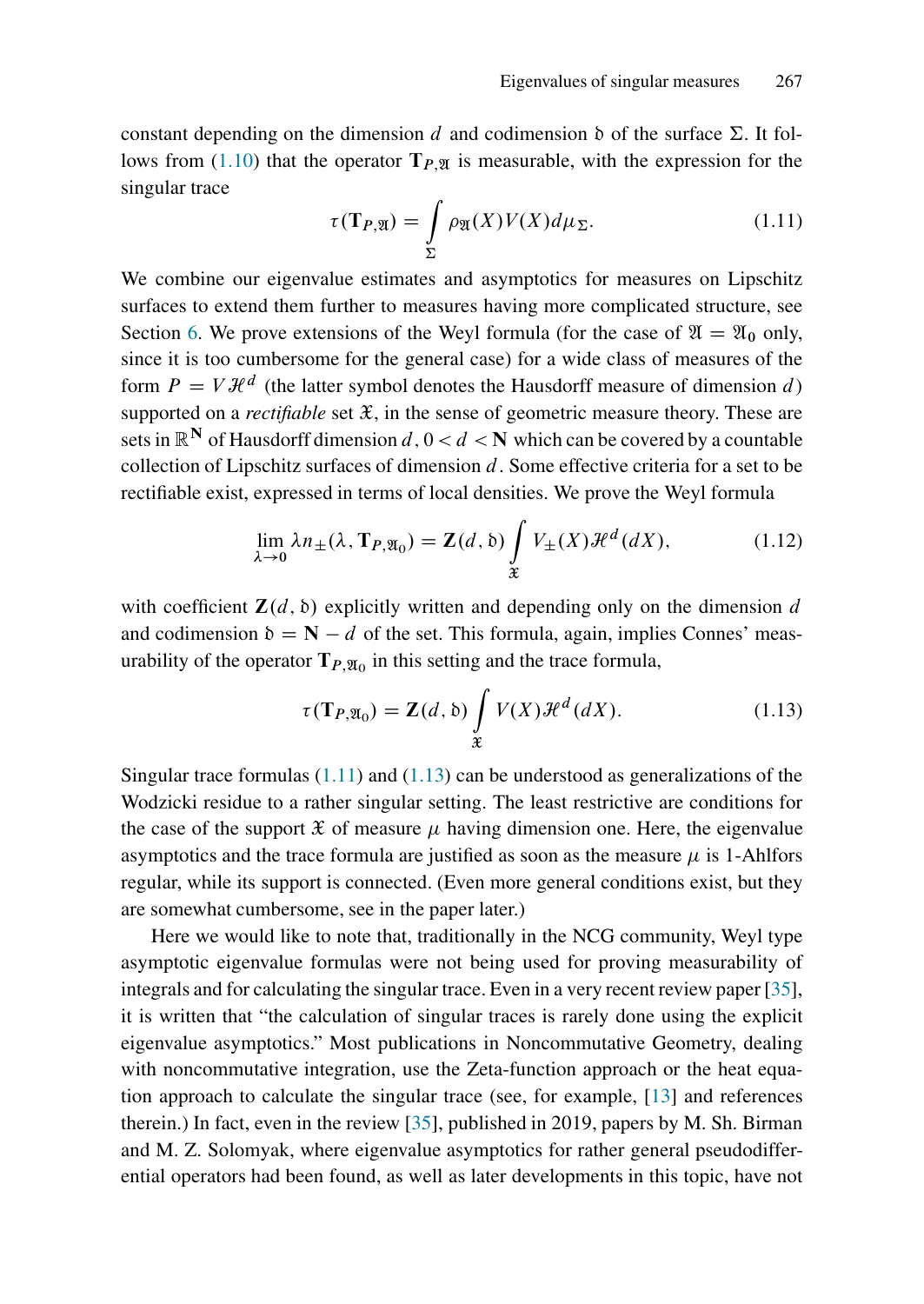even been put on the reference list. In the present paper, in the opposite, the measurability and singular trace results are easy consequences of our Weyl type asymptotic eigenvalue formulas.

The proofs of the above asymptotic and trace formulas are presented in the paper further on. It turns out that, in the most general setting, due to the linearity property of the singular trace, the proof of the trace formula for measures of complicated structure [\(1.13\)](#page-9-1) is considerably more elementary than the one of eigenvalue asymptotics [\(1.12\)](#page-9-2), although the former follows also immediately from the latter one. For readers interested in trace formulas only, we present independent, rather short, proofs as well.

In cases when we are unable to prove asymptotic formulas for eigenvalues (in particular, for a fractional Hausdorff dimension of the support of the measure), we can, nevertheless, show that our upper eigenvalue estimates are sharp in order and are close to be sharp in the class of measures, by means of finding lower eigenvalue estimates of the same order. The author believes strongly that Connes' measurability holds in these cases as well, in particular for measures having fractional Hausdorff dimension, but there are no visible approaches to this problem at the moment.

In this paper we consider operators of the form  $\mathfrak{A}^* P \mathfrak{A}$  with a singular measure P and  $\mathfrak A$  being a pseudodifferential operator of order  $-l = -N/2$ , this case is natural to call *critical.* The natural question arises about the properties of eigenvalues of such operators for  $-l < -N$  and for  $-l > -N$ ; these cases are natural to call *supercritical*, resp. *subcritical.* The detailed study of these cases can be found in the preprint [\[45\]](#page-41-7).

#### 1.6. Alternative approaches

Finally, in this section, we note that a quite different approach to the Dixmier–Connes integral against singular measures possessing some regular fractal structure has been developed some time ago by M. Lapidus, J. Fleckinger, and their cooperators, see [\[29,](#page-40-6) [30\]](#page-40-7), and references therein. For a fractal measure on a set  $X$  in the Euclidean space, certain operators were considered, using the Laplacian on this fractal set  $X$  itself, and singular traces of these operator were investigated. The required power of this fractal Laplacian used in this construction depends on the fractal dimension of the support of the measure, while our construction uses one and the same operator  $\mathfrak A$  for all admissible measures. It might be interesting to find a connection between these two approaches.

The setting by D. Edmunds and H. Trieblel, see [\[17,](#page-40-8) [55,](#page-42-7) [56\]](#page-42-8), where an operator is associated with a rather general singular Ahlfors regular measure, is closer to ours. However, the eigenvalue estimates obtained by these authors are not sharp in the class of the weight functions or even in order (this is stressed, e.g., in Discussion 27.3, Remark 27.5, or Remark 27.10 in [\[56\]](#page-42-8)). Such circumstance prevents one from deriv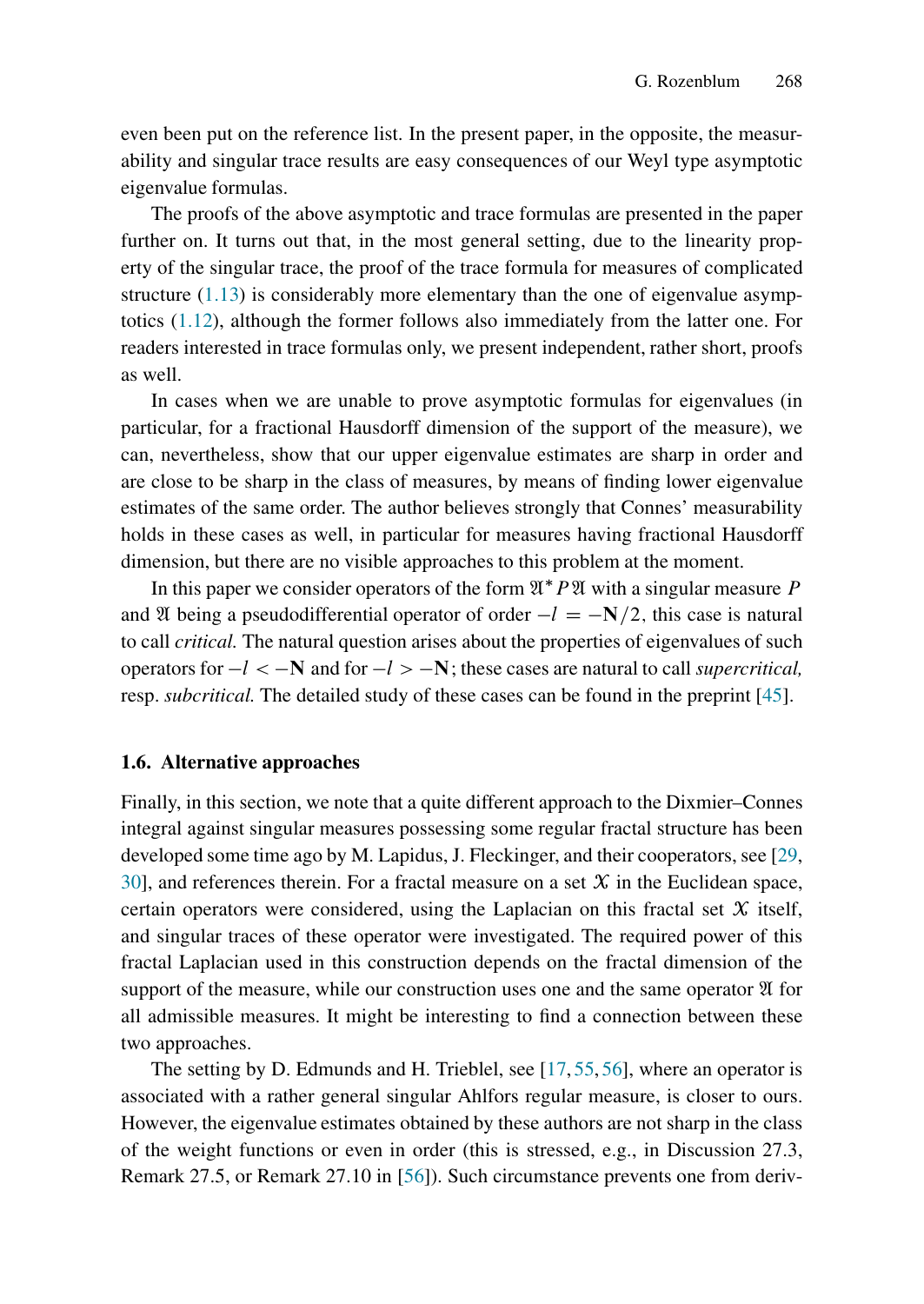ing eigenvalue asymptotics for the operators under consideration – this task being the main topic of our paper. Note, however, that the crucial fact in our setting, namely, that for the case of the order of the operator  $\mathfrak A$  being equal to the half of the dimension of the space the eigenvalues decay order does not depend on this dimension, and on the dimensional characteristics of the measure either, has been predicted – and in some cases discovered – by the authors of these books, see, e.g., [\[56,](#page-42-8) Proposition 28.10]. A more detailed discussion of this approach to obtaining eigenvalue estimates and its comparison with ours can be found in [\[45\]](#page-41-7).

There are many publications where Schrödinger type operators with potential supported on sets of zero Lebesgue measure are considered; they are often related to important models in physics. We cite here, for example, papers [\[3–](#page-39-7)[5,](#page-39-8) [18,](#page-40-9) [58\]](#page-42-9) where typical constructions and some fundamental results are contained. In particular, for a negative potential supported on a smooth curve, the asymptotics of individual eigenvalues, as the coupling parameter tends to infinity, is studied. Our results, via the Birman–Schwinger principle, can be used for the analysis of a different kind of problems for such operators, namely, the behavior of the total multiplicity of the negative spectrum as the coupling parameter grows.

#### <span id="page-11-0"></span>2. Boundedness

First, we consider operators  $\mathfrak A$  having compact support,  $\mathfrak A: C_0^{\infty}(\Omega) \to C_0^{\infty}(\Omega)$ ,  $\Omega \subset \mathbb{R}^N$ . We set here more concrete conditions for the measure P to define a bounded quadratic form [\(1.6\)](#page-7-0) and further a bounded operator  $T_{P,\mathfrak{A}}$ . Note, however, that due to localization properties, the choice of the set  $\Omega$  as well as the choice of the operator  $\mathfrak A$  outside a neighborhood of the support of measure P have a weak influence on the spectral properties of the operator  $\mathfrak{A}$ , see Proposition [3.3.](#page-15-0) We will use this freedom systematically.

We recall that the *standard norm* in the Sobolev space  $H^l(\Omega)$  is defined as

<span id="page-11-1"></span>
$$
||v||_{H^{l}}^{2}(\Omega) = \int_{\Omega} |v|^{2} dX + ||v||_{(\text{hom}), H^{l}}^{2}(\Omega), \qquad (2.1)
$$

where the homogeneous seminorm in  $(2.1)$  is defined as

$$
||v||_{(\text{hom}),H^l}^2(\Omega) = \int_{\Omega} |\nabla^l v|^2 dX
$$

for an integer  $l = N/2$  and

$$
||v||_{(\text{hom}),H^{l}}^{2}(\Omega) = \int_{\Omega \times \Omega} \frac{|\nabla^{l-\frac{1}{2}}v(X) - \nabla^{l-\frac{1}{2}}v(Y)|^{2}}{|X - Y|^{N+1}} dX dY
$$

for a half-integer  $l$  (see, e.g., [\[37,](#page-41-8) Section 10.1]).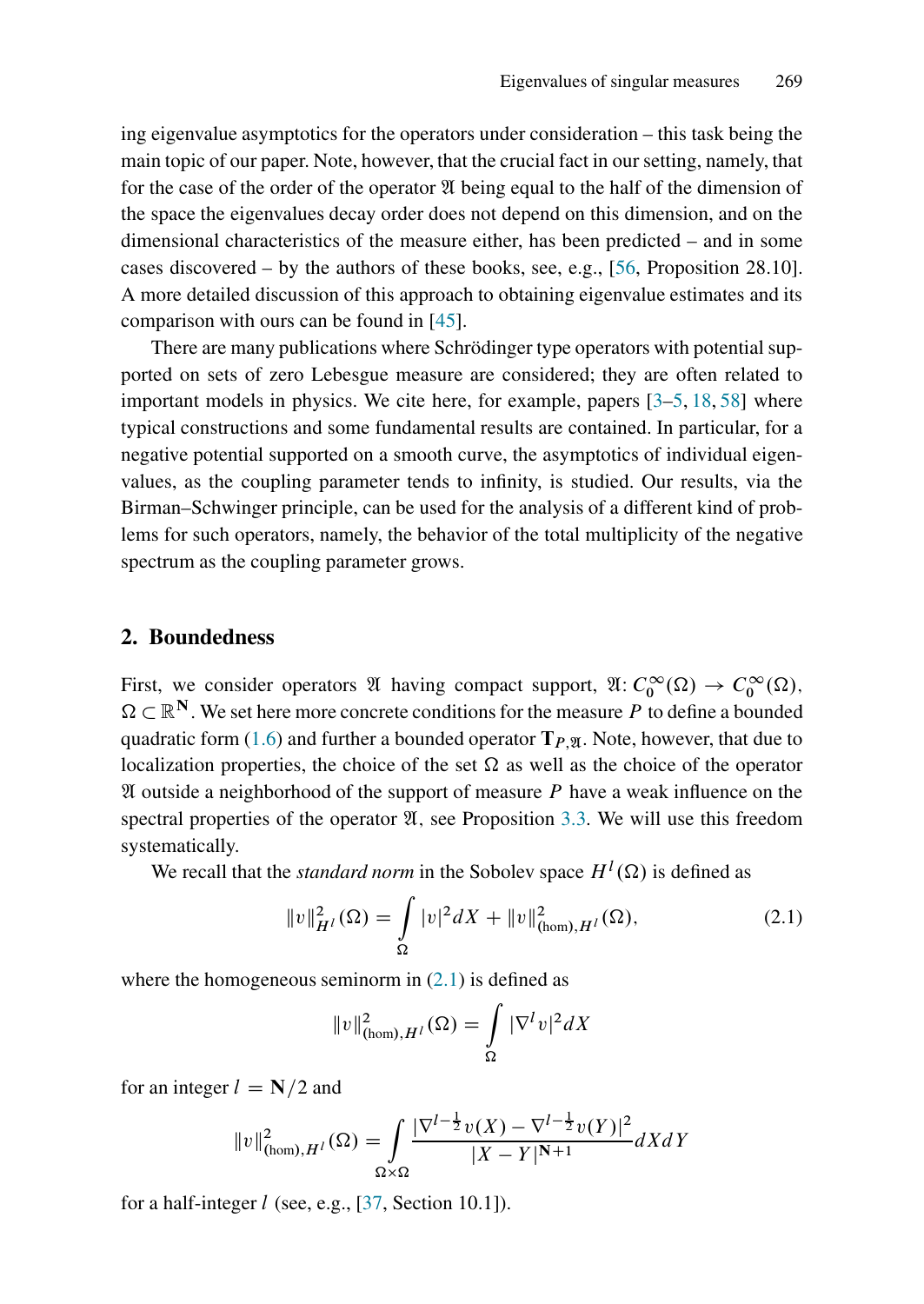One must be careful in defining the quadratic form  $(1.6)$  for a singular measure P. The point is that for an operator  $\mathfrak A$  of order  $-l = -N/2$ , the range of  $\mathfrak A$  belongs to the Sobolev space  $H^l$  which is not embedded into  $C(\Omega)$ . Therefore, for a general function in  $H^l$ , defined up to a set of zero Lebesgue measure, the value at a single point X and therefore the value on the support of  $P$  is not defined. So, the quadratic form [\(1.6\)](#page-7-0) should be defined in a nondirect way. Namely, we consider first the quadratic form  $s[v] = \int_{\Omega} |v(X)|^2 P(dX)$  in the Sobolev space  $H_0^1(\Omega)$  on functions  $v \in C(\Omega) \cap H_0^1(\Omega)$ . It turns out that this form is bounded with respect to the  $H^1$ norm. Therefore, since continuous functions are known to be dense in  $H_0^l$ , this form can be (in a unique way) extended by continuity to *all* functions in  $H_0^l$  as a bounded quadratic form,  $|\mathbf{s}[v]| \leq C ||v||_{H^l}^2$ . Next, the operator  $\mathfrak{A}$  maps  $L_2(\Omega)$  into  $H_0^l(\Omega)$ ,  $\|\mathfrak{A}u\|_{H^l} \leq C \|u\|_{L_2}$ , therefore, setting  $v = \mathfrak{A}u$ , so that  $\mathbf{t}[u] = \mathbf{s}[\mathfrak{A}u] = \mathbf{s}[v]$ , we have

$$
|\mathbf{t}[u]| \leq C ||v||_{H^l}^2 = C ||\mathfrak{A}u||_{H^l}^2 \leq C ||u||_{L_2}.
$$

A bounded quadratic form in a Hilbert space defines a bounded operator, and this is the operator  $T = T_{P,\mathfrak{N}}$  whose spectrum we are going to study.

So, to define the operator  $T$  it remains to justify the inequality

<span id="page-12-0"></span>
$$
\left| \int_{\Omega} |v(X)|^2 P(dX) \right| \le C(V, \mu) \|v\|_{H^l}^2(\Omega), \tag{2.2}
$$

for  $v \in C(\Omega) \cap H_0^l(\Omega)$ . Basic results in this direction have been established in works by V. Maz'ya. A sufficient condition, being also a necessary one for a positive meas-ure P, is given by [\[37,](#page-41-8) Theorem 11.3] in terms of capacity (for  $l = 1$ , sharp conditions have been found even for a signed measure  $P$ , however, for larger l, such conditions seem to be still unknown.) We are interested in conditions expressed in more elementary terms, and therefore we use [\[37,](#page-41-8) Theorem 11.8 and Corollary 11.8/2].

The measures P considered here have the form  $P = V\mu$ , where  $\mu$  is some fixed singular measure, and V is a  $\mu$ -measurable real function which we call "density;" our results consist of describing classes of densities for a given  $\mu$  for which the required estimates for the operator norm, resp., eigenvalues, hold. So, let  $\mu$  be a finite Borel measure on  $\Omega$ . We denote by  $\mathbf{M} = \mathbf{M}(\mu)$  its support, the smallest closed set of full measure; we always suppose that  $M$  is compact. We do not usually distinguish between a measure  $\mu$  considered on M and its natural extension by zero to the whole of  $\Omega$ :  $\mu(E) := \mu(E \cap M)$ .

Conditions imposed on the density V are expressed in terms of Orlicz spaces. These spaces have been long ago found to be the proper instrument in the treatment of the critical case  $2l = N$ . For a detailed exposition of the theory of these spaces, see, e.g., [\[28\]](#page-40-10) or [\[40\]](#page-41-9). We use a special choice of the Orlicz functions. The Orlicz space  $L^{\Psi,\mu}$ ,  $\Psi(t) = (1 + t) \log(1 + t) - t$ , consists of  $\mu$ -measurable functions V on M,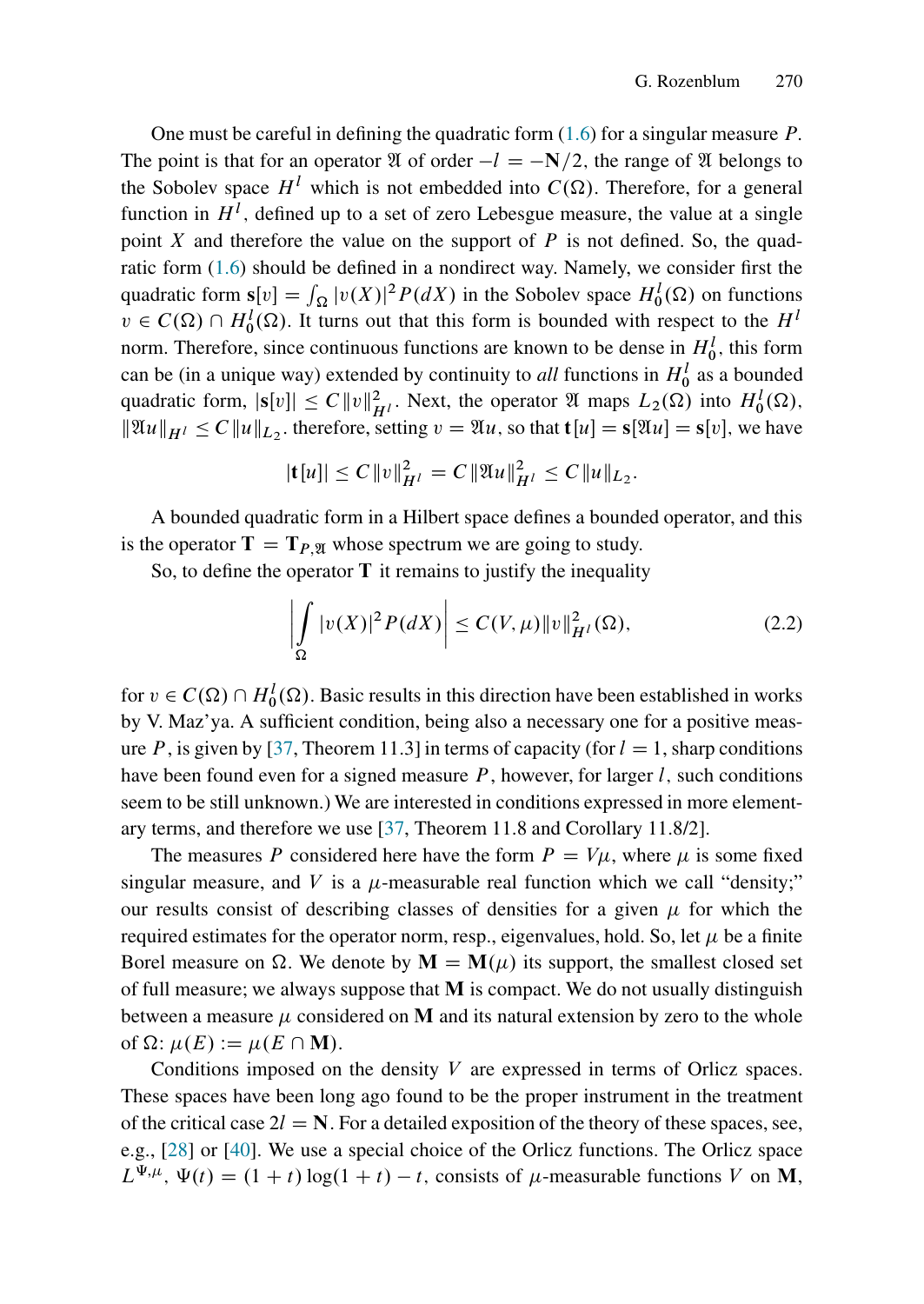satisfying  $\int_M \Psi(|V(X)|) d\mu(X) < \infty$ . For a subset  $E \subset \mathbb{R}^N$ , the norm in  $L^{\Psi,\mu}$  is defined by

<span id="page-13-0"></span>
$$
||V||_{L^{\Psi,\mu}(E)} = \inf \bigg\{ \varsigma : \int\limits_{E} \Psi(|V|/\varsigma) d\mu \le 1; \ \mu(E) > 0 \bigg\}.
$$
 (2.3)

The function  $\Phi(t) = e^t - 1 - t$  is Orlicz-dual to  $\Psi$ . Thus, the Orlicz space  $L^{\Phi, \mu}$ consists of functions g satisfying  $\int_M \Phi(|g|/\varsigma)d\mu < \infty$  for some  $\varsigma > 0$  with norm defined similarly to [\(2.3\)](#page-13-0)

$$
\|g\|_{L^{\Phi,\mu}(E)} = \inf \biggl\{ \varsigma \colon \int\limits_{E} \Phi(|g|/\varsigma) d\mu \le 1 \biggr\}.
$$

The measure  $\mu$  may be omitted in this notation, as long as this does not cause a misunderstanding. So, functions in  $L^{\Psi}$  are a tiny little bit better than just lying in  $L_1(\mu)$ , while functions in  $L^{\Phi}$  may be unbounded, but only very weakly.

By known embedding properties of Sobolev spaces, as soon as the measure  $\mu$  possesses at least one point mass, the corresponding quadratic form  $s[v]$  is not bounded in  $H^l$ , in other words, functions in  $H^l$ ,  $l = N/2$ , are not necessarily continuous or even essentially bounded. However, their possible unboundedness is very weak: they belong to  $L^{\Phi}$ .

The boundedness, to be used later on, of the quadratic form  $s[v]$  in  $H_0^l(\Omega)$  (or  $H^l(\Omega)$ ) follows from two facts. One is the general Hölder type inequality (see, e.g., [\[28\]](#page-40-10)) for Orlicz spaces, having, in our case, the form

<span id="page-13-3"></span>
$$
\left| \int |v|^2 V d\mu \right| \le C \|v^2\|_{L^\Phi} \|V\|_{L^\Psi};\tag{2.4}
$$

(the constant  $C$  here is an absolute one; it would equal 1 if we have used some other, equivalent, norms in the Orlicz spaces.)

The other one is [\[37,](#page-41-8) Corollary 11.8/2]. In our case, for  $p = 2$ ,  $l = N/2$ , it sounds:

Lemma 2.1. *The estimate*

<span id="page-13-2"></span>
$$
||v^2||_{L^{\Phi,\mu}} \le C(\mu) ||v||_{H^l(\Omega)}^2 \tag{2.5}
$$

holds for all  $v \in H^l(\Omega)$  if and only if for some  $\beta > 0$  measure  $\mu$  satisfies the inequality

<span id="page-13-1"></span>
$$
\mu(B(r, X)) \le \mathcal{K}(\mu)r^{\beta}, \quad r < 1, \quad B(r, X) := \{Y : |Y - X| \le r\},\tag{2.6}
$$

*for all*  $X \in \mathbf{M}$ *, with constant*  $C = C(\mu)$  *depending only on*  $\beta$  *and*  $\mathcal{A}(\mu)$  *in* [\(2.6\)](#page-13-1)*.* 

Now we can formulate the required boundedness condition which follows immediately by combining  $(2.5)$  and  $(2.4)$ .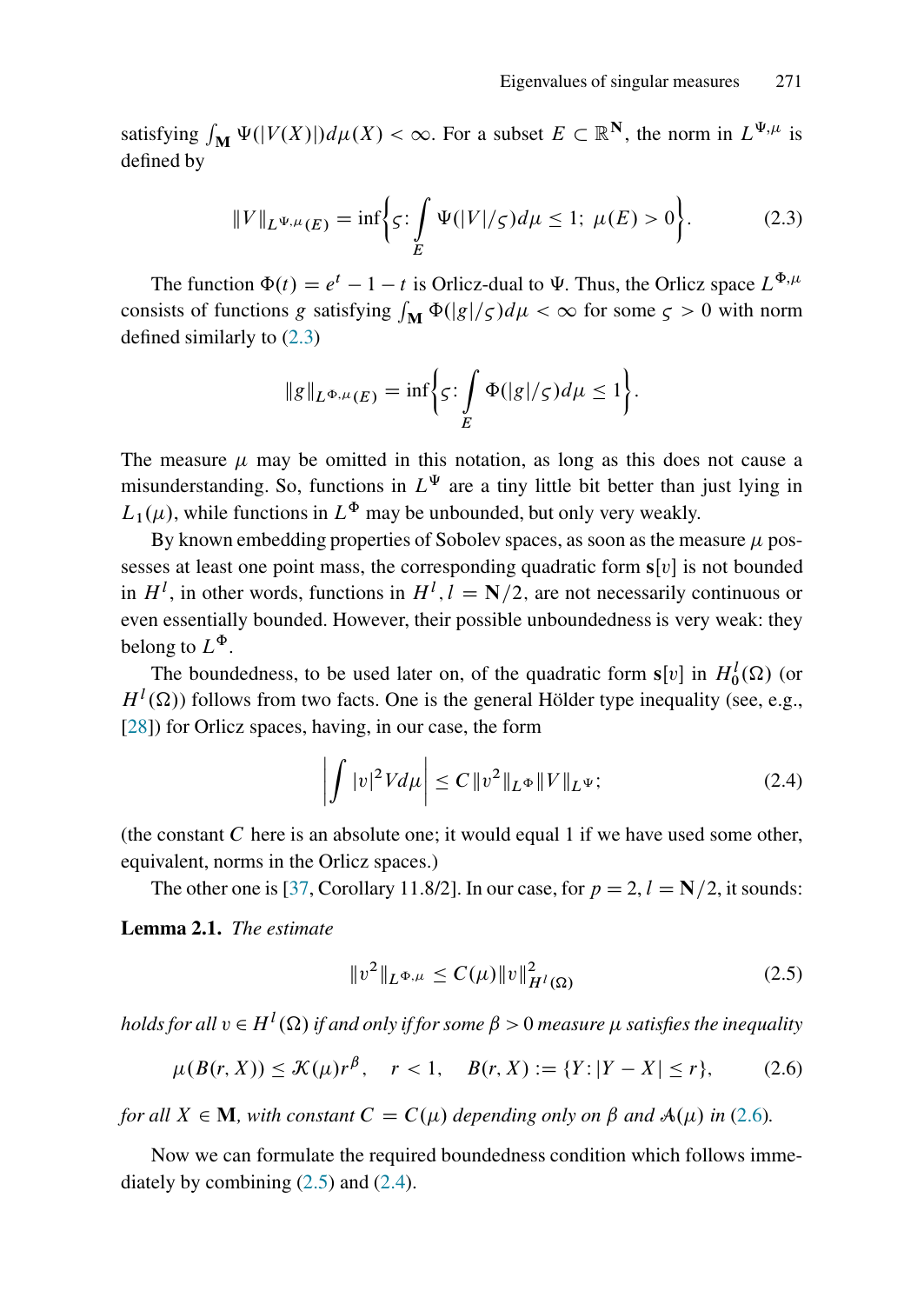**Proposition 2.2.** Let a measure P have the form  $P = V\mu$ , where V is a real  $\mu$ -meas*urable function on the support of*  $\mu$ *. Suppose that*  $\mu$  *satisfies condition* [\(2.6\)](#page-13-1) *and*  $V \in L^{\Psi}$ . Then the inequality

$$
\left| \int |v|^2 V d\mu \right| \leq C(\mu) \|v\|_{H^l(\Omega)}^2 \|V\|_{L^{\Psi}}
$$

*is satisfied for all*  $v \in H^l(\Omega)$  with constant not depending on V.

We return to the operator  $T_{P,\mathfrak{A}}$  to obtain the boundedness condition.

**Theorem 2.3.** Let a measure  $\mu$  satisfy [\(2.6\)](#page-13-1). Then for any  $V \in L^{\Psi}$ ,  $P = V\mu$ , the *operator*  $T_{P,\mathfrak{A}}$  *is bounded in*  $L_2(\Omega)$  *and* 

<span id="page-14-0"></span>
$$
\|\mathbf{T}_{P,\mathfrak{A}}\| \le C(\mathfrak{A})\mathcal{K}(\mu)\|V\|_{L^{\Psi}}.\tag{2.7}
$$

*The constant*  $C(\mathfrak{A})$  *in* [\(2.7\)](#page-14-0) *depends on the operator*  $\mathfrak{A}$ *, and the dimension* N, but not *on the density* V *.*

We can now present a description of the action of the operator  $T_{P,\mathfrak{A}}$ , similar to the one given, for an absolutely continuous measure  $P$ , in [\[34\]](#page-41-5). If inequality [\(2.2\)](#page-12-0) is satisfied for all  $v \in H_0^l$ , it follows, by the usual polarization, that

$$
\left| \int_{\Omega} w(X)\bar{v}(X)P(dX) \right| \leq C \|v\|_{H^l} \|w\|_{H^l}, v, w \in H_0^l.
$$

The latter inequality means that for a fixed  $v$ , the integral on the left is a continuous functional of the function w in  $H_0^l$ , therefore  $\bar{v}(X)P \in H^{-l}(\Omega)$  for  $v = \mathfrak{A}u$ ,  $u \in$  $L_2(\Omega)$ . Consequently, the result of the application of the order  $-l$  operator  $\mathfrak{A}^*$  to the distribution  $\bar{v}(X)P$  belongs to  $L_2$ , and so the operator defined by the quadratic form  $t_{P,\mathfrak{A}}$  in  $L_2$  factorizes as a composition of bounded operators,

$$
\mathbf{T}_{P,\mathfrak{A}}: L_2(\Omega) \stackrel{\mathfrak{A}}{\longrightarrow} H_0^l(\Omega) \stackrel{P}{\longrightarrow} H^{-l}(\Omega) \stackrel{\mathfrak{A}^*}{\longrightarrow} L_2(\Omega). \tag{2.8}
$$

This representation is a natural generalization of the one used, e.g., in [\[34,](#page-41-5) [53\]](#page-42-4), however it is less convenient than  $(2.7)$  when establishing norm and eigenvalue estimates.

#### <span id="page-14-1"></span>3. Eigenvalue estimates

In order to obtain eigenvalue estimates for the operator  $T_{P,\mathfrak{A}}$ , we need to impose additional assumptions on the measure  $\mu$ .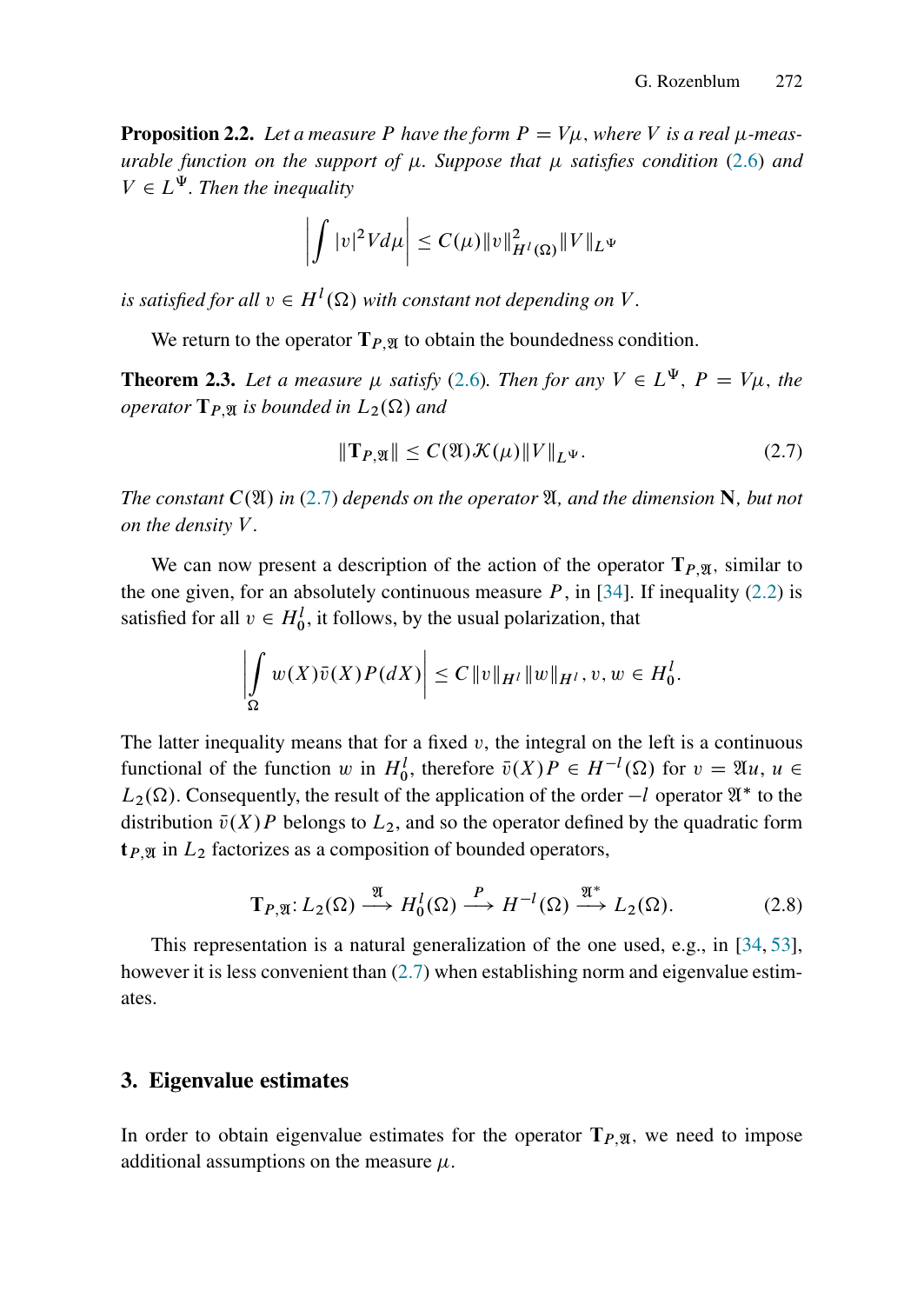**Definition 3.1.** A Radon measure  $\mu$  on  $\mathbb{R}^N$  with compact support **M** is called *Ahlfors s*-regular,  $s > 0$ , if for some  $K$  and any  $X \in M$ ,

<span id="page-15-2"></span>
$$
\mathcal{K}^{-1}r^s \le \mu(B(X,r)) \le \mathcal{K}r^s, \quad r \le \text{diam } \mathbf{M},\tag{3.1}
$$

for all  $X \in M$ .

Such measure is equivalent to the s-dimensional Hausdorff measure  $\mathcal{H}^s$  (see, e.g., [\[14,](#page-39-9) Lemma 1.2]) on the support of  $\mu$ . Note that s-regular measures satisfy con-dition [\(2.6\)](#page-13-1) with  $\beta = s$ .

In the Orlicz space  $L^{\Psi,\mu}$ , for a Borel set E, we introduce the norm,

<span id="page-15-1"></span>
$$
||V||_E^{(av,\Psi;\mu)} = \sup \{ \left| \int_{E \cap \mathbf{M}} V d\mu \right| : \int \Phi(|g|) d\mu \le \mu(E \cap \mathbf{M}) \}, \tag{3.2}
$$

if  $\mu(E \cap \mathbf{M}) > 0$ , and  $||V||_E^{(av,\Psi)} = 0$  otherwise. Such *averaged* Orlicz norms have been first introduced by M. Z. Solomyak in [\[51\]](#page-42-5) and were being used since then in the study of the eigenvalue distribution in the critical case. The norm  $(3.2)$  is equivalent to the standard norm in  $L^{\Psi,\mu}$  but the coefficient in the equivalence depends on the measure  $\mu$  (in fact, on  $\mu(E)$ ).

Our basic result on the eigenvalue estimates is the following:

<span id="page-15-4"></span>**Theorem 3.2.** Let the measure  $\mu$  with compact support satisfy condition [\(3.1\)](#page-15-2) with some  $s > 0$  and let  $V \in L^{\Psi}$ . Let  $\mathfrak A$  *be an order*  $-l = -\mathbb N/2$  *pseudodifferential operator with compact support. Then for the operator*  $T_{V\mu,\mathfrak{A}}$  *the following eigenvalue estimate holds:*

<span id="page-15-5"></span>
$$
n_{\pm}(\lambda, \mathbf{T}_{V\mu}, \mathbf{X}) \le C(\mu)C(\mathfrak{A})\lambda^{-1} \|V_{\pm}\|_{\text{supp}\,\mu}^{(av,\Psi;\mu)}.
$$
\n(3.3)

The proof is presented in detail in [\[42\]](#page-41-0). We note here only that it follows the pattern of the two-dimensional reasoning in [\[26\]](#page-40-1). In its turn, this variational proof is based upon ideas used for obtaining a similar estimate in [\[51\]](#page-42-5), where an absolutely continuous measure  $\mu$  was considered. All of them have, as their starting point, the original proof of the CLR estimate, as presented in [\[8\]](#page-39-4).

It is convenient to eliminate further on the dependence of results on the domain  $\Omega$  and of the operator  $\mathfrak A$  outside a neighborhood of the support of  $\mu$ . This is done by means of the following estimate.

<span id="page-15-0"></span>**Proposition 3.3.** Let  $\mathfrak{A}_1$ ,  $\mathfrak{A}_2$  *be two order*  $-l = -N/2$  *pseudodifferential operator in a bounded domain*  $\Omega \in \mathbb{R}^N$  *with compact support such that*  $\mathfrak{A}_1 f = \mathfrak{A}_2 f$  *in a neighborhood of* **M** *for f supported in*  $\Omega'$  *and*  $\mu$  *be a finite Borel measure with* support inside  $\Omega'$ ,  $V \in L^{\Psi, \mu}$ ; then

<span id="page-15-3"></span>
$$
n_{\pm}(\lambda, \mathbf{T}_{P,\mathfrak{A}_1}) - n_{\pm}(\lambda, \mathbf{T}_{P,\mathfrak{A}_2}) = o(\lambda^{-1}), \quad \lambda \to 0. \tag{3.4}
$$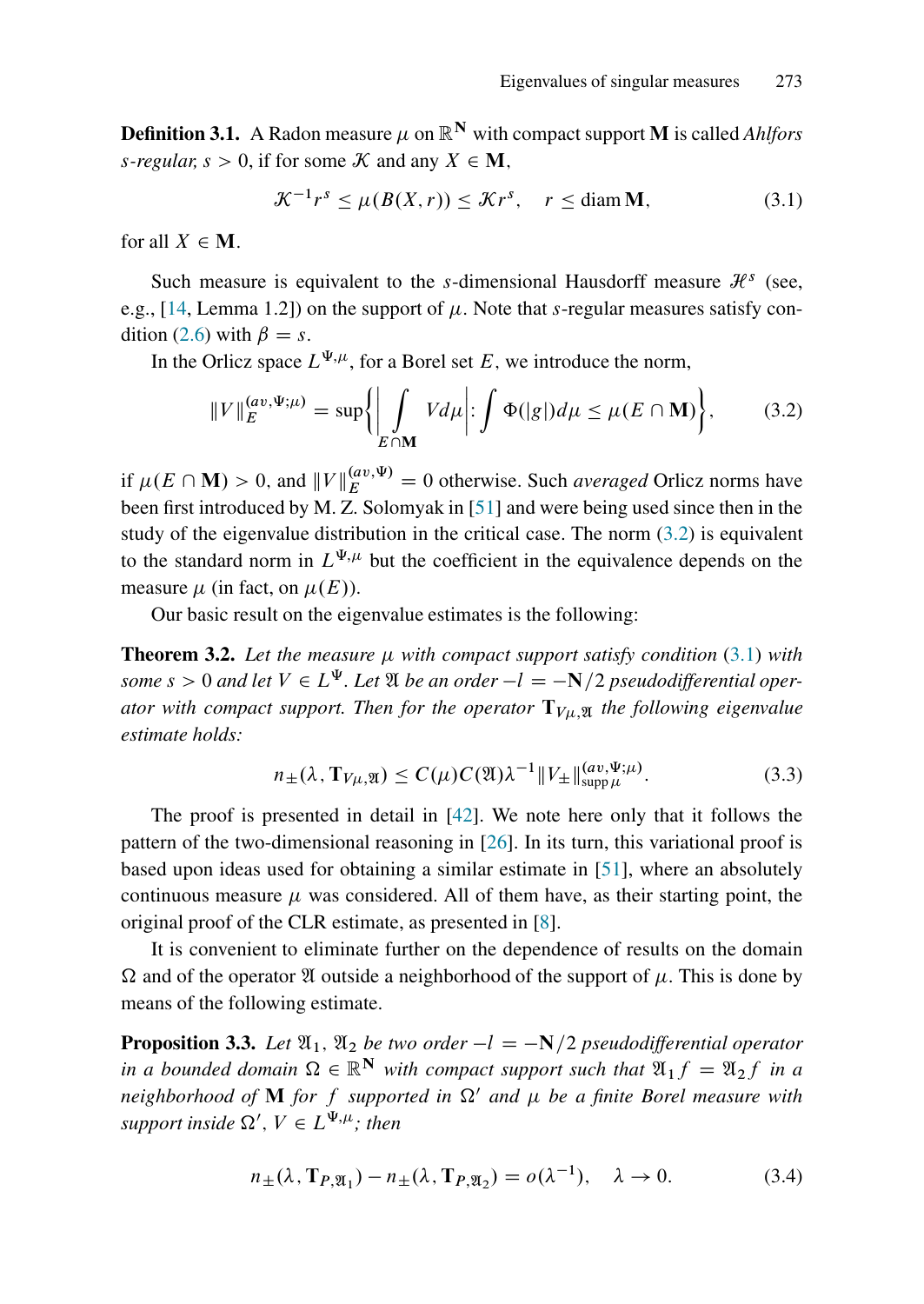*Proof.* Consider a cut-off function  $\chi$  which equals 1 in a sufficiently small neighborhood of M and equals zero outside another small neighborhood, so that operators  $\chi \mathfrak{A}_1 \chi$  and  $\chi \mathfrak{A}_2 \chi$  coincide. The quadratic form of  $\mathbf{T}_{P,\mathfrak{A}_j}$  is represented as

<span id="page-16-0"></span>
$$
\mathbf{t}_{P,\mathfrak{A}_j}[u] = \int |\mathfrak{A}_j u|^2 P(dX)
$$
  
= 
$$
\int |\chi^2 \mathfrak{A}_j u|^2 P(dX)
$$
  
= 
$$
\int |\chi \mathfrak{A}_j \chi u|^2 P(dX) + \int 2 \operatorname{Re}((-\chi[\mathfrak{A}_j, \chi]u) \overline{(\chi^2 \mathfrak{A}_j u)}) P(dX)
$$
  
+ 
$$
\int |\chi[\mathfrak{A}_j, \chi]u|^2 P(dX).
$$
 (3.5)

In [\(3.5\)](#page-16-0), the first term is the same for  $\mathfrak{A}_1$ ,  $\mathfrak{A}_2$ , while the remaining terms contain commutators of  $\chi$  with  $\mathfrak{A}_i$ , which are pseudodifferential operators of order  $-l - 1$ . Quadratic forms with such operators in  $L_2$ , or, what is equivalent, quadratic forms  $\int |v|^2 P(dX)$  in  $H^s$ ,  $s > N/2$ , have singular values decaying faster that  $k^{-1}$ , e.g., by [\[7,](#page-39-10) Theorem 3.1]. Thus, the operators  $T_{P,\mathfrak{A}_1}$ ,  $T_{P,\mathfrak{A}_2}$  differ by an operator with fast decaying singular values, and [\(3.4\)](#page-15-3) follows by the Ky Fan inequalities. П

This property shows that the behavior of eigenvalues of our operators for a singular measure is determined by the operator  $\mathfrak A$  restricted to arbitrarily small neighborhood of the support of the measure. Additionally, it enables localization of operators, when considering measures on manifolds. The same reasoning grants this kind of localization for the case when  $\Omega = \mathbb{R}^N$  and  $\mathfrak{A} = \mathfrak{A}_0 = (1 - \Delta)^{-l/2}$ .

In Theorem [3.2](#page-15-4) and its consequences, it is important that the measure  $\mu$  has compact support. It is known since long ago that even for  $\mu$  being the Lebesgue measure on  $\mathbb{R}^N$ , behavior of V at infinity requires additional considerations (see, especially [\[6\]](#page-39-5) and [\[26\]](#page-40-1)) and the contribution of infinity to the eigenvalue estimates may be stronger than the local one in  $(3.3)$ . It this paper we are interested in local effects.

The estimate  $(3.3)$  extends immediately by means of the Ky Fan inequality to finite sums of measures  $P = \sum P_j$ ,  $P_j = V_j \mu_j$ , where the measures  $\mu_j$  may have different dimensions, e.g., satisfy [\(3.1\)](#page-15-2) with different values of s, including  $s = N$ ; the latter case corresponds to an absolutely continuous measure. However, the control over the constants in the estimates becomes rather cumbersome since the triangle inequality fails for the ideal  $\mathfrak{S}_{1,\infty}$ .

It follows from Theorem [3.2](#page-15-4) that the operator  $T_{P,\mathfrak{A}}$  belongs to the ideal  $\mathfrak{M}_{1,\infty}$  and therefore singular Dixmier traces exist for  $T_{P,\mathfrak{A}}$ . We may not, however, declare at the moment that the operator  $T_{P,\mathfrak{A}}$  is measurable, without additional conditions imposed.

Results on eigenvalue estimates are easily carried over, by means of the same localization, to spectral problems considered on closed manifolds.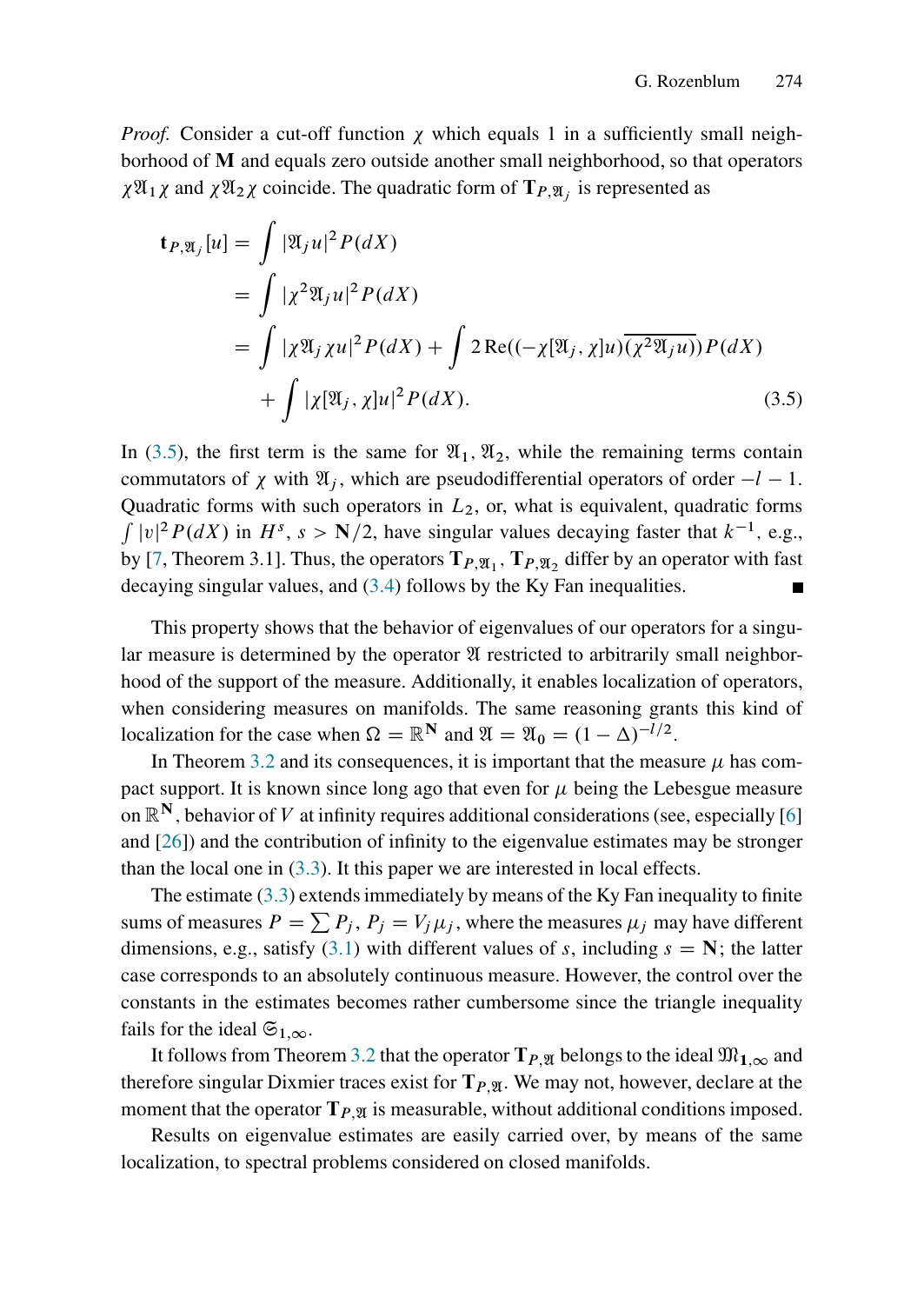Corollary 3.4. *Let* M *be an* N*-dimensional closed Riemannian manifold and be a Borel measure, Ahlfors* s*-regular for some* s > 0*. Let* V *be a -measurable real* function belonging to  $L^{\Psi, \mu}(\mathcal{M})$  and  $\mathfrak A$  be a pseudodifferential order  $-{\bf N}/2$  operator *on* M. Consider the operator  $T = T_{P}$ <sub>N</sub>,  $P = V_{\mu}$ . Then for the eigenvalues of this *operator estimate* [\(3.3\)](#page-15-5) *is valid, with constant not depending on the density* V:

In a quite standard proof, we consider a finite covering by neighborhoods  $u_i$ with coordinate mappings to domains in the Euclidean space. The measure  $P$  thus splits into the sum  $P = \sum P_j$ , where  $P_j$  is supported inside  $\mathcal{U}_j$ . The operator  $\mathfrak{A}^* P \mathfrak{A}$ thus splits into the sum  $\sum \mathfrak{A}^* P_i \mathfrak{A}$ , and the required eigenvalue estimate follows from estimates for these summands by means of Ky Fan's inequality. In its turn, eigenvalue estimate for  $\mathfrak{A}^*P_i\mathfrak{A}$  follows from the Euclidean result by usual localization.

#### 4. Examples, applications

#### 4.1. One-dimensional examples

The results about estimates are nontrivial even in dimension 1. As an illustration, we consider the weighted Steklov (Dirichlet-to-Neumann) and transmission spectral problems with weight being singular measure. Such problems, with weight being a function in the Orlicz class, were considered in [\[49\]](#page-42-10).

Let  $\Omega \subset \mathbb{R}^2$  be a bounded simply connected domain with *smooth* boundary. We suppose that  $\mu$  is a measure on the boundary  $\Sigma = \partial \Omega$  and V is a  $\mu$ -measurable real function on  $\Sigma$ ,  $P = V\mu$ . We consider the eigenvalue problem

<span id="page-17-0"></span>
$$
\Delta u(X) = 0, \quad X \in \Omega; \quad u(X)P = \lambda \partial_{\nu}(X)u(X), \quad X \in \Sigma, \tag{4.1}
$$

where  $\nu(X)$  is the external normal at  $X \in \Sigma$ . Equation [\(4.1\)](#page-17-0) understood in the sense of distributions. This problem admits the following exact formulation. We denote by  $\mathcal{D} \mathcal{N}$  the Dirichlet-to-Neumann operator on  $\Sigma$ , namely

$$
(\mathcal{D}Nh)(X) = \partial_{\nu(X)}u(X)
$$
, where  $\Delta u = 0, u|_{\Sigma} = h$ .

It is known that  $\mathcal{D}\mathcal{N}$  is an order 1 positive elliptic pseudodifferential operator on  $\Sigma$ , with principal symbol  $|\xi|$ ,  $(X,\xi) \in T^* \Sigma$ . Then the problem [\(4.1\)](#page-17-0) can be expressed as

$$
\lambda \mathcal{D} \mathcal{N} h = P h,
$$

or, in our variational setting, the eigenvalue problem for the operator  $T_{P,\mathfrak{A}}$  defined by the quadratic form

<span id="page-17-1"></span>
$$
\mathbf{t}_{P,\mathfrak{A}}[h] = \int_{\Sigma} |(\mathfrak{A}h)(x)| P(dx), \quad \mathfrak{A} = (\mathfrak{D}N)^{-\frac{1}{2}}.
$$
 (4.2)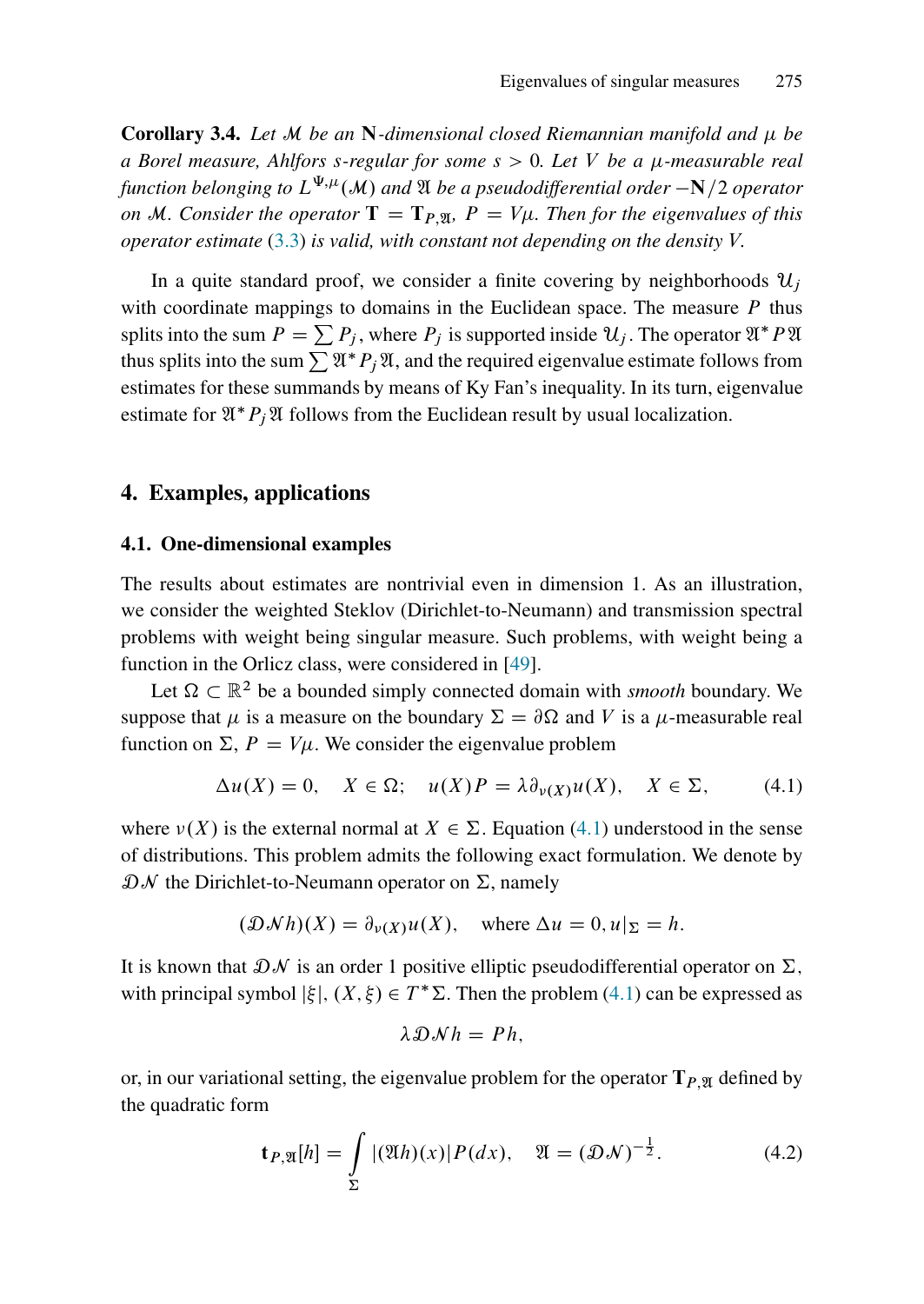Suppose that the measure  $\mu$  is s-Ahlfors regular of dimension  $s \in (0, 1]$  (the case of  $s = 1$  corresponds to the measure being absolutely continuous with respect to the Lebesgue measure on  $\Sigma$ .) Then Theorem [3.2](#page-15-4) gives us the following eigenvalue estimate.

**Corollary 4.1.** Let V be a real function in  $L^{\Psi,\mu}$ . Then for the eigenvalues of the *problem* [\(4.1\)](#page-17-0)*,*

$$
n_{\pm}(\lambda) \leq C\lambda^{-1} \|V_{\pm}\|_{\Sigma}^{\Psi,\mu}.
$$

A similar result is valid for the transmission problem. Let, again,  $\Omega \subset \mathbb{R}^2$  be a bounded, simply connected domain with smooth boundary and  $\Sigma$  be a simple smooth curve inside  $\Omega$ . For a function  $u \in H^2(\Omega \setminus \Sigma) \cap H^1(\Omega)$ , we denote by  $[u_{\nu}(X)]$  the jump of the normal derivative of u at the point  $X \in \Sigma$ . As above,  $\mu$  is a measure on  $\Sigma$ ,  $P = V\mu$ . We study the spectral transmission problem

<span id="page-18-0"></span>
$$
\Delta u = 0, \quad X \in \Omega \setminus \Sigma; \quad u(X)P = \lambda [u_{\nu(X)}], \quad X \in \Sigma; \quad u_{\partial\Omega} = 0 \quad \text{in } \Sigma. \tag{4.3}
$$

This kind of transmission problems is considered, e.g., in  $[1, 2]$  $[1, 2]$ , motivated, in particular, by some physics applications. Similar to the reasoning above, problem [\(4.3\)](#page-18-0) can be transformed to the eigenvalue problem for the operator  $T_{P,\mathfrak{A}}$ , defined in  $L_2(\Sigma)$  by the quadratic form [\(4.2\)](#page-17-1), where  $\mathfrak{A} = \mathfrak{D}^{-\frac{1}{2}}$  and  $\mathfrak{D}$  is the "transmission operator"

$$
\mathfrak{T}: h \mapsto [u_{\nu(X)}], \quad X \in \Sigma; \quad \Delta u = 0 \quad \text{in } \Omega \setminus \Sigma, \quad u|_{\partial \Omega} = 0; \quad u|_{\Sigma} = h.
$$

Again,  $\mathfrak A$  is an order  $-\frac{1}{2}$  pseudodifferential operator on  $\Sigma$ , and the spectral problem fits in our general setting.

**Corollary 4.2.** *Suppose that measure*  $\mu$  *is Ahlfors regular of dimension*  $s \in (0, 1)$  *and let V be a real function in*  $L^{\Psi,\mu}$ *. Then for the eigenvalues of the problem* [\(4.3\)](#page-18-0)*,* 

$$
n_{\pm}(\lambda, \mathbf{T}_{P,\mathfrak{A}}) \le C\lambda^{-1} \|V_{\pm}\|_{\Sigma}^{\Psi, \mu}.
$$
\n(4.4)

In the case  $s = 1$  for the weighted Steklov problem, this kind of estimates was obtained in [\[49\]](#page-42-10). There, for  $V \ge 0$ , a lower estimate for  $n_+(\lambda, \mathbf{T}_{P,\mathfrak{A}})$  was established as well, of the same order in  $\lambda$  but in terms of the  $L_1$  norm of the function V. General lower estimates for eigenvalues are discussed later on, in Section [8.](#page-37-0)

#### 4.2. Fractal sets

We recall the general construction of fractal sets, introduced by J. Hutchinson [\[24\]](#page-40-11). Let  $S = \{S_1, \ldots, S_m\}$  be a finite collection of contractive similitudes (i.e., compositions of a parallel shift, a linear isometry, and a contracting homothety) on  $\mathbb{R}^N$ ,  $h_1, \ldots, h_m$  are their coefficients of contraction. It is supposed that *the open set condition* is satisfied: there exists an open set  $V \subset \mathbb{R}^N$  such that  $\bigcup S_i(V) \subset V$  and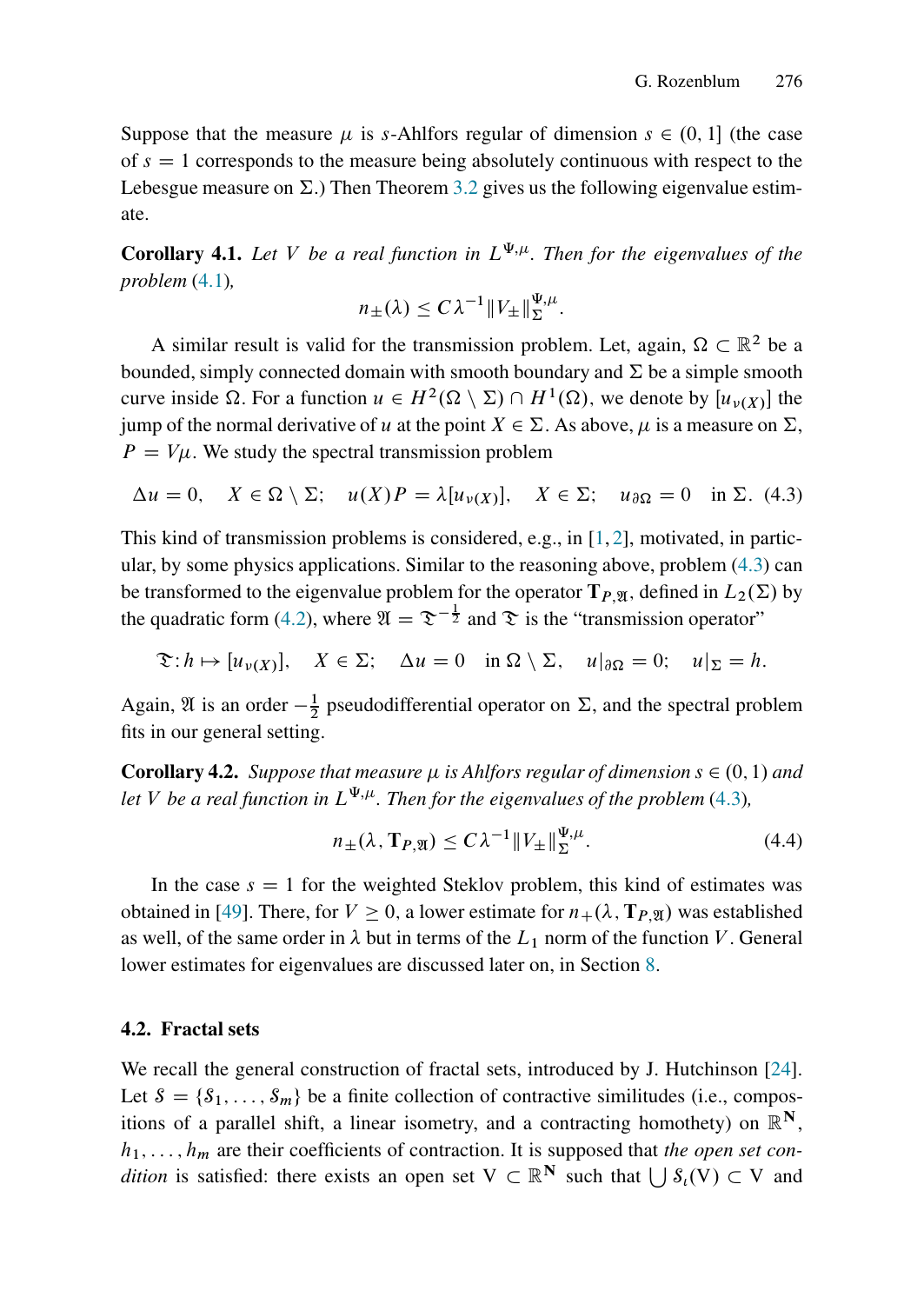:

 $S_{\iota}(V) \cap S_{\iota'}(V) = \emptyset$ ,  $\iota \neq \iota'$ . By the results of [\[24,](#page-40-11) Sections 3.1(3) and 3.2], there exists a unique compact set  $\mathbb{K} = \mathbb{K}(S)$  satisfying  $\mathbb{K} = \bigcup_{j \le m} S_j \mathbb{K}$ . This set is, in fact, the closure of the set of all fixed points of finite compositions of the mappings  $S_i$ . The Hausdorff dimension  $d$  of the set  $\mathbb{K}(S)$  is determined by the equation  $\sum h_j^d = 1$ . Let  $\mu$  be the d-dimensional Hausdorff measure  $\mu_s$  on  $\mathbb{K}(s)$ . As explained in [\[21,](#page-40-12) Corollary 2.11.(1), p. 6696]; this measure is Ahlfors regular of dimension d. Therefore, our result, Theorem [3.2,](#page-15-4) gives the upper eigenvalues estimate:

**Corollary 4.3.** Let  $\mu = \mu(S)$  be a fractal measure as above, with bounded set  $\Omega \subset$  $\mathbb{R}^\mathbf{N}.$  Suppose that a density  $V$  belongs to the Orlicz space  $L^{\Psi,\mu};\,P=V\mu$  and  $\mathfrak A$  be an *order*  $-l = -N/2$  *pseudodifferential operator in*  $\Omega$  *with compact support. Then the operator*  $T_{P, M}$  *belongs to*  $\mathfrak{S}_{1, \infty}$  *and for its eigenvalues the following estimate holds* 

$$
n_{\pm}(\lambda, \mathbf{T}_{P,\mathfrak{A}}) \leq C\lambda^{-1} \|V_{\pm}\|_{\mathbb{K}}^{(av,\Psi,\mu)}
$$

#### 4.3. Lipschitz surfaces

Let the set  $\Sigma \subset \mathbb{R}^N$  be a compact Lipschitz surface of dimension  $d > 0$  and codimension  $\delta = N - d$ . Recall that this means that locally  $\Sigma$  can be, in proper coordinates  $X = (\mathbf{x}; \mathbf{y}) = (x_1, \dots, x_d; y_1, \dots, y_b)$ , represented as  $\mathbf{y} = \boldsymbol{\phi}(\mathbf{x}), \mathbf{x} \in G \subset \mathbb{R}^d$  with a Lipschitz  $\delta$ -component vector-function  $\phi$ . Denote by  $\mu_{\Sigma}$  the measure on  $\Sigma$  generated by the embedding  $\Sigma \to \mathbb{R}^N$  – it coincides with the d-dimensional Hausdorff measure  $\mathcal{H}^d$  . By the Rademacher theorem the gradient of  $\pmb{\phi}$  exists almost everywhere with respect to  $\mu_{\Sigma}$ . So, locally,  $\mu_{\Sigma}$  has the form

$$
d\mu_{\Sigma} = \sigma(\mathbf{x})d\mathbf{x}, \quad \sigma(\mathbf{x}) = \det(\mathbf{1} + (\nabla\phi)^*\nabla\phi)^{\frac{1}{2}}.
$$

The embedding of  $\Sigma$  into  $\mathbb{R}^N$  generates a singular measure on  $\mathbb{R}^N$ , supported on  $\Sigma$  which will be also denoted  $\mu_{\Sigma}$ , as long as this does not cause confusion. Such measures satisfy condition [\(3.1\)](#page-15-2) with  $s = d$ . Therefore, for the measure  $P = V \mu_{\Sigma}$ , the eigenvalue estimates obtained in Section [3](#page-14-1) hold. For further reference, we formulate these estimates in two important cases.

<span id="page-19-0"></span>**Theorem 4.4.** Let  $\Sigma$  be a d-dimensional compact Lipschitz surface in  $\mathbb{R}^N$  and  $V \in$  $L^{\Psi,\mu}(\Sigma)$ . If  $\mathfrak A$  *is an order*  $-l = -\mathbf N/2$  *pseudodifferential operator in*  $\mathbb R^{\mathbf N}$  *with compact support or*  $\mathfrak{A} = (1 - \Delta)^{-1/2}$ *, then for the eigenvalues of the operator*  $\mathbf{T}_{V,\mu_{\Sigma},\mathfrak{A}}$ *the eigenvalue estimate is valid:*

<span id="page-19-1"></span>
$$
n_{\pm}(\lambda, \mathbf{T}_{V,\mu_{\Sigma}, \mathfrak{A}}) \le C(\mu) C(\mathfrak{A}) \lambda^{-1} \|V\|^{(av, \Psi, \mu)}.
$$
\n(4.5)

Localization of the first case of Theorem [4.4](#page-19-0) provides us with an eigenvalue estimate for operator on compact manifolds.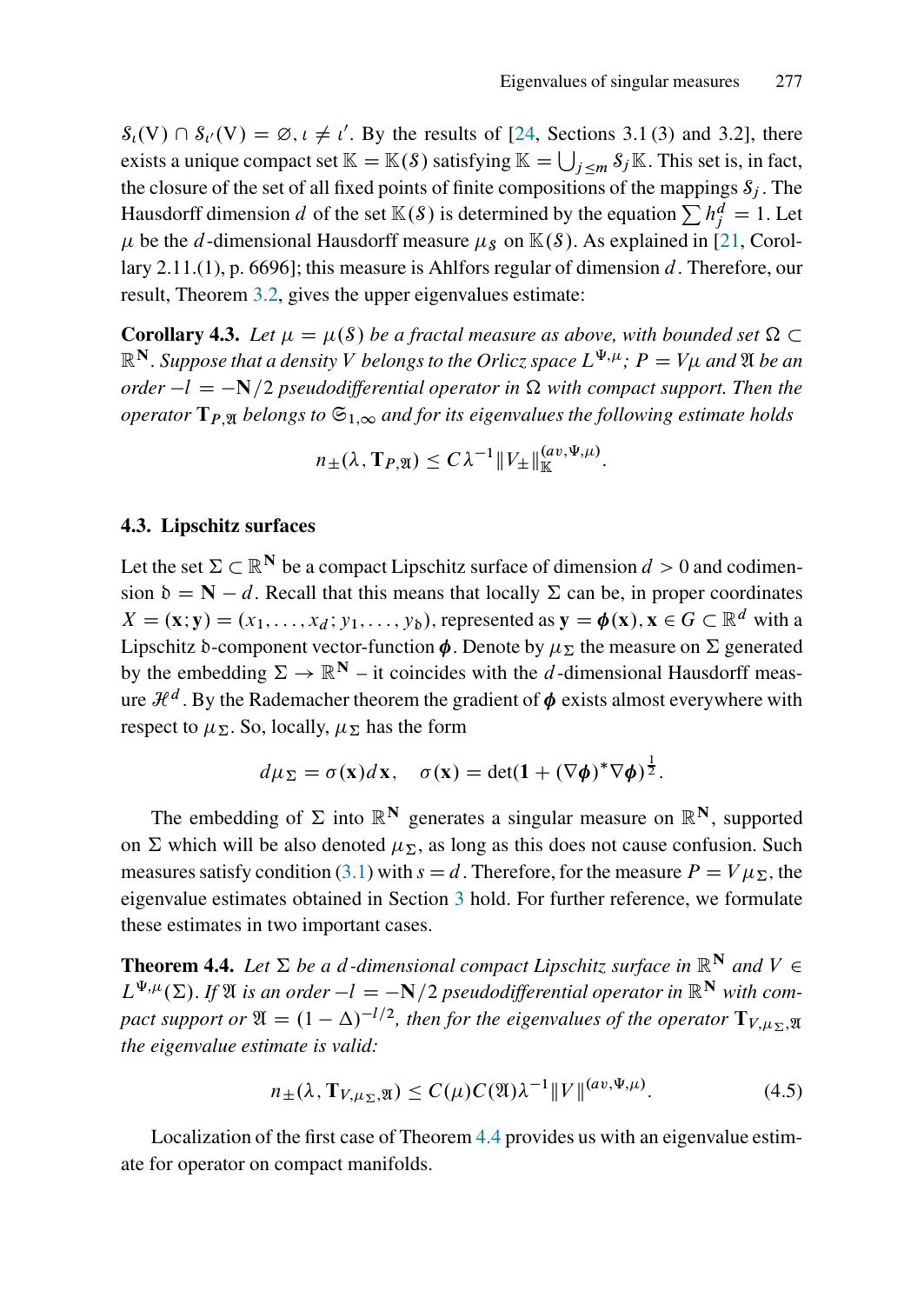Corollary 4.5. *Let* M *be a smooth closed Riemannian manifold of dimension* N *and*  $\Sigma$  be a d-dimensional compact Lipschitz surface in M. Then for  $V \in L^{\Psi,\mu}(\Sigma)$  and  $\mathfrak{A} = (1 - \Delta_{\mathcal{M}})^{-N/4}$ , *estimate* [\(4.5\)](#page-19-1) *holds.* 

More about operators on manifolds can be found in Section [7.](#page-35-0)

#### 4.4. Logarithmic potential

Here we demonstrate the relation of our construction with the logarithmic potential operator. A logarithmic potential of a measure P in  $\mathbb{R}^{N}$  is usually defined as

$$
\mathbf{L}[P](X) = \int \log |X - Y| P(dY).
$$

This object is being extensively used in potential theory, analysis, and partial differential equations, as well as numerous applications. We take a somewhat different point of view on this potential. Let a compactly supported finite Borel measure  $\mu$  be s-Ahlfors regular,  $s > 0$ , and with  $P = V\mu$  and  $V \in L^{\Psi, \mu}$ ,  $V \ge 0$ , we associate the logarithmic potential as an operator in the space  $L_{2,P}(\mathbb{R}^N)$ :

<span id="page-20-1"></span>
$$
\mathfrak{L}_P: L_{2,P} \to L_{2,P}, \quad \mathfrak{L}_P: f(X) \mapsto \int \log |X - Y| f(Y) P(dY), \quad f \in L_{2,P}. \tag{4.6}
$$

<span id="page-20-0"></span>**Theorem 4.6.** *The operator*  $\mathcal{L}_P$  *is a bounded self-adjoint operator in*  $L_{2,P}$ *; it is compact and for the distribution function*  $n(\lambda, \mathcal{R}_P)$  *of its singular numbers*  $s_k(\mathcal{R}_P)$ *the estimate holds*

<span id="page-20-2"></span>
$$
\limsup_{\lambda \to 0} \lambda n(\lambda, \mathfrak{L}_P) \le C(\mu) \|V\|^{(av, \Psi, \mu)}.
$$
\n(4.7)

*Proof.* We apply the transformation used already once in Section [2](#page-11-0) (and to be used again in the study of eigenvalue asymptotics.) Consider the operator  $T_{V\mu,\mathfrak{A}}$  under the conditions of Theorem [4.6,](#page-20-0) with a special choice of  $\mathfrak{A}$ : namely  $\mathfrak{A} = (1 - \Delta)^{-N/4}$ . Similar to Section [2,](#page-11-0) the operator  $T_{V\mu,\mathfrak{A}}$  admits representation

$$
\mathbf{T}_{V\mu,\mathfrak{A}}=\mathfrak{K}^*\mathfrak{K},
$$

with  $\Re$  acting from  $L^2(\mathbb{R}^N)$  to  $L^2(M,\mu)$ ,  $M = \text{supp }\mu$ , as  $\Re = U \Gamma_M \mathfrak{A}$ , where  $\Gamma_M$  is the restriction from  $\mathbb{R}^{\mathbf{N}}$  to  $\mathbf{M},$  a bounded operator from  $H^{\mathbf{N}/2}(\mathbb{R}^{\mathbf{N}})$  to  $L_{2,\mu},$   $U=V^{\frac{1}{2}}$ and the composition is bounded. Moreover, under our conditions, by Theorem [3.2,](#page-15-4)

<span id="page-20-3"></span>
$$
n(\lambda, \mathcal{R}^*\mathcal{R}) \le \lambda^{-1} C(\mu) \| V \|^{(av, \Psi, \mu)}(\mathbf{M}). \tag{4.8}
$$

The operator  $\mathfrak{K}^* = \mathfrak{A}^*\Gamma_{\bf M}^*U: L^2({\bf M}, \mu) \to L^2(\mathbb{R}^{\bf N})$  should be understood as the composition of  $\Gamma_M^*U$  acting, after the multiplication by U, as the extension by zero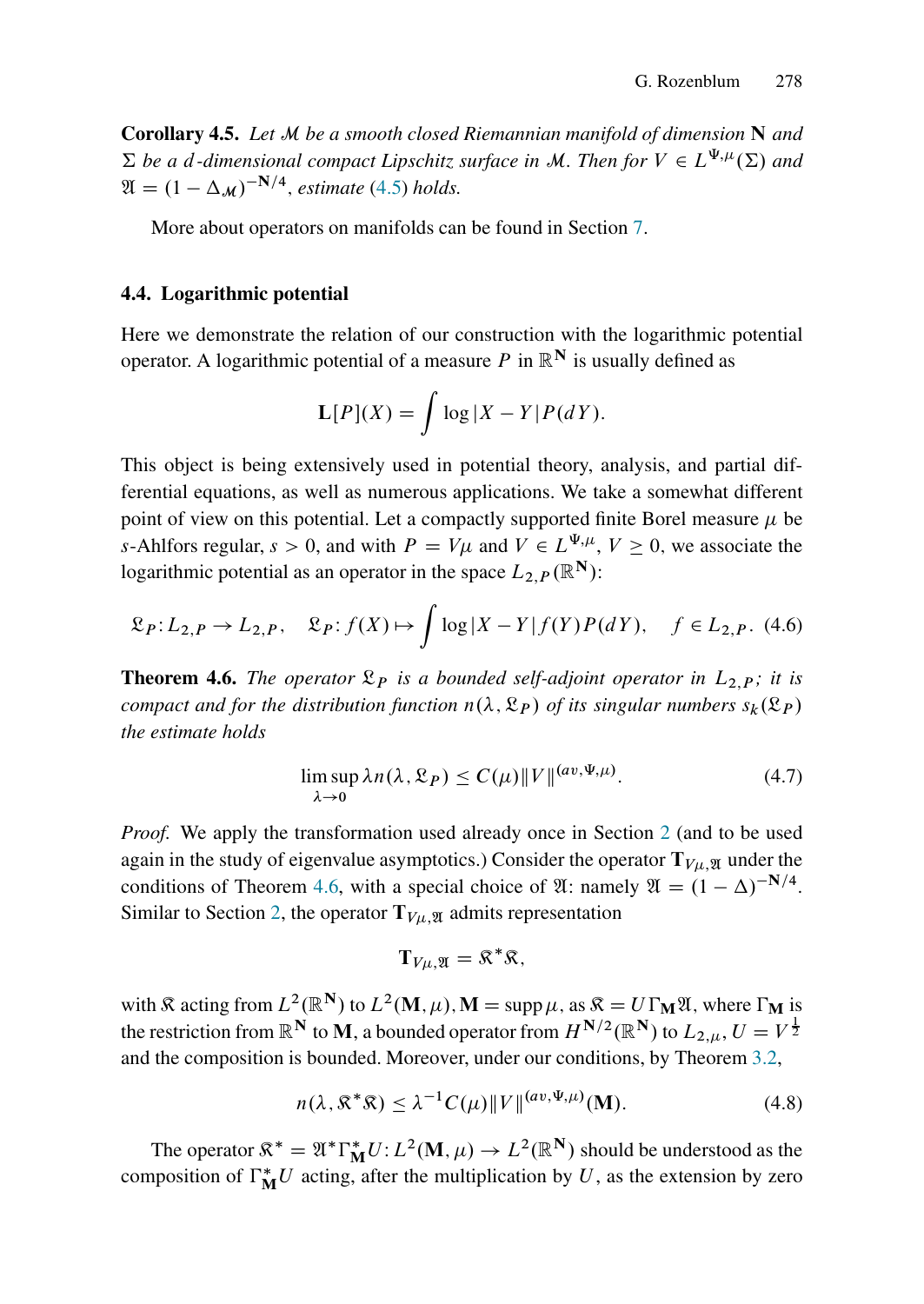outside M to the space of distributions  $H^{-l}(\mathbb{R}^N)$ , and the pseudodifferential order  $-l$  operator  $\mathfrak{A}^*$  which maps  $H^{-l}(\Omega)$  to  $L^2(\mathbb{R}^N)$ .

Recall that nonzero eigenvalues of the non-negative operators  $\mathbb{R}^* \mathbb{R}$  in  $L^2(\mathbb{R}^N)$ and  $\mathcal{R}\mathcal{R}^*$  in  $L^2(\mathbf{M}, \mu)$  coincide. The operator  $\mathcal{R}\mathcal{R}^*$  acts as

$$
\mathfrak{K}\mathfrak{K}^* = U\Gamma_{\mathbf{M}}\mathfrak{V}\mathfrak{V}^*\Gamma_{\mathbf{M}}^*U = U\Gamma_{\mathbf{M}}(\mathfrak{V}\mathfrak{V}^*)\Gamma_{\mathbf{M}}^*U.
$$
(4.9)

Here the operator  $\mathfrak{A}\mathfrak{A}^*$  is an order  $-2l = -N$  pseudodifferential operator which we consider as acting from  $H^{-l}(\mathbb{R}^N)$  to  $H^{l}(\mathbb{R}^N)$ . It has principal symbol  $|\Xi|^{-N}$ , and, therefore, it is the integral operator with logarithmic principal singularity of the kernel  $R(X, Y, X - Y)$ :

$$
R(X, Y, X - Y) = \mathbf{C}_N \log |X - Y| + R'(X, Y) \tag{4.10}
$$

with  $R'(X, Y) = o(1), X \to Y$ . The coefficient  $C_N$  equals  $\frac{2\sqrt{\pi}}{\Gamma(N/2+1)}$  (see, e.g. [\[46,](#page-41-10) (VII.7.15)]). Therefore, the operator  $\mathcal{R}\mathcal{R}^*$  acts, up to weaker terms, as

$$
(\mathcal{R}\mathcal{R}^*v)(X) = \mathbf{C}_N U(X) \int_{\mathbf{M}} \log |X - Y| U(Y)v(Y) d\mu(Y) \tag{4.11}
$$

in  $L^2(\mathbf{M}, \mu)$ . Finally, the eigenvalue problem  $\mathbb{R} \mathbb{R}^* v = \lambda v$  in  $L^2(\mathfrak{M}, \mu)$ , by setting  $v(X) = U(X) f(X)$ , transforms to the eigenvalue problem [\(4.6\)](#page-20-1) for operators of logarithmic potential. Eigenvalue estimate [\(4.7\)](#page-20-2) follows therefore from [\(4.8\)](#page-20-3).

In the next section we benefit of the above way of reasoning, acting in the opposite direction.

#### <span id="page-21-0"></span>5. Eigenvalue asymptotics and measurability. Lipschitz surfaces

The measurability of the Birman–Schwinger type operator  $T_{V\mu}$  can be derived, in particular, from the eigenvalue asymptotics for this operator. Note that results stating such asymptotics are much stronger than just measurability. Nevertheless, in all approaches to proving measurability of this type of operators, the eigenvalue asymptotics itself, or at least some weaker version of it, like the Wodzicki residue or the zeta-function poles, serve as the starting point. It seems that, for a long time, specialists in Noncommutative Geometry, when dealing with Connes' measurability, were unwary of publications by M. Sh. Birman and M. Z. Solomyak in the late 70s on the eigenvalue asymptotics for negative order pseudodifferential operators as well as of further extensions in this direction. It turns out that these results and their consequences, in particular for potential type integral operators, enable one to establish integrability in a considerably more general setting.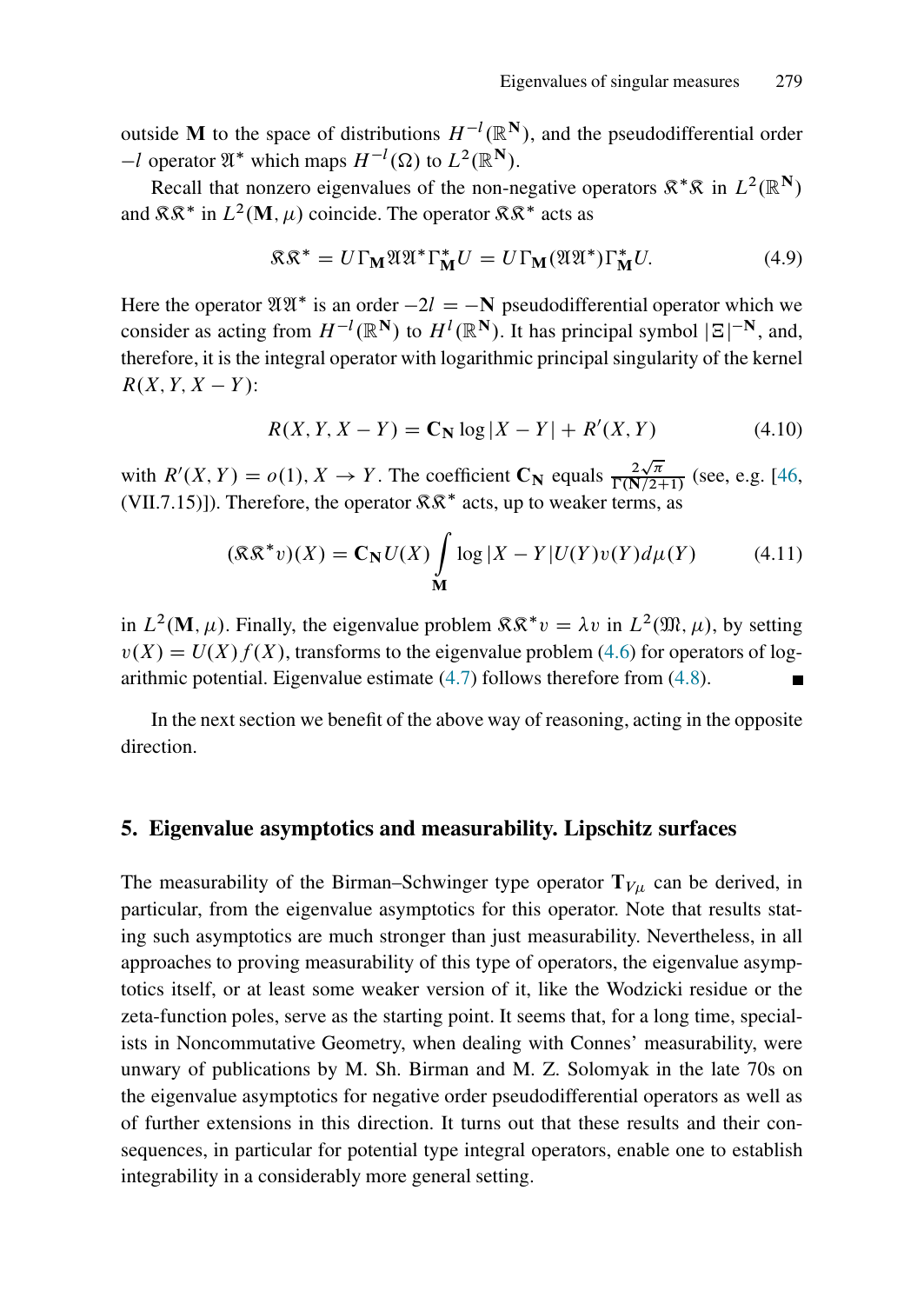In this section and in Section [6,](#page-31-0) we will systematically use a perturbation technique based upon the fundamental asymptotic perturbation lemma by M. Sh. Birman and M. Z. Solomyak, see, e.g., [\[7,](#page-39-10) Lemma 1.5]. For readers' convenience, we reproduce the formulation (by far, not the most general one) we need further on.

<span id="page-22-2"></span>**Lemma 5.1.** Let T be a self-adjoint compact operator. Suppose that for all  $\varepsilon > 0$ small enough,  $\rm T$  can be represented as a sum,  $\rm T = T_{\rm \varepsilon} + T_{\rm \varepsilon}^{\prime}$  , so that for eigenvalues *of*  $T_{\varepsilon}$  the asymptotics is known,  $n_{\pm}(\lambda, T_{\varepsilon}) \sim \lambda^{-1} C_{\varepsilon}^{\pm}$ ,  $\lambda \to 0$ , while for the singular *values of*  $\mathbf{T}'_{\varepsilon}$ *, the asymptotic estimate is valid,*  $\limsup_{\lambda \to 0} \lambda n(\lambda, \mathbf{T}) \leq \varepsilon$ *. Then the* limits  $C^{\pm} = \lim_{\varepsilon \to 0} C_{\varepsilon}^{\pm}$  exist and for the eigenvalues of **T** the asymptotic formulas *hold,*  $n_{\pm}(\lambda, \mathbf{T}) \sim \lambda^{-1} C^{\pm}, \lambda \to 0.$ 

#### <span id="page-22-4"></span>5.1. Measures on Lipschitz surfaces

Formulas for the eigenvalue asymptotics for a measure on a Lipschitz surface were obtained in [\[42\]](#page-41-0). We discuss them here briefly and then present further generalizations.

Let  $\Sigma \subset \mathbb{R}^N$  be a compact Lipschitz surface of dimension  $d: 0 < d < N$ ,  $\delta =$  $\mathbf{N} - d$ , defined locally, in proper coordinates  $X = (\mathbf{x}, \mathbf{y}), \mathbf{x} \in \mathbb{R}^d, \mathbf{y} \in \mathbb{R}^d$  by the equation  $y = \phi(x)$ , with a Lipschitz vector-function  $\phi$ . The measure  $\mu$  generated by the embedding of  $\Sigma$  into  $\mathbb{R}^N$  coincides with the d-dimensional Hausdorff measure  $\mathcal{H}^d$ . By the Rademacher theorem, for  $\mu$ -almost every  $X \in \Sigma$ , there exists a tangent space  $T_X \Sigma$  to  $\Sigma$  at the point X and, correspondingly, the normal space  $N_X \Sigma$  which are identified naturally with the cotangent and the conormal spaces. By  $S_X \Sigma$  we denote the sphere  $|\xi| = 1$  in  $T_X \Sigma$ .

<span id="page-22-1"></span>**Theorem 5.2.** Let the real function V on  $\Sigma$  belong to  $L^{\Psi,\mu}(\Sigma)$ . Let  $\mathfrak A$  be a compactly *supported in*  $\Omega \subset \mathbb{R}^N$  *order*  $-l = -N/2$  *pseudodifferential operator with principal symbol*  $a_{-l}(X, \Xi)$ *. At the points*  $\Xi \in \Sigma$  *where the tangent plane exists we define the auxiliary symbol*  $r_{-d}(X,\xi), \xi \in T_X \Sigma$ ,

$$
r_{-d}(X,\xi) = (2\pi)^{-b} \int_{N_X \Sigma} |a_{-l}(X,\xi,\eta)|^2 d\eta.
$$

*and the density*

<span id="page-22-0"></span>
$$
\rho_{\mathfrak{A}}(X) = \int_{S_X \Sigma} r_{-d}(X, \xi) d\xi.
$$
 (5.1)

*Then for the eigenvalues of the operator*  $T_{P,\mathfrak{A}} = \mathfrak{A}^* P \mathfrak{A}$ ,  $P = V\mu$ , the asymptotic *formulas are valid*

<span id="page-22-3"></span>
$$
n_{\pm}(\lambda, \mathbf{T}_{P,\mathfrak{A}}) \sim \lambda^{-1} A_{\pm}(V, \mu, \mathfrak{A}), \quad \lambda \to 0,
$$
 (5.2)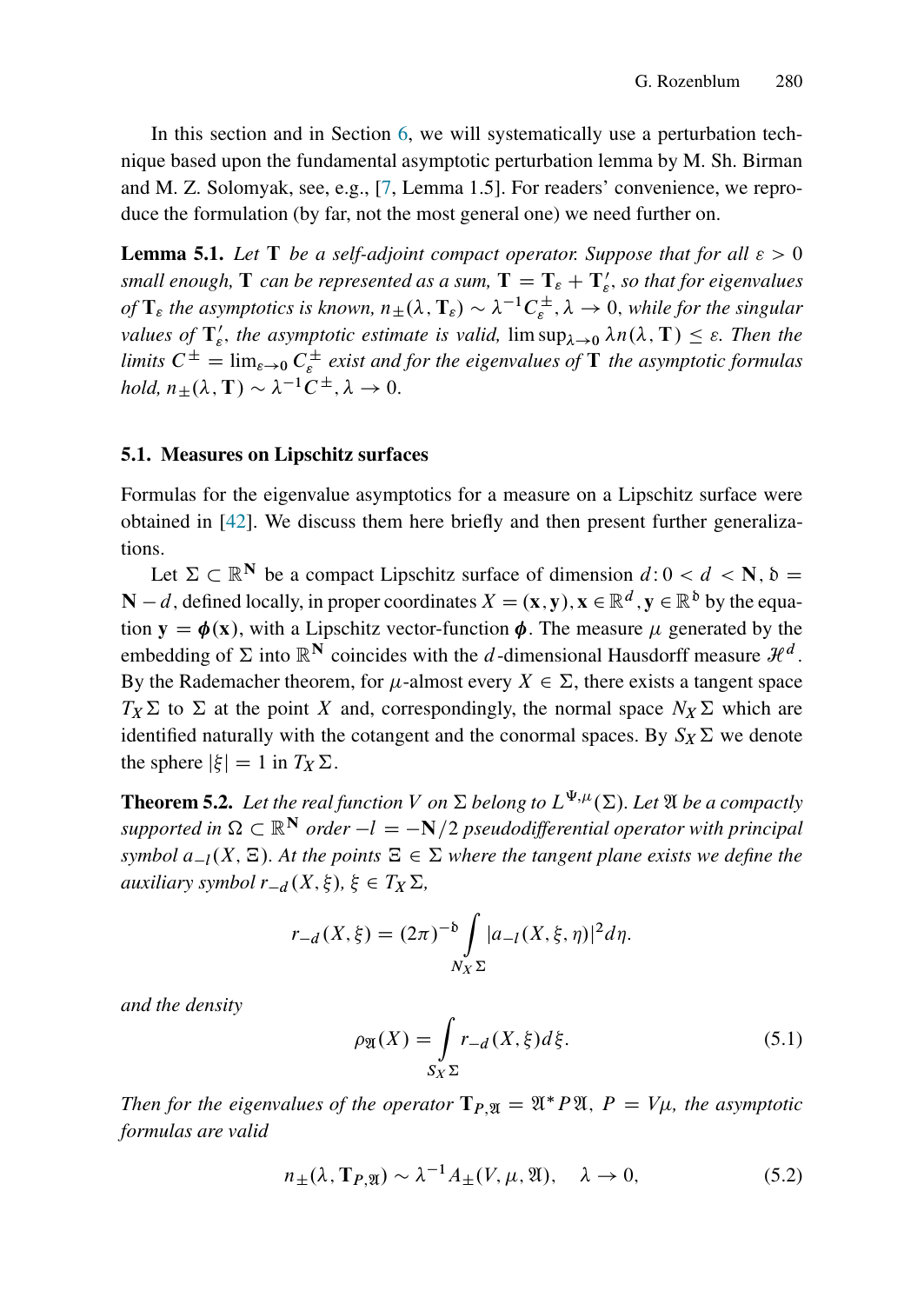*where*

$$
A_{\pm}(V,\mu,\mathfrak{A}) = \frac{1}{d(2\pi)^{d-1}} \int_{\Sigma} \int_{S_X \Sigma} V_{\pm}(X) r_{-d}(X,\xi) d\xi d\mu
$$

$$
= \frac{1}{d(2\pi)^{d-1}} \int_{\Sigma} V_{\pm}(X) \rho_{\mathfrak{A}}(X) d\mu(X),
$$

*with density*  $\rho_{\mathfrak{A}}(X)$  *defined in* [\(5.1\)](#page-22-0)*.* 

The expression

$$
A(V, \mu, \mathfrak{A}) = A_{+}(V, \mu, \mathfrak{A}) - A_{-}(V, \mu, \mathfrak{A})
$$
  
= 
$$
\frac{1}{d(2\pi)^{d-1}} \int_{\Sigma} V(X) \rho_{\mathfrak{A}}(X) d\mu(X)
$$
(5.3)

can be formally understood as an analogy of the Wodzicki residue of the symbol  $V(X)r_{-d}(X,\xi)$  on  $\Sigma$ , of course, without any smoothness conditions inherent to Wodzicki theory (the latter "symbol" is even not expected to be a symbol of any pseudodifferential operator). We call it  $\Sigma$ -*Wodzicki residue* of  $(V, \mu, \mathfrak{A})$ .

In the particular case of  $\mathfrak{A} = \mathfrak{A}_0 = (1 - \Delta)^{-N/4}$ , in a neighborhood of  $\Sigma$  in  $\mathbb{R}^N$ , we have  $a_{-l}(X, \Xi) = |\Xi|^{-N/2}$  and

$$
r_{-d}(X,\xi) = (2\pi)^{-b} \int_{\mathbb{R}^b} (|\xi|^2 + |\eta|^2)^{-N/2} d\eta
$$
  

$$
= |\xi|^{-d} (2\pi)^{-b} \omega_{b-1} \int_0^\infty \zeta^{b-1} (1 + \zeta^2)^{-N/2}
$$
  

$$
= \omega_{b-1} \frac{1}{2(2\pi)^b} \mathbf{B} \Big( \frac{b}{2}, \frac{d}{2} \Big) |\xi|^{-d},
$$

where  $\omega_{\delta-1}$  is the volume of the unit sphere in  $\mathbb{R}^{\delta}$  and **B** is the Euler Beta-function. So, here we have

$$
n_{\pm}(\lambda, \mathbf{T}_{P, \mathfrak{A}_{0}}) \sim \lambda^{-1} \mathbf{Z}(d, \mathfrak{b}) \int_{\Sigma} V_{\pm}(X) d\mu(X), \tag{5.4}
$$

<span id="page-23-0"></span>
$$
\mathbf{Z}(d,\mathfrak{b}) = \frac{\omega_{\mathfrak{b}-1}\omega_{d-1}}{2d(2\pi)^{\mathfrak{b}}} \mathbf{B}\Big(\frac{d}{2},\frac{\mathfrak{b}}{2}\Big). \tag{5.5}
$$

We explain briefly the way how Theorem [5.2](#page-22-1) is being proved, directing interested readers to [\[42\]](#page-41-0) for details.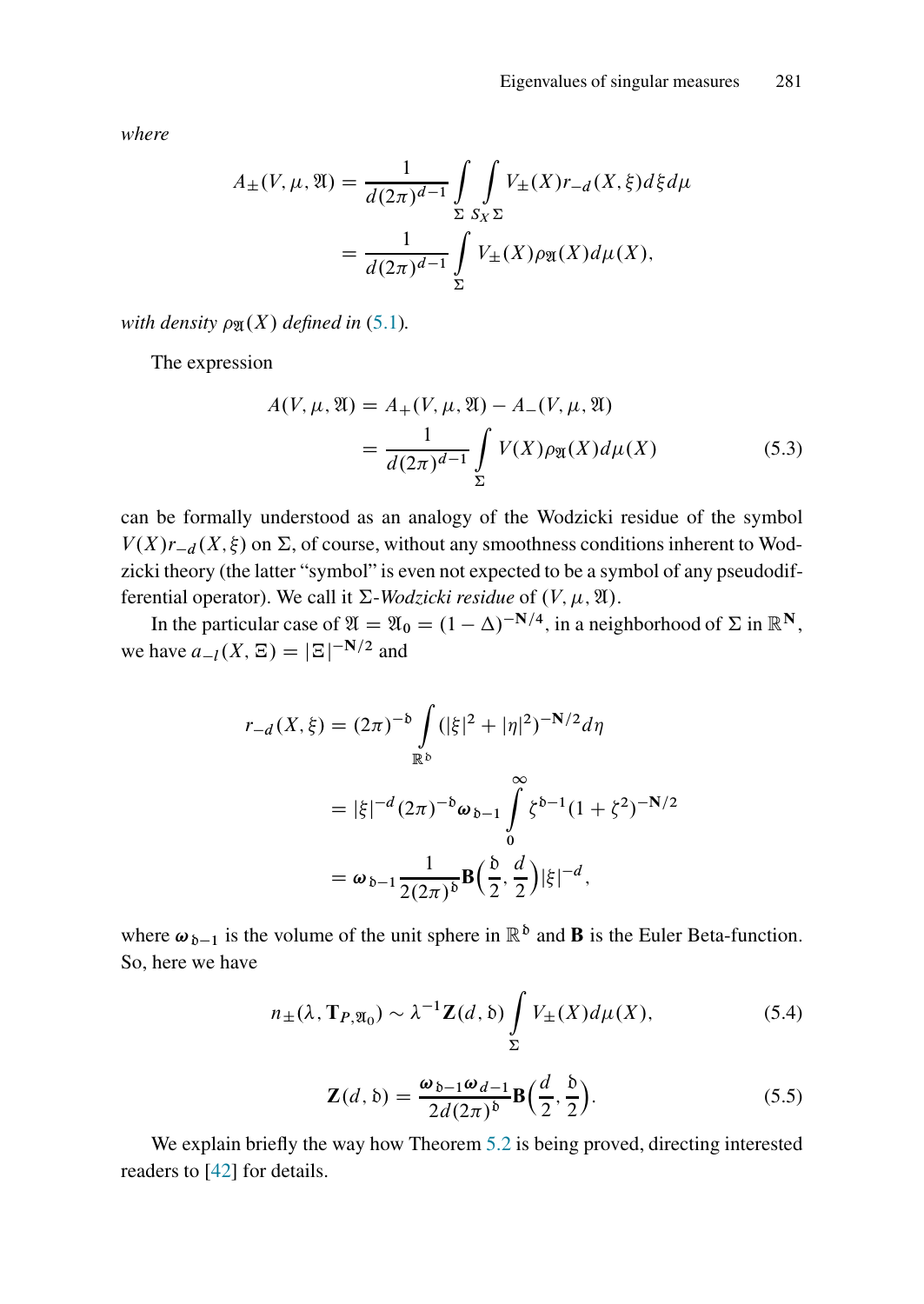First, we can replace V by a weight  $V_{\varepsilon}$ , defined and smooth in a neighborhood of V, such that the eigenvalue distribution functions for operators  $T_{V_{\mu},\mathfrak{A}}$  and  $T_{V_{\mu},\mathfrak{A}}$ differ asymptotically by less than  $\varepsilon \lambda^{-1}$ . Here, estimates in Section [3](#page-14-1) are used. By the basic asymptotic perturbation lemma by M. Sh. Birman and M. Z. Solomyak, see Lemma [5.1,](#page-22-2) such approximation enables one to prove asymptotic formulas for nice densities  $V_{\varepsilon}$  only, by passing then to limit as  $V_{\varepsilon}$  approaches V in the averaged Orlicz norm. On the next step, we separate the positive and negative eigenvalues of our operator. Namely, by some more approximation and localization, we find that, in the leading term, the asymptotics of positive eigenvalues of the operator is determined only by the positive part of the density  $V_{\varepsilon}$ , while the asymptotics of the negative eigenvalues is determined only by the negative part of  $V_{\varepsilon}$ . Thus, the problem is reduced to the case of a sign-definite  $V_{\varepsilon}$ , which we may suppose being the restriction to  $\Sigma$  of a smooth sign-definite function.

Next, the problem is reduced to the study of eigenvalues of an integral operator on  $\Sigma$  with kernel having an order zero and/or logarithmic singularity at the diagonal. This is done in the following way. Similarly to [\(1.7\)](#page-7-1), the operator  $T_{V_{\rm c}}/T_{\rm a}$  factorizes as

<span id="page-24-1"></span>
$$
\mathbf{T}_{V_{\varepsilon}\mu,\mathfrak{A}} = (\Gamma_{\Sigma} U \mathfrak{A})^*(\Gamma_{\Sigma} U \mathfrak{A})
$$
\n(5.6)

where  $U = V_{\varepsilon}^{\frac{1}{2}}$ ,  $\Gamma_{\Sigma}$  is the operator of restriction from  $\Omega$  to  $\Sigma$ , so the operator  $\mathcal{R} = \Gamma_{\Sigma} U \mathcal{X}$  is bounded as acting from  $L^2(\Omega)$  to  $L^2(\Sigma, \mu)$  and the product  $\mathcal{R}^* \mathcal{R} =$  $(\Gamma_{\Sigma} U \mathfrak{A})^*(\Gamma_{\Sigma} U \mathfrak{A})$  acts in  $L^2(\Omega)$ . We know, however, that the nonzero eigenvalues of the operator  $\mathbb{R}^*\mathbb{R}$  coincide with nonzero eigenvalues of  $\mathbb{R}\mathbb{R}^*$ , counting multiplicities. The operator  $\mathbb{R} \mathbb{R}^*$  acts in  $L^2(\Sigma, \mu)$  as

<span id="page-24-0"></span>
$$
\mathfrak{K}\mathfrak{K}^* = \Gamma_\Sigma U \mathfrak{V}\mathfrak{V}\mathfrak{V}^* U \Gamma_\Sigma^*.
$$
 (5.7)

The operator  $U \mathfrak{A} \mathfrak{A}^* U$  is an order  $-\mathbf{N}$  pseudodifferential operator in  $\Omega$  with principal symbol  $\mathcal{R}_{-\mathbf{N}}(X, \Xi) = V_{\varepsilon}(X) |a_{-l}(X, \Xi)|^2$ , or, equivalently, as a self-adjoint integral operator with kernel  $R(X, Y, X - Y)$ , smooth for  $X \neq Y$ . This kernel, being the Fourier transform of the symbol of  $U \mathfrak{A} \mathfrak{A}^* U$  in the variable  $\Xi$ , has the leading singularity in  $X - Y$  containing possible terms of two types, namely,  $R_0(X, Y, X - Y)$ , order zero homogeneous in  $X - Y$ , and  $R_{\text{log}}(X, Y) \log |X - Y|$  with smooth function  $R_{\text{log}}$  – see, e.g., [\[54,](#page-42-11) Chapter 2, especially Proposition 2.6]. Note that one of these terms may be absent. In particular, if the principal symbol of  $\mathfrak A$  equals  $|\Xi|^{-N/2}$ , this means that  $\mathfrak{A}$ , up to lower order terms, is  $(1 - \Delta)^{-N/4}$ , framed, possibly, by cut-off functions and – this is the most interesting case – only the logarithmic term is present. After framing by  $\Gamma_{\Sigma}U$  and  $U\Gamma_{\Sigma}^{*}$ , as in [\(5.7\)](#page-24-0), we arrive at the representation of  $\mathcal{RR}^{*}$ as the integral operator  $\Re$  in  $L^2(\Sigma, \mu)$  with kernel

$$
R(X, Y, X - Y) = R_0(X, Y, X - Y) + R_{\log}(X, Y) \log |X - Y|.
$$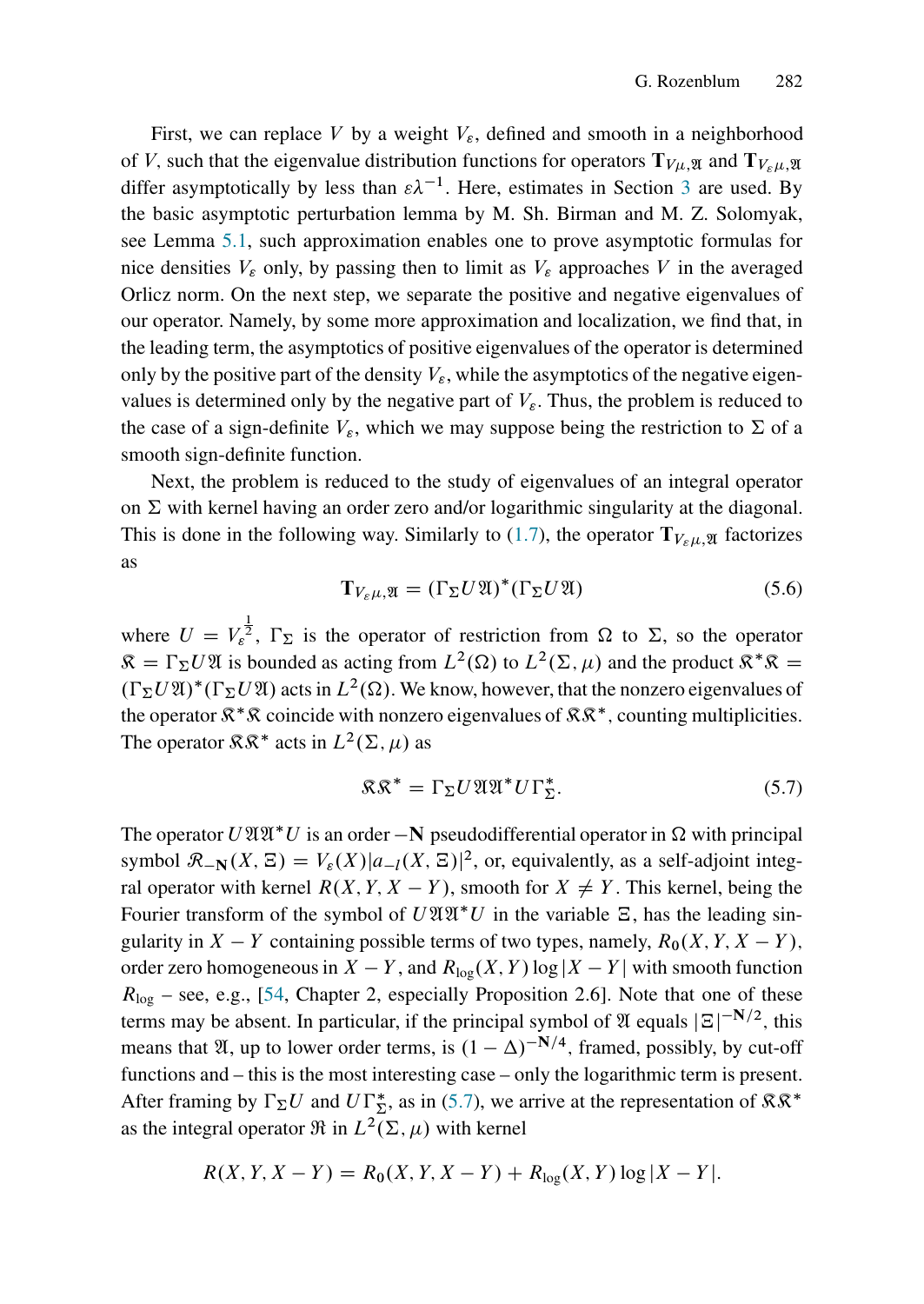Exactly this kind of operators on Lipschitz surfaces was considered in the papers [\[43\]](#page-41-11), for surfaces of codimension 1, and [\[44\]](#page-41-12), for an arbitrary codimension. The result on eigenvalue asymptotics, obtained for such integral operators in these papers, corresponds exactly the formulas in Theorem [5.2](#page-22-1) above.

For an interested reader, we explain now, not going into technical details (which are presented in [\[43,](#page-41-11) [44\]](#page-41-12)), how the formulas for eigenvalue asymptotics for integral operators on Lipschitz surfaces are being proved. The starting point is establishing these formulas for a smooth surface. This is achieved by an adaptation of the results by M. Sh. Birman and M. Z. Solomyak in [\[9\]](#page-39-12) on the eigenvalue asymptotics for negative order pseudodifferential operators. Next, the given Lipschitz surface  $\Sigma$ :  $y = \phi(x)$ is approximated, locally, by smooth ones,  $\Sigma_{\varepsilon}$ , so that in their local representation  $y = \phi_{\varepsilon}(x)$ , functions  $\phi_{\varepsilon}$  converge to  $\phi$  in  $L^{\infty}$  and their gradients  $\nabla \phi_{\varepsilon}$  converge to  $\nabla \phi$  in all  $L^p$ ,  $p < \infty$ . The changes of variables  $\mathbf{x} \mapsto (\mathbf{x}, \phi(\mathbf{x}))$ , resp.,  $\mathbf{x} \mapsto (\mathbf{x}, \phi_{\varepsilon}(\mathbf{x})),$ transform operators with kernel  $R(X, Y, X - Y)$  on the surfaces  $\Sigma$  and  $\Sigma_{\varepsilon}$  to operators  $\Re$ , resp.,  $\Re_{\varepsilon}$ , on some domain in  $\mathbb{R}^d$ , while the eigenvalue asymptotics for  $\Re_{\varepsilon}$ , is known. Now it is possible to consider the difference of these operators. After estimating the eigenvalues of  $\mathcal{R} - \mathcal{R}_{\varepsilon}$  using the closeness or  $\phi$  and  $\phi_{\varepsilon}$  (and this is a fairly technical part of the reasoning), we obtain that the eigenvalue asymptotic coefficients of  $\mathfrak{R} - \mathfrak{R}_{\varepsilon}$  converge to zero. This property enables one to use again the asymptotic perturbation lemma, Lemma [5.1,](#page-22-2) to justify the eigenvalue asymptotics formula for R:

#### 5.2. Connes' integral over a Lipschitz surface

As soon as Theorem [5.2](#page-22-1) is proved, it follows immediately that the operator  $T_{V\mu, \mathfrak{A}}$  is Connes measurable.

<span id="page-25-0"></span>**Theorem 5.3.** Let  $\Sigma$  be a compact d-dimensional Lipschitz surface in  $\mathbb{R}^N$ , with the induced measure  $\mu = \mathcal{H}^d$  , and  $\mathfrak A$  be a compactly supported order  $-\mathbf N/4$  pseudodif*ferential operator in*  $\mathbb{R}^N$  *or*  $\mathfrak{A} = (1 - \Delta)^{-N/4}$ *. Then for any*  $V \in L^{\Psi, \mu}$ *, the oper*ator  $T_{V\mu,\mathfrak{A}}$  *is Connes measurable and*  $\tau(T_{V\mu,\mathfrak{A}})$  *equals the*  $\Sigma$ -Wodzicki residue of  $(V\mu, \Sigma, \mathfrak{A})$ , for any normalized positive singular trace  $\tau$  on  $\mathfrak{M}_{1,\infty}$ ,

$$
\tau(\mathbf{T}_{V\mu,\mathfrak{A}}) = d^{-1}(2\pi)^{-d} \int_{\Sigma} V(X)\rho_{\mathfrak{A}}(X)\mu(dX).
$$

*Proof.* In fact, since the weak Schatten ideal  $\mathfrak{S}_{1,\infty}$  is embedded in  $\mathfrak{M}_{1,\infty}$  then, for a sign-definite parts of the density,  $V_+$  or  $V_-,$  the asymptotic relations

$$
(\log(2+n))^{-1} \sum_{k \le n} \lambda_k (\mathbf{T}_{V_{\pm}\mu,\mathfrak{A}}) \to A_{\pm}(V_{\pm}\mu,\mathfrak{A}), \quad n \to \infty,
$$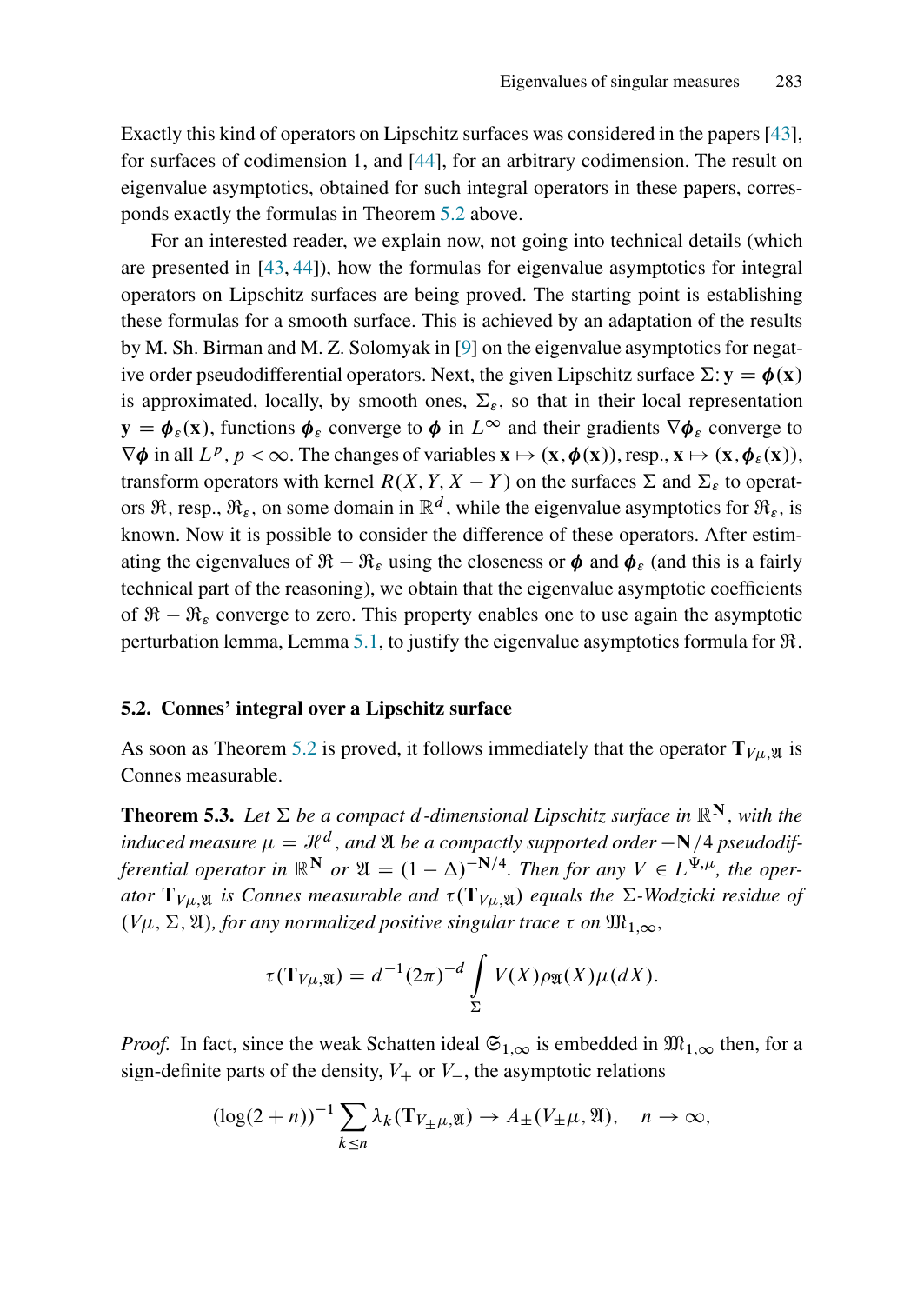are valid, being a direct consequence of [\(5.2\)](#page-22-3). Therefore

<span id="page-26-0"></span>
$$
\tau(\mathbf{T}_{V_{\pm}\mu,\mathfrak{A}}) = A_{\pm}(V_{\pm}\mu,\mathfrak{A})
$$

for any normalized positive singular trace  $\tau$  on  $\mathfrak{M}_{1,\infty}$  for any  $V_+$ , resp.,  $V_-$  in the Orlicz space  $L^{\Psi,\mu}$ . For V with variable sign, we can use our Theorem [5.2](#page-22-1) in its whole strength. Having the asymptotics [\(5.2\)](#page-22-3), both for positive and negative eigenvalues of  $T_{V,\mu,\mathfrak{A}}$ , we find that

$$
\tau(\mathbf{T}_{V\mu,\mathfrak{A}}) = \tau(\mathbf{T}_{V+\mu,\mathfrak{A}}) - \tau(\mathbf{T}_{V-\mu,\mathfrak{A}})
$$
  
\n
$$
= \lim(\log(2+n))^{-1} \sum_{|\lambda_k^{\pm}| < n} \lambda_k^{\pm}
$$
  
\n
$$
= A(V, \mu, \mathfrak{A})
$$
  
\n
$$
= A^+(V\mu, \mathfrak{A}) - A^-(V\mu, \mathfrak{A})
$$
  
\n
$$
= \frac{1}{d(2\pi)^{d-1}} \int_{\Sigma} \int_{S_X \Sigma} V(X) r_{-d}(X, \xi) d\xi d\mu,
$$
 (5.8)

for any normalized singular trace on  $\mathfrak{M}_{1,\infty}$ . This, according to definition, means that the operator  $T_{V\mu, \mathfrak{A}}$  is Dixmier–Connes measurable. In particular, if we select  $\mathfrak{A} =$  $(1 - \Delta)^{-N/4}$ , Connes' integral of the operator  $T_{V\mu,\mathfrak{A}}$  coincides, up to a constant factor in  $(5.5)$  depending on the dimensions  $\delta$  and d only, with the surface integral of V against the measure  $\mu$  on the Lipschitz manifold  $\Sigma$ , see Section [5.1.](#page-22-4)

### <span id="page-26-1"></span>5.3. Finite unions of Lipschitz surfaces in  $\mathbb{R}^N$ . Measurability

Now we discuss Connes integrals over sets of more complicated structure. Here, the general result as in Theorem [5.3,](#page-25-0) although possible, is not that visual due to the dependence of the local formula in the integrand on a particular representation of Lipschitz surfaces involved. Therefore, from now on, we restrict ourselves to the analysis of the special case of the operator  $\mathfrak{A} = (1 - \Delta)^{-N/4}$  in  $\mathbb{R}^N$  having principal symbol  $a_{-l}(X, \Xi) = |\Xi|^{-l}$ . We will omit  $\mathfrak A$  in notation further on.

Our aim is to arrive at the formula  $\tau(T_P) = C \int P$  for widest possible set of measures.

Let  $\mathfrak{X} \subset \mathbb{R}^N$  be a compact set,  $\mathfrak{X} = \bigcup_{j \leq n} \Sigma_j$  where each  $\Sigma_j$  is a compact Lipschitz surface of dimension  $d, 0 < d < N$ . With  $\Sigma_i$  we associate the measure  $\mu_i$ supported on  $\Sigma_j$  generated by the embedding  $\Sigma_j \subset \mathbb{R}^N$ . We normalize these measures, setting  $\tilde{\mu}_j = \mathbf{Z}(d, \delta)\mu_j$ , the coefficient  $\mathbf{Z}(d, \delta)$  given in [\(5.5\)](#page-23-0). Let further  $V_j$ be real-valued functions on  $\Sigma_j$ , belonging to the corresponding Orlicz spaces,  $V_j \in$  $L^{\Psi,\mu_j}$ ,  $P_j = V_j\mu_j$ . In our normalization, we associate the measure  $\tilde{P} = \sum_j V_j \tilde{\mu}_j$ with the given measure  $P = \sum_j V_j \mu_j$ . This relation will be denoted by  $\mathfrak{N}: P \mapsto \tilde{P}$ .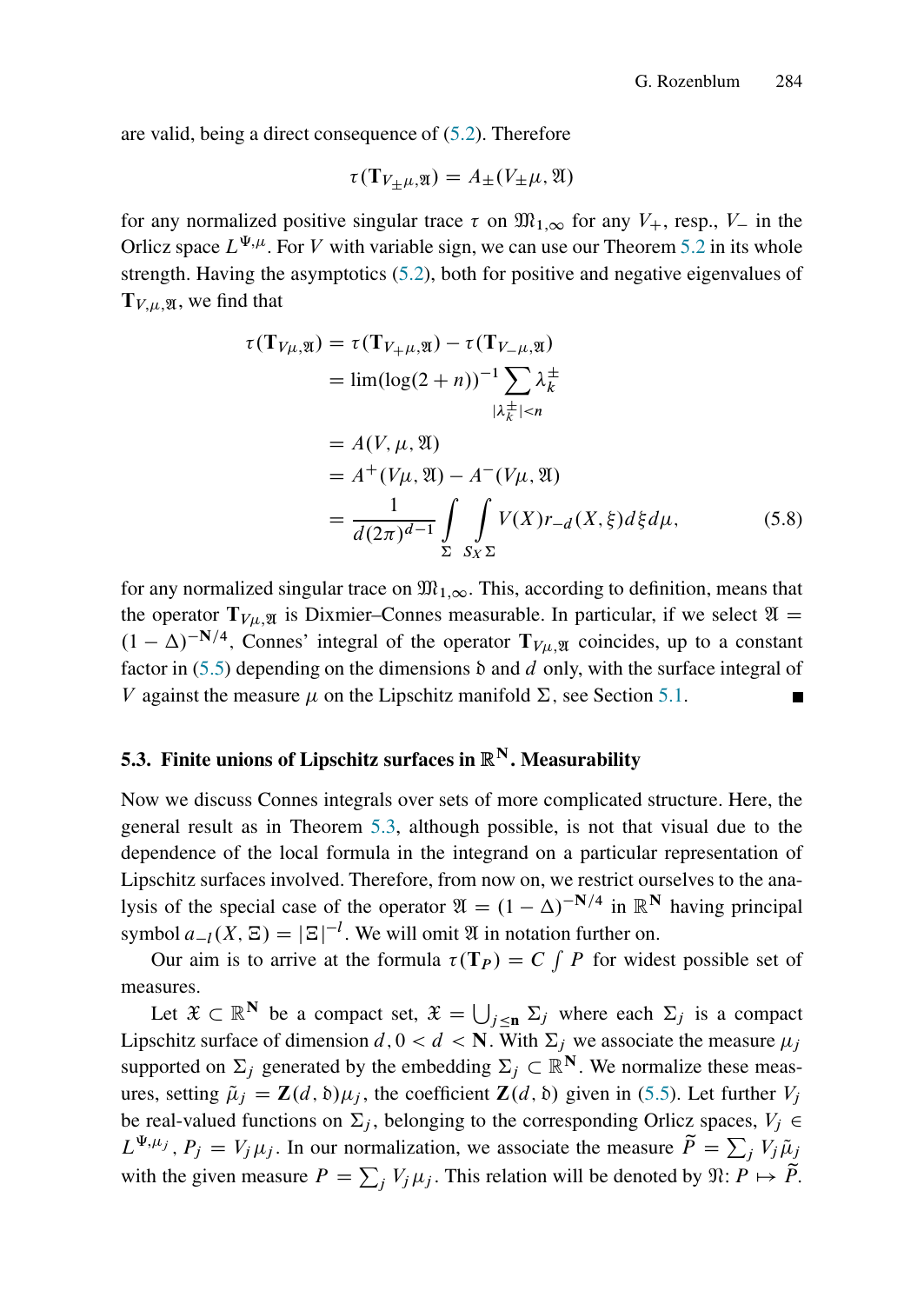This operator  $\mathfrak{N}$  is extended by linearity to sums of measures supported on surfaces of different dimension.

With each of surfaces we associate the operator  $T_{P_j}$ . In accordance with [\(5.8\)](#page-26-0),

$$
\tau(\mathbf{T}_{P_j}) = \int\limits_{\Sigma_j} V_j(X)\tilde{\mu}_j(dX) = \int \tilde{P}_j(dX) = \int \mathfrak{N}(P_j)(dX).
$$

Thus, with our normalization, we have a convenient expression for the Connes integral over the union of surfaces.

<span id="page-27-2"></span>**Theorem 5.4.** Let the measure P be defined as  $P = \sum V_j \mu_j$  with  $\mu_j$  being the d-dimensional Hausdorff measure on a compact Lipschitz surface  $\Sigma_j$ ,  $V_j \in L^{\Psi,\mu}$ . *Under the above conditions, the operator*  $\mathbf{T}_P$  *satisfies* 

<span id="page-27-0"></span>
$$
\mathbf{T}_P = \sum \mathbf{T}_{P_j},\tag{5.9}
$$

*it is Dixmier–Connes measurable, and for any normalized singular trace*  $\tau$ ,

<span id="page-27-1"></span>
$$
\tau(\mathbf{T}_P) = \sum_j A(P_j) = \int \mathfrak{N}(P)(dX). \tag{5.10}
$$

*Proof.* Relation [\(5.9\)](#page-27-0) follows from the corresponding formula for the quadratic forms of the operators involved. The linearity property of singular traces implies [\(5.10\)](#page-27-1), and, since the expression on the right does not depend on  $\tau$ , measurability of the operator follows.

# 5.4. Finite unions of Lipschitz surfaces in  $\mathbb{R}^N$  of the same dimension. Eigenvalue asymptotics

The statement in Theorem [5.4](#page-27-2) is considerably weaker than the one concerning the eigenvalue asymptotics, namely, that

<span id="page-27-3"></span>
$$
n_{\pm}(\lambda, \mathbf{T}) \sim \sum n_{\pm}(\lambda, \mathbf{T}_{P_j}) \sim \lambda^{-1} \mathbf{Z}(d, \delta) \sum \int V_{j, \pm}(X) dm_j(X) \qquad (5.11)
$$

holds. This is understandable, since, unlike the singular trace, the coefficients in the eigenvalue asymptotics do not, generally, depend linearly on the operators. Moreover, simple examples show that  $(5.11)$  may be wrong, unless we impose some additional conditions. In particular, it was established in  $[42,$  Theorem 7.1] that  $(5.11)$  is correct provided we suppose that a rather restrictive additional condition is satisfied, namely, that the surfaces  $\Sigma_i$  are disjoint.

However, properly modified, [\(5.11\)](#page-27-3) is still correct. In order to formulate it, we introduce, for given Lipschitz surfaces  $\Sigma_j$ ,  $j = 1, \ldots, n$  in  $\mathbb{R}^N$ , and real densities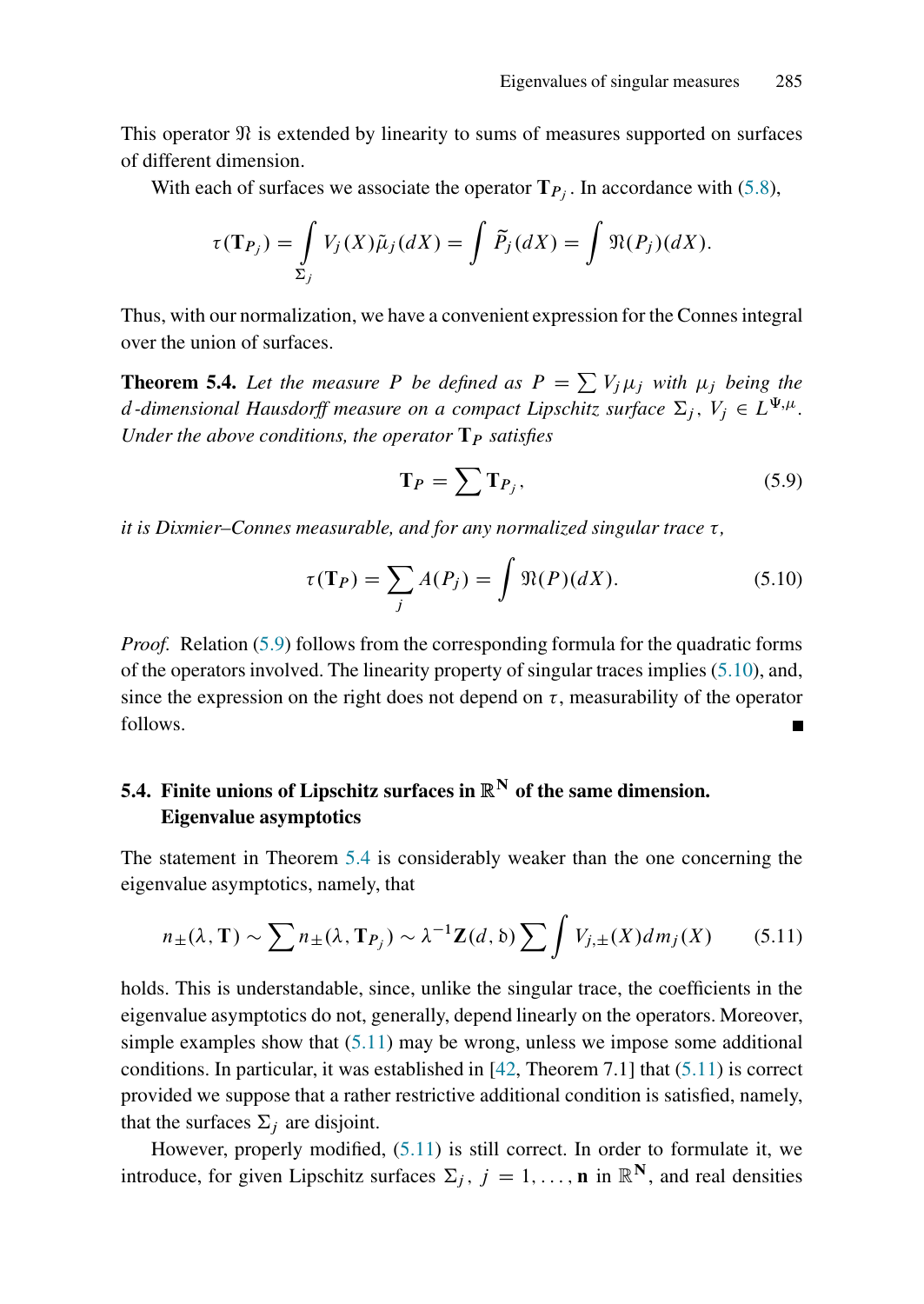$V_j \in L^{\Psi, \mu_j}(\Sigma_j)$ , the signed measure

$$
P = \sum P_j = \sum V_j \mu_j \tag{5.12}
$$

(the measures  $\mu_i$ ,  $P_i$  and the densities  $V_i$  are extended, as usual, to  $\mathbb{R}^N$  by zero,

$$
P_j(E) := P_j(E \cap \Sigma_j) = \int_{E \cap \Sigma_j} V_j(X) d\mu_j(X),
$$

for a Borel set  $E \subset \mathbb{R}^N$ .) A visual picture of P is the following. Let  $\mu$  be the d-dimensional Hausdorff measure on  $\mathfrak{X} = \bigcup \Sigma_j$ . For each point  $X \in \mathfrak{X}$ , we define V as  $\sum V_i(X)$ , over those j for which  $X \in \Sigma_i$ . The standardly defined positive and negative parts of measure P equal  $P_{\pm} = V_{\pm}(X)\mu$ .

<span id="page-28-0"></span>Theorem 5.5. *In the above notations*

<span id="page-28-1"></span>
$$
\lim_{\lambda \to 0} \lambda n_{\pm}(\lambda, \mathbf{T}_P) = \mathbf{Z}(d, \mathbf{N} - d) \int_{\mathfrak{X}} P_{\pm}(dX) = \int_{\mathfrak{X}} \mathfrak{N}(P_{\pm})(dX). \tag{5.13}
$$

Of course, Theorem [5.5](#page-28-0) is a considerably stronger assertion than the measurability theorem [5.4.](#page-27-2) Therefore it is not surprising that its proof is somewhat more technical. Readers interested only in Connes' integrability may skip the proof to follow.

In proving Theorem [5.5,](#page-28-0) we will use an important localization property established in  $[42,$  Lemma 3.1]. Namely, if a measure P is supported on two separated sets, i.e.,  $P = P^1 + P^2$ ,  $P^i$  is supported in  $\mathfrak{X}^i$ ,  $i = 1, 2$ , and the distance between the sets  $\mathfrak{X}^1, \mathfrak{X}^2$  is positive, then

<span id="page-28-2"></span>
$$
n_{\pm}(\lambda, \mathbf{T}_{P^1 + P^2}) - n_{\pm}(\lambda, \mathbf{T}_{P^1}) - n_{\pm}(\lambda, \mathbf{T}_{P^2}) = o(\lambda^{-1}), \tag{5.14}
$$

as  $\lambda \rightarrow 0$ . This can be understood as that in the case of separated measures, up to a lower order error, the eigenvalues of  $T_{P_1+P_2}$  behave asymptotically as the eigenvalues of the direct sum of operators  $T_{P}$ .

*Proof.* In the proof we act by induction on the quantity **n** of surfaces involved. As the base of induction, for just one surface, the statement is contained in Theorem [5.2.](#page-22-1) Now we explain informally the inductive step first, the details to follow further on. Supposing that our statement is proved for the union  $\mathfrak{X}$  of  $\mathbf{n} - 1$  surfaces, we add one more surface,  $\Sigma_n$  with density  $V_n$ . For a small  $\varepsilon > 0$ , we consider the  $\varepsilon$ -neighborhood  $\mathcal{G}_\varepsilon$  of  $\mathfrak{X}$ . The surface  $\Sigma_n$  is split into three parts: the first one is the part of  $\Sigma_n$  intersecting with  $\mathfrak{X}$ , the second one is the part of  $\Sigma_{n}$  lying in  $\mathcal{G}_{\varepsilon}$  but not in  $\mathfrak{X}_{n}$ , and the rest, the part of  $\Sigma_n$  lying outside the neighborhood  $\mathcal{G}_{\varepsilon}$ . Correspondingly, the measure  $P_n$ splits into three parts. The first of these three measures, supported in  $\mathfrak{X}$ , is added to the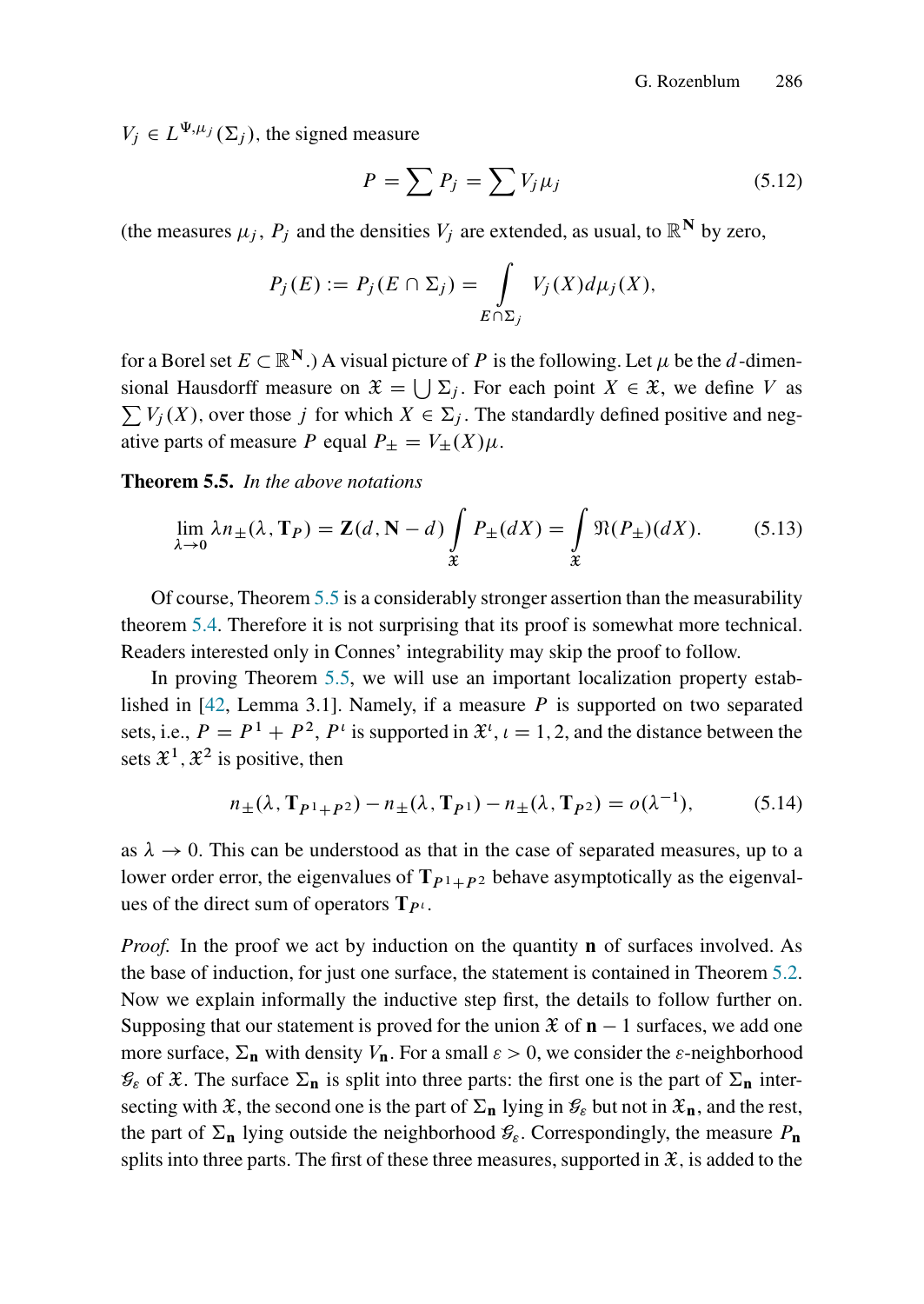already given measure on  $\mathfrak{X}$ , and to the corresponding operator the inductive assumption is applied. This operator and the third one in the splitting of  $P_n$  correspond to separated sets the localization lemma [\[42,](#page-41-0) Lemma 3.1] applies. As for the remaining measure on the second one in the splitting, the eigenvalue counting function for the corresponding operator is small.

Now, more formally, suppose that [\(5.13\)](#page-28-1) holds for  $\mathbf{n} - 1$  surfaces  $\Sigma_i$ ,  $j = 1, \ldots$ ,  $\mathbf{n} - 1$ , and add one more surface,  $\Sigma_{\mathbf{n}}$  with density  $V_{\mathbf{n}}(X) \in L^{\Psi, \mu_{\mathbf{n}}}$ ,  $P_{\mathbf{n}} = V_{\mathbf{n}} \mu_{\mathbf{n}}$ ,  $P = \sum_{j \le n} P_j$ . It is important to note that the set  $\mathfrak{X}_n = \bigcup_{j \le n} \Sigma_j$  is Ahlfors dregular. If surface  $\Sigma_n$  is disjoint with  $\mathfrak{X}_{n-1} = \bigcup_{j \leq n} \Sigma_j$ , these sets are separated (due to compactness) and our statement follows immediately from [\[42,](#page-41-0) Lemma 3.1]. Now, let  $\Sigma_n$  have a nonempty intersection  $\Sigma'_n$  with  $\mathcal{X}_{n-1}$ . Denote by  $P'_n$  the restriction of the measure  $P_{\bf n} = V_{\bf n} \mu_{\bf n}$  to  $\Sigma'_{\bf n}$  and by  $\hat{P}_{\bf n}$  the remaining part of  $P_{\bf n}$ , i.e., the restriction of  $P_n$  to the set  $\Sigma_n \setminus \mathfrak{X}_{n-1}$ . Now we re-arrange our measures in the following way. We denote by  $\check{P}$  the measure  $\sum_{j \le n} P_j + P'_n$ , so

$$
P = \sum_{j \leq \mathbf{n}} P_j = \check{P} + \hat{P}_{\mathbf{n}}.
$$

Consider an  $\varepsilon$ -neighborhood  $\mathcal{G}_{\varepsilon}$  of the set  $\mathcal{X}_{n-1}$ . As  $\varepsilon \to 0$ , the Hausdorff measure  $\mathcal{H}^d$  of the set  $\mathfrak{Y}_\varepsilon = (\Sigma_{\mathbf{n}} \setminus \mathfrak{X}_{\mathbf{n}-1}) \cap \mathcal{G}_\varepsilon$  tends to zero, therefore the averaged norm  $||V_{\mathbf{n}}||_{\mathfrak{N}_c}^{\Psi,\mu}$  $\mathcal{Y}_{k}^{\mu}$  tends to zero as well. We denote by  $P_{\mathbf{n},\varepsilon}$  the restriction of  $P_{\mathbf{n}}$  to the set  $\mathfrak{Y}_{\varepsilon}$ and by  $P'_{n,\varepsilon}$  the restriction of  $P_n$  to  $\mathfrak{Z}_{\varepsilon} = \Sigma_n \setminus \mathcal{G}_{\varepsilon}$ . In this way, the operator  $T_P$  splits into the sum

<span id="page-29-1"></span><span id="page-29-0"></span>
$$
\mathbf{T}_P = \mathbf{T}_{\breve{P}} + \mathbf{T}_{P'_{\mathbf{n},\varepsilon}} + \mathbf{T}_{P_{\mathbf{n},\varepsilon}}.\tag{5.15}
$$

In this splitting, the first operator is constructed by means of the measure supported on the union of  $\mathbf{n} - 1$  Lipschitz surfaces, so the inductive assumption applies and the eigenvalue asymptotic formula of the type  $(5.13)$  is valid. In the second operator, only one Lipschitz surface  $\Sigma_n$  is involved, so by the base of induction, the asymptotic eigenvalue formula is holds as well. Note now that the measures in these two terms are supported in sets whose distance is at least  $\varepsilon$ . Therefore, [\(5.14\)](#page-28-2) applies, and

$$
\lim_{\lambda \to 0} \lambda n_{\pm}(\lambda, \mathbf{T}_{\breve{P}} + \mathbf{T}_{P'_{\mathbf{n},\varepsilon}})
$$
\n
$$
= \lim_{\lambda \to 0} \lambda n_{\pm}(\lambda, \mathbf{T}_{\breve{P}}) + \lim_{\lambda \to 0} \lambda n_{\pm}(\lambda, \mathbf{T}_{P'_{\mathbf{n},\varepsilon}})
$$
\n
$$
= \mathbf{Z}(d, \delta) \Bigg[ \int_{\mathfrak{X}_{\mathbf{n}-1}} P_{\pm}(dX) + \int_{\mathbb{Z}_{\varepsilon}} V_{\mathbf{n}(X), \pm} d\mu_{\mathbf{n}}(X) \Bigg].
$$
\n(5.16)

The third term in [\(5.15\)](#page-29-0) is the operator associated with the measure  $P_{\mathbf{n},\varepsilon}$ , i.e., supported in the part of  $\Sigma_n$  lying in the  $\varepsilon$ -neighborhood of  $\mathfrak{X}_{n-1}$  but outside  $\mathfrak{X}_{n-1}$ . By Theorem [5.2,](#page-22-1) for the eigenvalues of this operator, the estimate holds,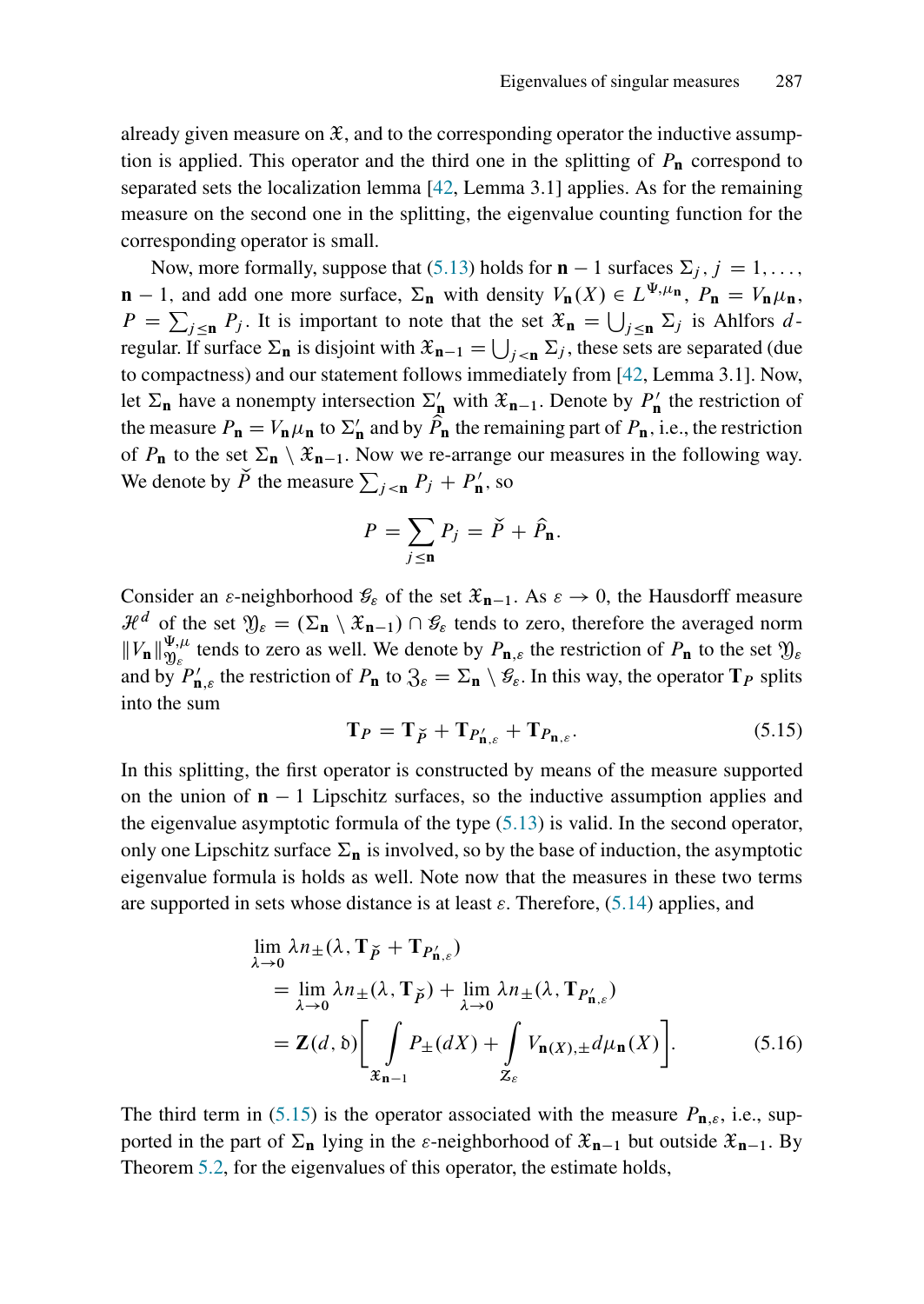<span id="page-30-0"></span>
$$
n_{\pm}(\lambda, \mathbf{T}_{P_{\mathbf{n},\varepsilon}}) \le C\lambda^{-1} \|V\|_{\mathfrak{Y}_{\varepsilon}}^{av,\Psi}.
$$

Now, by choosing  $\varepsilon$  small enough, we can make the coefficient in [\(5.17\)](#page-30-0) arbitrarily small. Thus, again we can apply asymptotic perturbation lemma, which enables to pass to the limit as  $\varepsilon \to 0$  on the left-hand side in [\(5.16\)](#page-29-1), obtaining the left-hand side in  $(5.13)$ . The same passage to limit on the right-hand side in  $(5.16)$  produces the required quantity on the right-hand side in [\(5.13\)](#page-28-1).

#### 5.5. Finite unions of Lipschitz surfaces of different dimensions.

Let, for each  $d = 1, \ldots, N$ , a finite collection of compact Lipschitz surfaces be given,  $\sum_j^d$ ,  $1 \leq d \leq \mathbb{N}$ ,  $j \leq j_d$ . For  $d = \mathbb{N}$ , a bounded open set in  $\mathbb{R}^{\mathbb{N}}$  acts as  $\sum_1^{\mathbb{N}}$ . Let real densities  $V_j^d(X)$  be given on surfaces  $\Sigma_j^d$ ,

<span id="page-30-2"></span>
$$
V_j^d \in L^{\Psi, \mu_j^d}(\Sigma_j^d),\tag{5.18}
$$

where  $\mu_j^d = \mu_{\Sigma_j^d}$  is the d-dimensional Hausdorff measure on  $\Sigma_j^d$ . We consider measures  $P_j^d = V_j^d \mu_j^d$ . For  $d = \mathbb{N}$  such measure is absolutely continuous with respect to the Lebesgue measure in  $\mathbb{R}^N$ ; for  $d < N$  measures  $P_j^d$  are singular.

We denote  $P = \sum_{j,d} P_j^d$  and introduce the corresponding operator  $T_P$ . By considering quadratic forms, we immediately see that, under our conditions, this operator is bounded and equals the sum of operators  $T_{P_j^d}$ ; since each of the latter operators is compact, the same is correct for  $T_p$ .

In [\[42\]](#page-41-0) we demonstrated some examples of measures with both absolutely continuous and singular components present. Generally, for  $\mathfrak{A} = \mathfrak{A}_0$ , the spectral problem for the operator T with such measures is equivalent to the eigenvalue problem for (pseudo) differential operator, containing the spectral parameter both in the equation and in transmission conditions on surfaces  $\sum_j^d$  of dimensions  $d < N$ .

First of all, by the Ky Fan theorem, we obtain automatically the eigenvalue estimates for  $T_p$ ,

<span id="page-30-1"></span>
$$
n_{\pm}(\lambda, \mathbf{T}_P) \le C \sum_{d,j} \|V_j^d\|^{ \Psi, \mu_j^d} \lambda^{-1}.
$$
 (5.19)

The constant in  $(5.19)$  depends on the quantity of surfaces present and is of no interest for us at the moment.

The results obtained in Sections [5.3,](#page-26-1) together with the linearity of the singular trace, lead immediately to the integrability statement.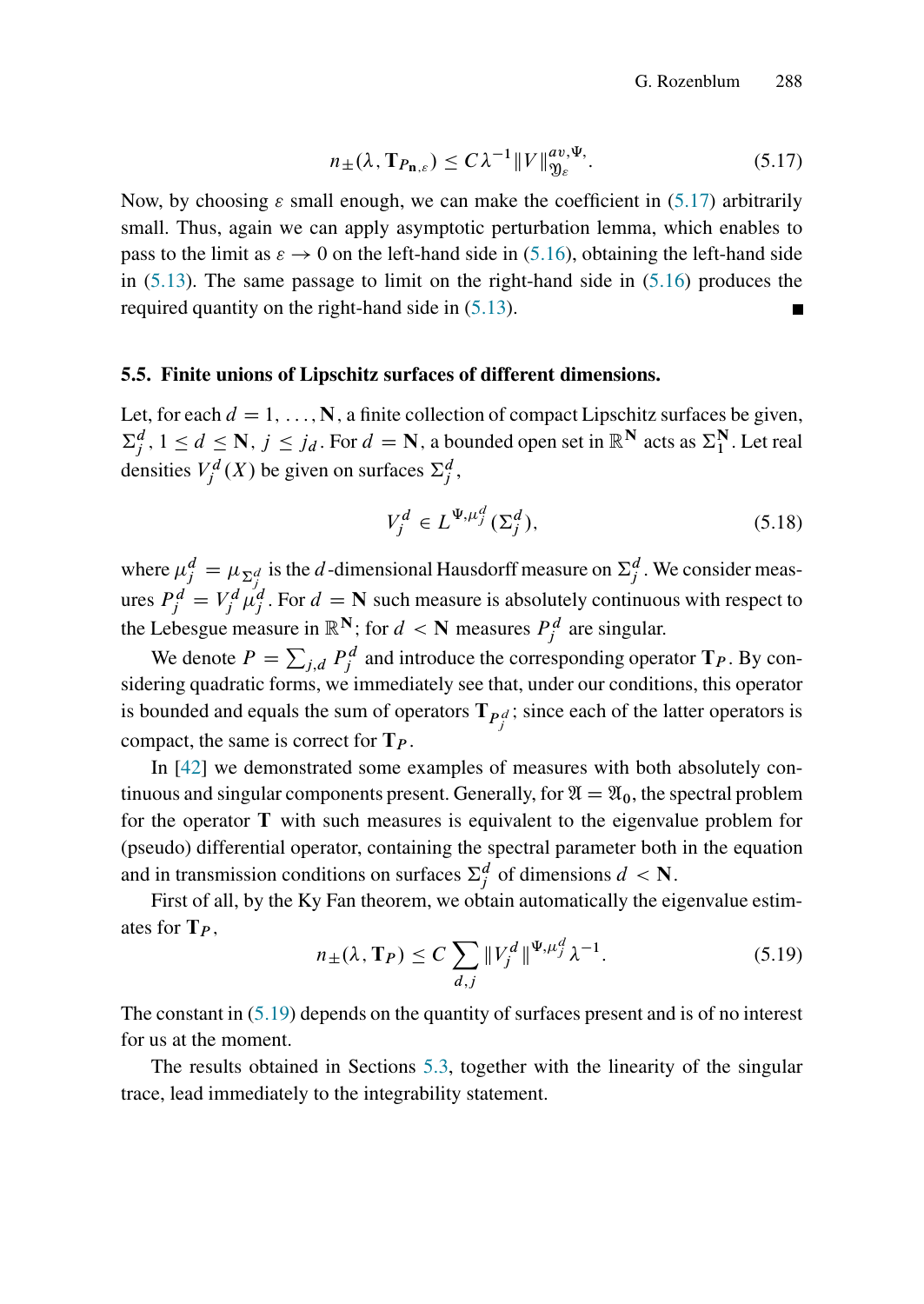<span id="page-31-1"></span>**Theorem 5.6.** Let  $V_j^d$  satisfy condition [\(5.18\)](#page-30-2). Then the operator  $\mathbf{T}_P$  is Connes meas*urable and*

$$
\tau(\mathbf{T}_P) = \sum_{d,j} \mathbf{Z}(d, \mathbf{N} - d) \int_{\Sigma_j^d} P(dX) = \int \mathfrak{N}(P)(dX). \tag{5.20}
$$

The proof of the result on the eigenvalue asymptotics takes a little bit more work. We show that the contributions of components of the measure  $P$  supported on surfaces of different dimension add up in the asymptotic formula.

<span id="page-31-2"></span>**Theorem 5.7.** In conditions of Theorem [5.6](#page-31-1), we denote by  $\mathfrak{X}_d$  the set  $\bigcup_j \Sigma_j^d$ , and introduce measure  $P^d = \sum_j P^d_j$ , as in Theorem [5.5](#page-28-0). Then

$$
n_{\pm}(\lambda, \mathbf{T}_P) \sim \lambda^{-1} \sum_{d} \mathbf{Z}(d, \mathbf{N} - d) \int_{\mathfrak{X}_d} P_{\pm}^d = \lambda^{-1} \int \mathfrak{R}(P_{\pm}) (dX). \tag{5.21}
$$

*Proof.* We suppose, for simplicity, that all  $\mathcal{X}_d$  are nonvoid. The reasoning then is similar to the one in Theorem [5.5.](#page-28-0) We show that by cutting away arbitrarily small pieces  $\mathfrak{Y}_d$  of  $\mathfrak{X}_d$ , in the sense of the  $\mathcal{H}^d$  measure, we can make the remaining parts of  $\mathfrak{Z}_d = \mathfrak{X}_d \setminus \mathfrak{Y}_d$  separated. As soon as this is done, similarly to [\(5.16\)](#page-29-1), for the operator  $T_P$ , the leading contributions to the eigenvalue asymptotics corresponding to the restrictions of measures  $P_d$  to  $\mathfrak{Z}_d$  add up, while the contribution by these measures restricted to  $\mathfrak{Y}_d$  are small, and, again, the asymptotic perturbation lemma applies.

It remains to construct the sets  $\mathfrak{Y}_d$ . Consider  $\mathcal{G}_1(\delta_1)$ , the  $\delta_1$ -neighborhood of  $\mathfrak{X}_1$ in  $\mathbb{R}^N$ . The Lebesgue measure of  $\mathcal{G}_1(\delta_1)$  tends to zero like  $\delta_1^{N-1}$  as  $\delta_1 \to 0$ . Therefore, for sufficiently small  $\delta_1$ , the portion of  $\mathfrak{X}_2$  in  $\mathfrak{G}_1(\delta_1)$  has  $\mathcal{H}^2$  measure smaller than a prescribed  $\varepsilon$ . So we set  $\mathfrak{Z}_1 = \mathfrak{X}_1$  and  $\mathfrak{Z}_2 = \mathfrak{X}_2 \setminus \mathfrak{G}_1$ . Then we take a  $\delta_2$ -neighborhood  $\mathcal{G}_2(\delta_2)$  of  $\mathfrak{Z}_2$  (the latter, recall, has Hausdorff dimension 2). We take  $\delta_2$  such small that  $\mathcal{G}_2(\delta_2) \cap \mathfrak{X}_3$  have corresponding  $\mathcal{H}^3$ -measure less than  $\varepsilon$  and set  $\mathfrak{Z}_3 = \mathfrak{X}_2 \setminus \mathcal{G}_2$ . We continue this procedures in all dimensions removing a piece of small measure on each step so that the remaining sets  $\mathfrak{Z}_d$  are separated. The smallness of the Hausdorff measures of the sets  $\mathfrak{Y}_d$  implies smallness of averaged Orlicz norms of densities  $V_d$ over these sets. This leads to eigenvalue estimates by Theorem [3.2,](#page-15-4) an, finally, to the eigenvalues asymptotics by Lemma [5.1.](#page-22-2)

#### <span id="page-31-0"></span>6. Connes measurability and rectifiable sets

In this section we extend the measurability and asymptotics results to measures supported on rectifiable sets. Such sets form an important topic in Geometric Measure Theory.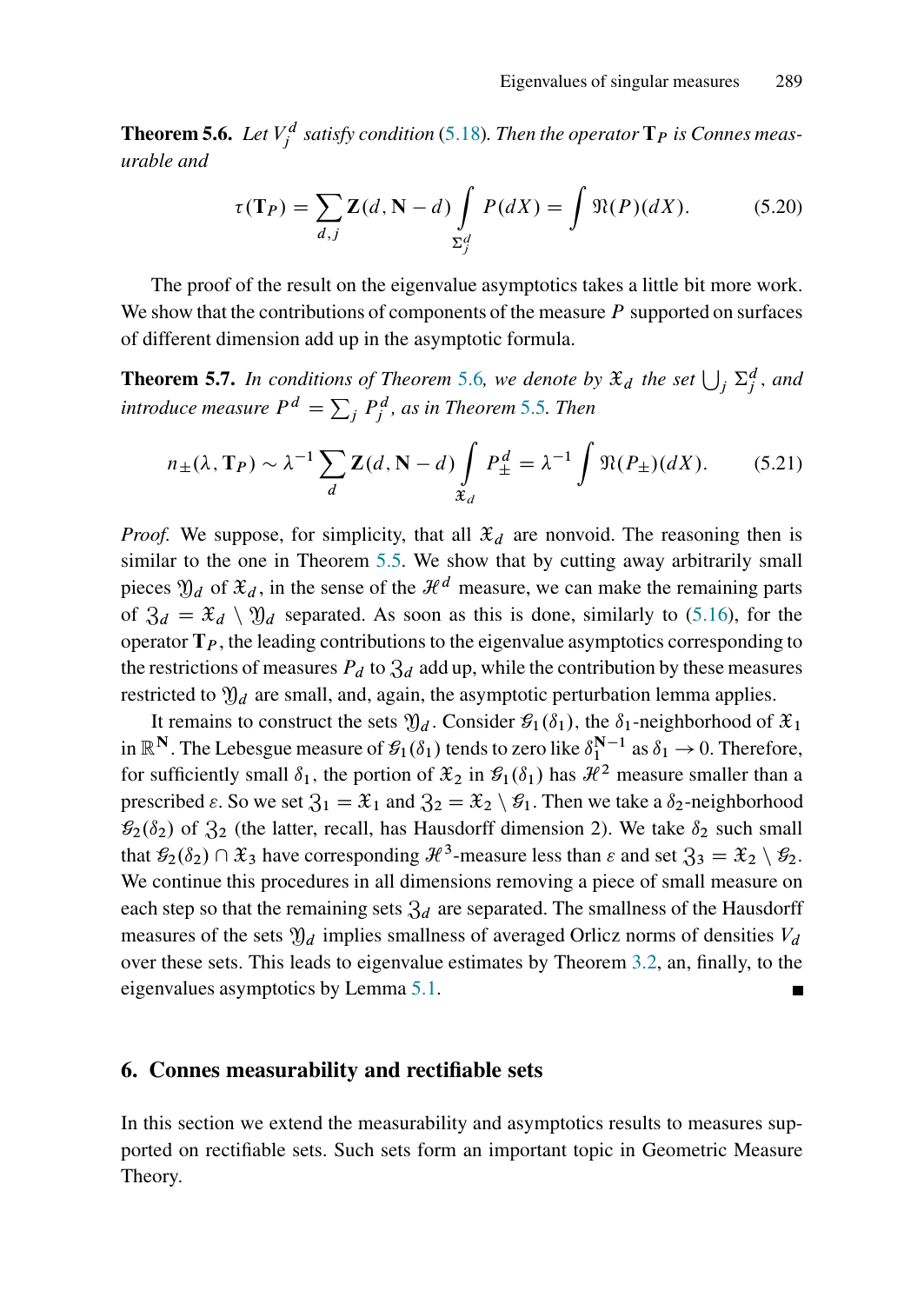#### 6.1. Densities of measures

We recall here some key definitions and facts, [\[15,](#page-40-13) [19,](#page-40-14) [20,](#page-40-15) [36,](#page-41-13) [39\]](#page-41-14) being our main reference sources. A compact set  $\mathfrak{X} \subset \mathbb{R}^N$  is *d*-rectifiable if there exists a finite or countable collection of subsets  $A_j \subset \mathbb{R}^d$  and Lipschitz mappings  $\phi_j : A_j \to \mathbb{R}^N$  so that  $\mathcal{H}^{d}(\mathfrak{X} \setminus \bigcup_{j} \boldsymbol{\phi}_{j}(\mathcal{A}_{j})) = 0$ . In other words,  $\mathfrak{X}$  should be, up to a set of zero Hausdorff measure, the union of no more than countably many Lipschitz surfaces.

An extensive literature deals with criteria for a set to be rectifiable. Sufficient conditions for rectifiability are usually expressed in terms of s-densities. Let  $\mu$  be a finite Radon measure on  $\mathbb{R}^N$ ,  $\mathcal{X} = \text{supp }\mu$ . For a point  $X \in \mathcal{X}$ , the upper and lower densities of order  $s \in (0, N]$  at X are defined as

$$
\Theta^{*s}(\mu, X) = \limsup_{r \to 0} r^{-s} \mu(B(X, r)); \Theta^s_*(\mu, X) = \liminf_{r \to 0} r^{-s} \mu(B(X, r)) \quad (6.1)
$$

(the infinite and zero values are allowed.) If these densities coincide, their common value,  $\Theta^s(\mu, X)$ , is called the *density* of order s at X. In case of  $\mu$  being the s-dimensional Hausdorff measure, we replace  $\mu$  by  $\mathfrak X$  in these notations.

**Remark.** Of course, if measure  $\mu$  is s-Ahlfors regular then  $0 < C \le \Theta_*^s(\mu, X) \le$  $\Theta^{s*}(\mu, X) \leq C^{-1}$  for all  $X \in \mathcal{X}$ , where C is the constant in [\(3.1\)](#page-15-2).

We are interested in compact sets further on. The case when densities coincide is dealt with by *Marstrand's theorem*.

Theorem 6.1 ([\[36,](#page-41-13) Theorem 14.10]). *Suppose that for a certain* s; *there exists a Radon measure*  $\mu$  *on*  $\mathbb{R}^N$  *such that for X*,  $\mu$ -*almost everywhere, the upper and lower density at* X *coincide and, moreover, their common value is finite and nonzero. Then s* is an integer,  $s = d \in \mathbb{N}$ .

#### 6.2. Rectifiability conditions

These conditions can be found, e.g., in [\[36,](#page-41-13) Sections 14–17] and [\[20,](#page-40-15) Chapter 3]. We present here just a few, using density terms, see [\[39\]](#page-41-14).

<span id="page-32-0"></span>Theorem 6.2 (density condition). *The Borel set* X *is rectifiable if and only if the* density  $\Theta^d({\mathfrak{X}},X)$  exists, is positive and finite for  ${\mathcal{H}}^d$  -almost all  $X\in {\mathfrak{X}},$ 

<span id="page-32-1"></span>
$$
0 < \Theta^d(\mathfrak{X}, X) < \infty,\tag{6.2}
$$

The condition in Theorem [6.2](#page-32-0) can be, at least formally, relaxed to the following, see [\[39,](#page-41-14) Corollary 5.5]: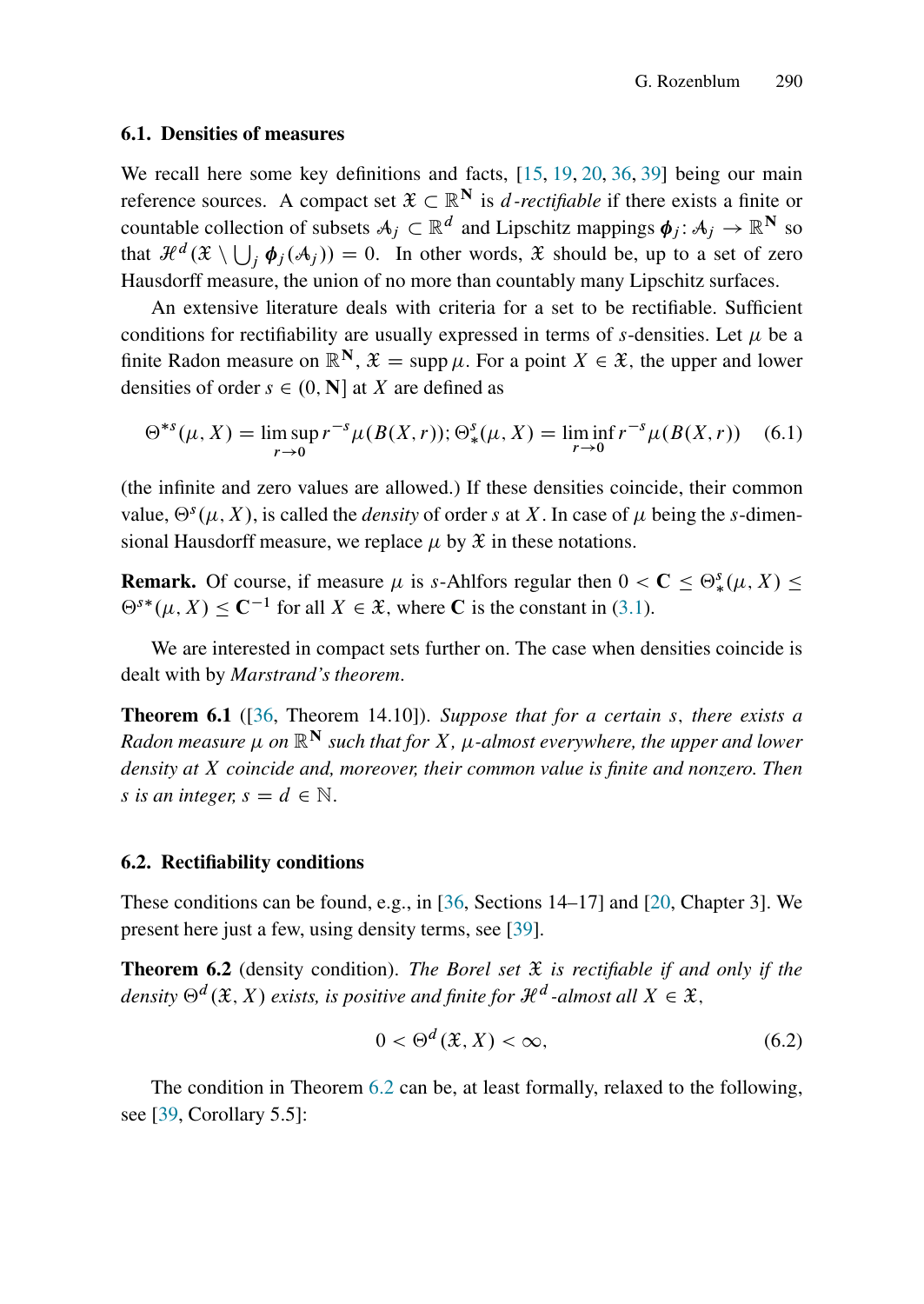**Theorem 6.3.** *There exists a constant*  $\mathbf{c} = \mathbf{c}(d, \mathbf{N})$  *such that a Borel set*  $\mathcal{X} \subset \mathbb{R}^N$  *is* d*-rectifiable if and only if the upper and lower densities satisfy*

<span id="page-33-1"></span>
$$
0 < \Theta^{*d}(\mathfrak{X}, X) < \mathbf{c}(d, \mathbf{N}) \Theta^d_*(\mathfrak{X}, X) < \infty \tag{6.3}
$$

for  $\mathcal{H}^d$  -almost all  $X \in \mathfrak{X}$ *.* 

Rectifiability is an especially common property and is especially easy to check for sets having Hausdorff dimension 1, see, e.g., [\[19,](#page-40-14) Theorem 3.11].

<span id="page-33-0"></span>**Theorem 6.4.** *Suppose that*  $\mathfrak{X}$  *is a compact connected set of Hausdorff dimension* 1 *in*  $\mathbb{R}^N$ *. Then*  $\mathfrak X$  *is rectifiable.* 

Of course, Theorem [6.4](#page-33-0) extends automatically to the countable union of disjoint compact connected sets.

#### <span id="page-33-4"></span>6.3. Connes integration and eigenvalue asymptotics on rectifiable sets

Here we obtain main results of the paper.

<span id="page-33-3"></span>**Theorem 6.5.** Let  $\mathfrak{X} \subset \mathbb{R}^N$  be a rectifiable set of dimension  $d > 0$ , so one of con*ditions* [\(6.2\)](#page-32-1), [\(6.3\)](#page-33-1) *is satisfied; for*  $d = 1$ ,  $\mathfrak{X}$  *is, instead, supposed to be a countable union of disjoint compact connected sets. Assume that the Hausdorff measure*  $\mathcal{H}^d$  *on* X *is Ahlfors regular of order* d*. If* V *is a real-valued function on* X *belonging to the* Orlicz space  $L^{\Psi, \mu}(\mathfrak{X})$  with respect to the Hausdorff measure  $\mu = \mathcal{H}^d$  ,  $P = V\mu$  , then *the operator*  $T = T_P$  *is measurable and the Connes integration formula* 

<span id="page-33-2"></span>
$$
\tau(\mathbf{T}) = \mathbf{Z}(d, \delta) \int_{\mathfrak{X}} V d\mu = \int_{\mathfrak{X}} \mathfrak{N}(P)(dX) \tag{6.4}
$$

*is valid.*

*Proof.* Let  $\Sigma_i$  be a numeration of the Lipschitz surfaces entering in the definition of a rectifiable set. By the conditions of the theorem, this numeration can be chosen in such way that

$$
\lim_{\mathbf{n}\to\infty}\mu(\mathfrak{X}\setminus\bigcup_{j<\mathbf{n}}\Sigma_j)=0.
$$

We define densities  $V_j \in L_{\Sigma_i}^{\Psi,\mu_j}$  $\sum_{j}^{\Phi,\mu}$  in the following way. For  $j = 1$ , we set  $V_1$  as the restriction of V to  $\Sigma_1$ . Then, inductively, for  $\mathbf{n} > 1$  we take  $\mathcal{X}_{\mathbf{n}-1} = \bigcup_{j < \mathbf{n}} \Sigma_j$ . Having  $V_j$ ,  $j < n$  defined, we set  $V_n$  as the restriction of V to the set  $\Sigma_n \setminus \mathcal{X}_{n-1}$ . Constructed in this way, for any point  $X \in \mathcal{X}$ , no more than one of functions  $V_i$  is nonzero. Moreover,  $\sum_j V_j = V$ , pointwise and in  $L^{\Psi,\mu}$ , with  $\sum_j V_{\pm} = V_{\pm}$ . By Theorem [5.4,](#page-27-2)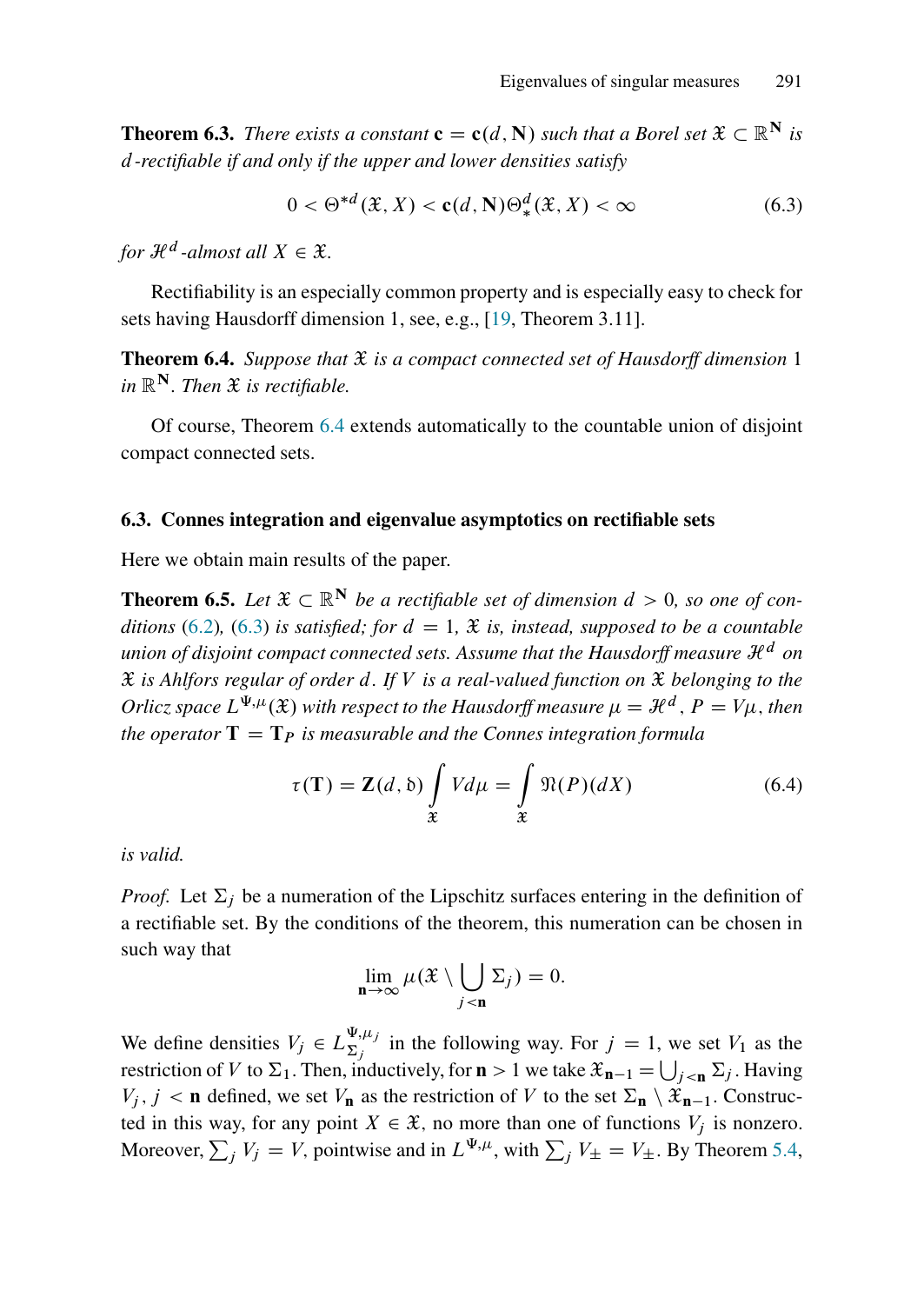for the operator  $T_{V\mu,\mathfrak{X}_n}$  involving finitely many Lipschitz surfaces, the Connes integration formula is valid

<span id="page-34-0"></span>
$$
\tau(\mathbf{T}_{V\mu,\mathfrak{X}_{n}}) = \mathbf{Z}(d,\mathfrak{d}) \int_{\mathfrak{X}_{n}} V d\mu.
$$
 (6.5)

On the other hand, by Theorem [3.2,](#page-15-4)

$$
\limsup_{\lambda\to 0}\lambda n_{\pm}(\lambda,\mathbf{T}_{P,\mathfrak{X}\setminus\mathfrak{X}_{n}})\leq C\left\Vert V\right\Vert _{\mathfrak{X}\setminus\mathfrak{X}_{n}}^{(av,\Psi,\mu)}.
$$

The quantity on the right tends to zero as  $\mathbf{n} \to \infty$ . Therefore, by continuity, the singular trace of the operator  $T_{P, x \setminus \mathcal{X}_n}$  tends to zero as  $n \to \infty$  and it is possible to pass to limit in  $(6.5)$  which gives  $(6.4)$ .

Similar to the previous section, the statement about the eigenvalue asymptotics, obviously a stronger one than the integration formula, is valid.

<span id="page-34-1"></span>**Theorem 6.6.** Let  $\mathfrak{X}$  be a compact rectifiable set of dimension d in  $\mathbb{R}^N$ , Ahlfors d-regular, and V be a real Borel function on  $\mathfrak X$  such that  $||V||_{\mathfrak X}^{\Psi,\mu}<\infty,$   $\mu=\mathcal H^d$  is *the d-dimensional Hausdorff measure. Then for the eigenvalues of*  $T_{P,X}$ ,  $P = V\mu$ , *the following asymptotic formula is valid:*

$$
\lambda n_{\pm}(\lambda, \mathbf{T}_{V\mu, \mathfrak{X}}) \sim \mathbf{Z}(d, \mathfrak{b}) \int_{\mathfrak{X}} V_{\pm} d\mu = \int_{\mathfrak{X}} \mathfrak{N}(P_{\pm}) (dX).
$$

*Proof.* The proof is a copy of the reasoning above for Theorem [6.5.](#page-33-3) Just instead of the asymptotic relation  $(6.5)$ , we use on each stage the asymptotic formula  $(5.13)$  for the eigenvalues and pass to the limit as  $\mathbf{n} \to \infty$  by means of Lemma [5.1.](#page-22-2)

#### <span id="page-34-2"></span>6.4. Unions of rectifiable sets of different dimension

At last, we consider the most general case. Let the measure  $\mu$  on  $\mathbb{R}^N$  be the sum of measures  $\mu_d$ ,  $1 \le d \le N$ , each of them being the Hausdorff measure  $\mathcal{H}^d$  of the corresponding dimension, restricted to a compact rectifiable set  $\mathcal{X}_d$  of dimension d,  $\mathfrak{X} = \bigcup \mathfrak{X}_d$ . Having densities  $V_d \in L^{\Psi, \mu_d}(\mathfrak{X}_d)$ , we consider signed measures  $P_d =$  $V_d \mu_d$ , their sum  $P = \sum P_d$  and the corresponding operator  $T_P = \sum_d T_{P_d}$ .

**Theorem 6.7.** *Let*  $\mathfrak{X} \subset \mathbb{R}^N$  *and the operator*  $\mathbf{T}_P$  *be as above. Then* 

(i) the operator  $T_p$  is Dixmier–Connes measurable and for any normalized  $singular$  *trace*  $\tau$ *,* 

$$
\tau(\mathbf{T}_P) = \sum_{d} \mathbf{Z}(d, \mathbf{N} - d) \int_{\mathfrak{X}_d} P_d(dX) = \sum_{\mathfrak{X}_d} \widetilde{P}_d(dX) = \int_{\mathfrak{X}} \mathfrak{N}(P)(dX);
$$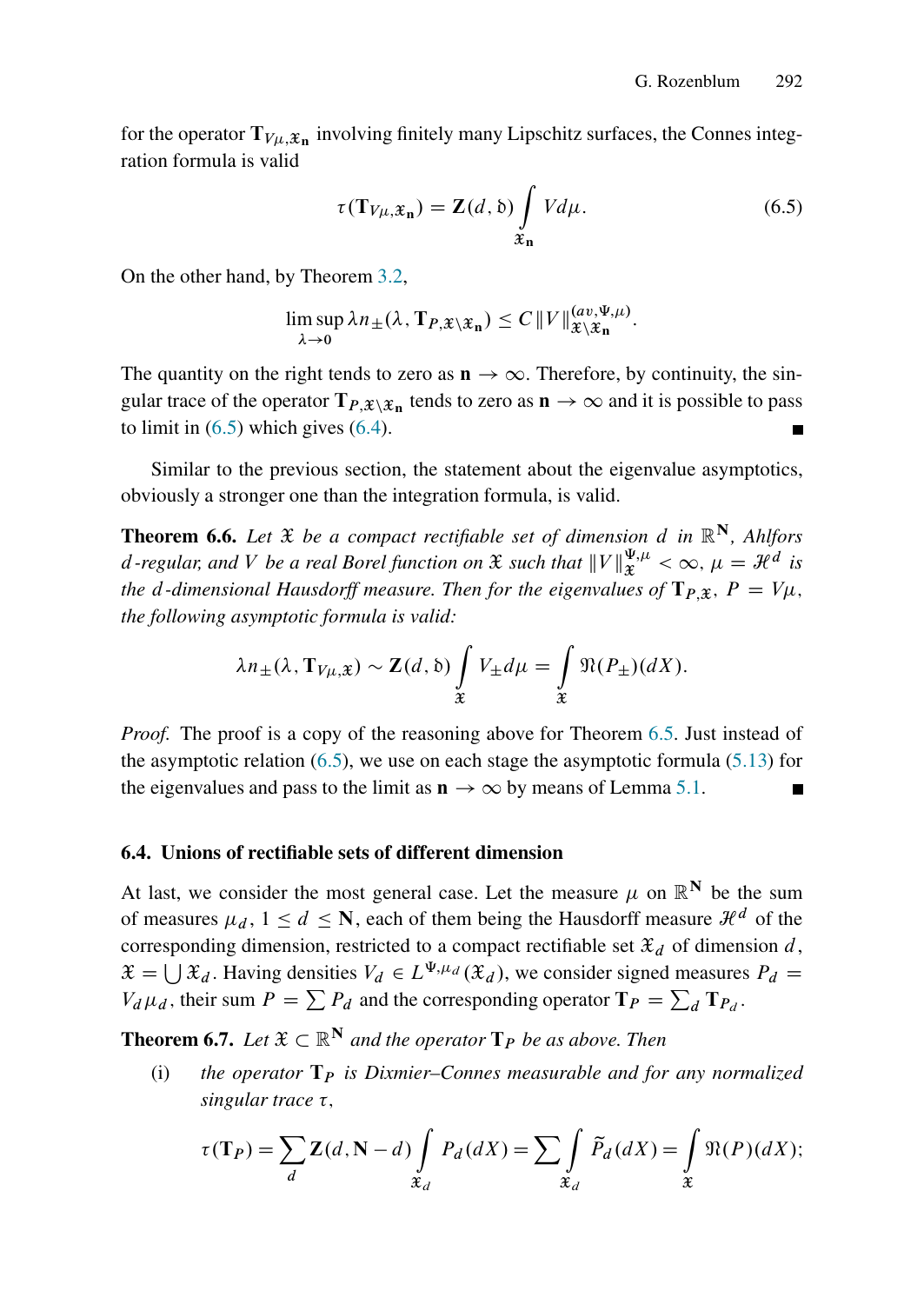(ii) *for the operator*  $\mathbf{T}_P$ *, the eigenvalue asymptotic formulas hold:* 

$$
n_{\pm}(\lambda, \mathbf{T}_P) \sim \lambda^{-1} \sum_{d} \mathbf{Z}(d, \mathbf{N} - d) \int_{\mathfrak{X}_d} P_{\pm, d}(dX) \sim \lambda^{-1} \int_{\mathfrak{X}} \mathfrak{N}(P_{\pm}) (dX).
$$

*Proof.* Statement (i) follows from (ii). Alternatively, it is obtained from [\(6.5\)](#page-34-0) due to the linearity of the singular trace by summing over  $d$ . Statement (ii) is established similar to Theorem [6.6.](#page-34-1) For a given small  $\varepsilon$ , by definition, we can find finite collections  $\Sigma_j^d$  of Lipschitz surfaces of dimension d such that the Hausdorff measure of corresponding dimension of the set  $\mathfrak{X}_d \setminus \bigcup_j \Sigma_j^d$  is less than  $\varepsilon$ , together with the averaged Orlicz norm of  $V_d$  restricted the latter set. Theorem [5.7](#page-31-2) applies to the operator corresponding to the union of finitely many surfaces  $\Sigma_j^d$ , giving the eigenvalue asymptotic formula. The remainder, by the smallness of the Orlicz norms, satisfies an eigenvalue estimate with small constant. Finally, Lemma [5.1](#page-22-2) produces the required result in the usual way.

#### <span id="page-35-0"></span>7. Spectral problems on Riemannian manifolds

Consider a closed smooth Riemannian manifold M of dimension N. Denote by  $\Delta$ the Laplace–Beltrami operator on M. A compact subset  $\Sigma \subset M$  is called *Lipschitz surface of dimension* d if its image under coordinates mappings are d-dimensional Lipschitz surfaces in domains in the Euclidean space. The results presented in previous sections carry over to this setting by a simple localizations, using Proposition [3.3.](#page-15-0) We present here some calculations needed for this case.

Let  $\mathbf{g} = \{g_{\alpha\beta}(X)\}\$  be the metric tensor of M in some local coordinate system, g will denote the inverse matrix,  $g = g^{-1} = \{g^{\alpha\beta}\}\$ . The Laplace–Beltrami operator  $\Delta$ is the second order elliptic operator with principal symbol

$$
\mathbf{d}(X,\Xi) = -\sum_{\alpha,\beta} g^{\alpha\beta}(X)\Xi_{\alpha}\Xi_{\beta},
$$

thus the principal symbol of operator  $\mathfrak{A} = (1 - \Delta)^{-1/2}$  equals

$$
\mathbf{a}_{-l}(X,\Xi) = \left(\sum_{\alpha,\beta} g^{\alpha\beta}(X)\Xi_{\alpha}\Xi_{\beta}\right)^{-N/4}.
$$

Let further the surface  $\Sigma$ , in the some local coordinates

$$
X = (\mathbf{x}, \mathbf{y}) \in \mathbb{R}^d \times \mathbb{R}^{\delta}, \quad \delta = \mathbf{N} - d,
$$

be defined by  $y = \phi(x)$ , where  $\phi$  is a Lipschitz b-component vector-function. The above embedding  $F: \mathbf{x} \mapsto (\mathbf{x}, \phi(\mathbf{x}))$  of  $\Sigma$  into M generates a (nonsmooth) Riemannian metric **h** on  $\Sigma$ , namely,  $h(\zeta, \zeta') := g(DF(\zeta), DF(\zeta'))$  for tangent vectors  $\zeta, \zeta'$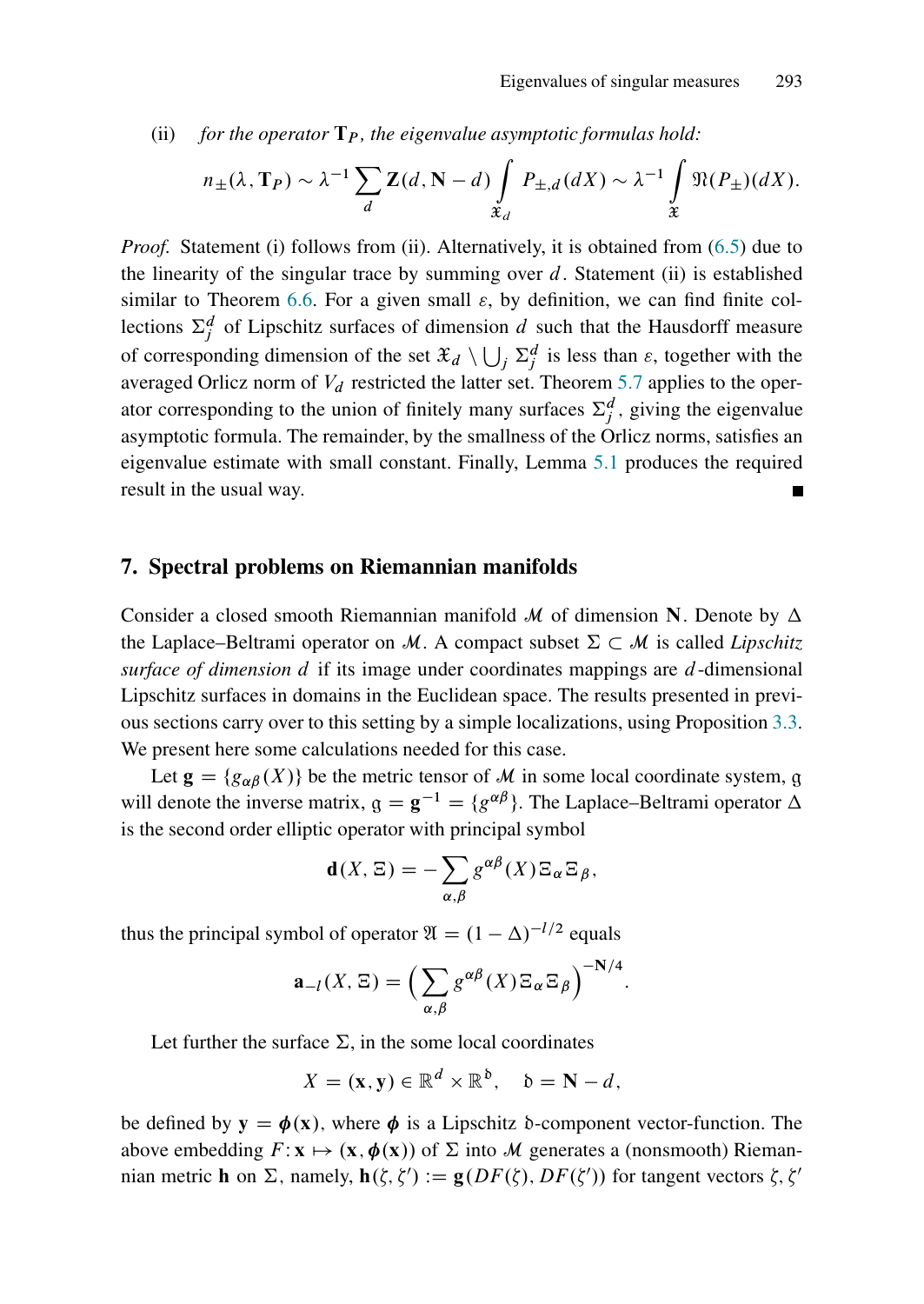to  $\Sigma$ . Here  $DF = (1, \nabla \phi)$  is the differential of the embedding F, defined at the points of  $\Sigma$  where DF exists, i.e., almost everywhere with respect to the Lebesgue measure on  $\Sigma$  in local coordinates. Further calculations are being made just in such points. Having the Riemannian metric on  $\Sigma$ , the Riemannian measure  $\mu = \mu_{\Sigma}$  is defined, in coordinates **x**, as  $\mu_{\Sigma} = H(\mathbf{x})^{\frac{1}{2}} d\mathbf{x}$ , where  $H(\mathbf{x}) = \det(\mathbf{h})$ , or, more explicitly,  $H(\mathbf{x}) = \det(\mathbf{1} + \mathbf{g}(\nabla \phi, \nabla \phi)).$ 

As it was done in the Euclidean case, we consider a density  $V(X)$ ,  $X \in \Sigma$  and the operator  $T_{P,\mathfrak{A}} = \mathfrak{A}^* P \mathfrak{A}$  in  $L_2(\mathcal{M}), P = V\mu_{\Sigma}$ , with respect to the Riemannian measure on  $M$ . Using eigenvalue estimates obtained in Section [3,](#page-14-1) we, as before, reduce the problem of finding asymptotics of eigenvalues of  $T_{P,M}$  to the case of the density V being a nonnegative smooth function on  $\mathcal{M}, V = U^2$ . Thus the operator  $T_{P,\mathfrak{A}}$  factorizes, similar to  $(5.6)$ , as

$$
\mathbf{T}_{P,\mathfrak{A}} = (\Gamma_{\Sigma} U \mathfrak{A})^*(\Gamma_{\Sigma} U \mathfrak{A}) = \mathfrak{K}^*\mathfrak{K},\tag{7.1}
$$

where  $\Gamma_{\Sigma}$  is the operator of restriction from the Sobolev space  $H^{l}(\mathcal{M})$  to  $L^{2}(\Sigma)$ . As before, we note that the nonzero eigenvalues of  $\mathbb{R}^*\mathbb{R}$  coincide with the ones of  $\mathbb{R}\mathbb{R}^*$ , the latter being an integral operator on  $\Sigma$ , the restriction to  $\Sigma$  of the pseudodifferential operator  $U \mathfrak{A} \mathfrak{A}^* U$ . The principal symbol of this operator equals

$$
V(X)\mathbf{a}_{-l}(X,\Xi)^2 = V(X)\Big(\sum_{\alpha,\beta}g^{\alpha\beta}(X)\Xi_{\alpha}\Xi_{\beta}\Big)^{-N/2}.
$$

By the results of [\[44\]](#page-41-12), it suffices to consider the case of a smooth surface  $\Sigma$ . Now, the restriction of the pseudodifferential operator  $U \mathfrak{A} \mathfrak{A}^* U$  to the surface  $\Sigma$  is performed according to the rules explained in Section [5.1,](#page-22-4) following [\[44\]](#page-41-12). Namely, we calculate the symbol  $r_{-d}(X, \xi)$ ,  $X \in \Sigma$ ,  $\xi \in T_X^* \Sigma$  by the rule in [\(5.2\)](#page-22-1), which produces a symbol on  $\Sigma$ ,  $r_{-d}(X,\xi) = R(X,\xi)^{-d/2}$ , where  $R(X,\xi)$  is, for each fixed X, a quadratic form in  $\xi$  variables. Thus,  $\mathbb{R}^*\mathbb{R}$  is an integral operator on  $\Sigma$  with the leading singularity of the kernel being equal to the Fourier transform of symbol  $r_{-d}$  in  $\xi$  variable. Such Fourier transform  $\mathcal{R}(X, Y, X - Y)$  has logarithmic singularity in  $X - Y$ ,

$$
\mathcal{R}(X,Y) = R(X)\log(Q_X(X-Y)) + o(|X-Y|),\tag{7.2}
$$

with certain quadratic form  $Q_X$ . Finally, we arrive at the same asymptotic formula for eigenvalues as in the "flat" case. This gives us the required versions of the results of Section [5](#page-21-0) for operators on Riemannian surfaces.

**Theorem 7.1.** Let  $\Sigma$  be a d-dimensional compact Lipschitz surface in an N-dimen*sional Riemannian manifold* M,  $\mu_{\Sigma}$  be a measure on  $\Sigma$  generated by the embedding of  $\Sigma$  into M. For a real function  $V\in L^{\Psi,\mu_\Sigma},$   $P=V\mu_\Sigma$  consider the operator  $\mathbf{T}_{P,\mathfrak{A}}=0$  $\mathfrak{A}P\mathfrak{A}$ , where  $\mathfrak{A} = (1 - \Delta)^{-\mathbf{N}/4}$ . Then the operator  $\mathbf{T}_{P,\mathfrak{A}}$  is Connes measurable, and *its eigenvalue asymptotics is given by formulas* [\(5.2\)](#page-22-3)*.*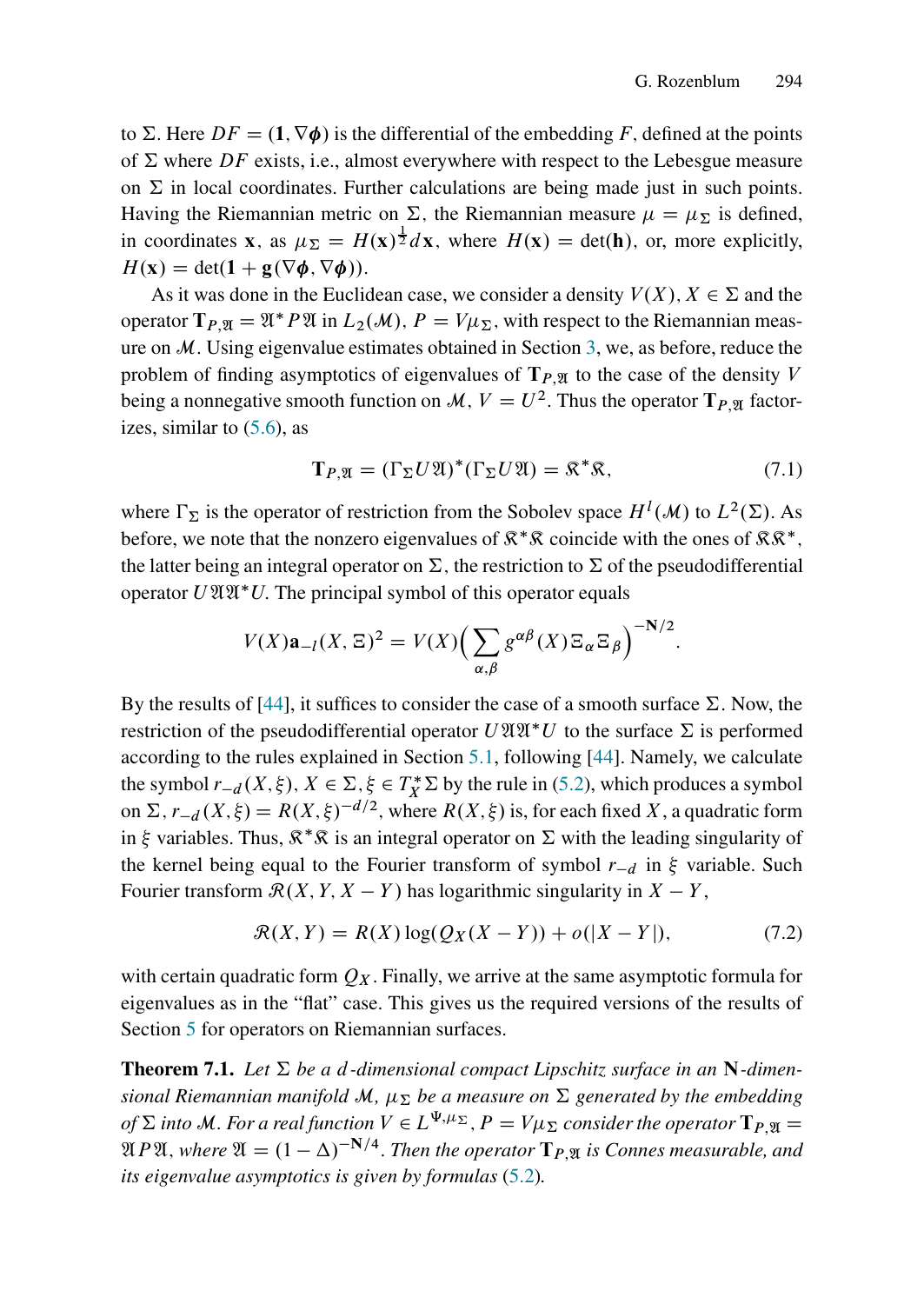Results on the spectral properties of measures on rectifiable sets, see Sections [6.3](#page-33-4) and [6.4,](#page-34-2) are carried over to the setting of Riemannian surfaces in the same way.

#### <span id="page-37-0"></span>8. Lower estimates

In the results presented above, a certain asymmetry is present. While the upper eigenvalue estimates for operators of the form  $T_{P,\mathfrak{A}}$  are established for measures supported on Ahlfors regular sets of any dimension  $0 < d \le N$ , the eigenvalue asymptotics is proved only for rectifiable sets, thus, only for sets that have integer Hausdorff dimension, and even for not all of them. Therefore, the natural question arises about order sharpness of our upper estimates. This section is devoted to establishing this sharpness. It turns out that lower estimates for eigenvalues can be justified in even more general setting than the upper ones.

**Theorem 8.1.** Let  $\mathfrak{A}$  *be an order*  $-l = -N/2$  *pseudodifferential operator in*  $\Omega \subset$  $\mathbb{R}^N$ , elliptic in a domain  $\Omega' \subset \Omega$ , and  $\mu$  be a finite Borel measure with compact  $s$ upport inside  $\Omega'$ . Suppose that  $\mu$  does not contain atoms and the density  $V\geq 0$ *satisfies*  $\int V(X) \mu(dX) < \infty$ . Then, for  $P = V\mu$ ,

<span id="page-37-1"></span>
$$
\liminf \lambda n_{+}(\lambda, \mathbf{T}_{P,\mathfrak{A}}) \geq [C(\mathfrak{A}) P(\Omega)] = \bigg[C(\mathfrak{A}) \int V d\mu \bigg],\tag{8.1}
$$

*where brackets on the right-hand side denote the integer part of the number inside. In inequality* [\(8.1\)](#page-37-1)*, the expression on the left-hand side is set to be equal to*  $+\infty$  *if the operator*  $T_{P,\mathfrak{A}}$  *is unbounded.* 

*Proof.* By ellipticity, it is sufficient to consider the case  $\mathfrak{A} = (1 - \Delta)^{-N/4}$ , with cutoffs to  $\Omega$ .

With the measure P we associate the quadratic form  $\mathbf{q}_{tP}[v] = t \int |v(X)|^2 P(dX)$ ,  $t > 0$ , and consider the Schrödinger-type quadratic form  $\mathbf{h}_t[v] = \mathbf{a}[v] - \mathbf{q}_{t}P[v]$ ,  $\mathbf{a}[v] =$  $||v||^2_{H^l(\Omega')}$ . By the Birman–Schwinger principle, if this form, for certain  $t > 0$ , is lower semibounded, and thus defines a self-adjoint operator  $\mathfrak{s}_t$ , the number of negative eigenvalues of this operator is no greater than the number of eigenvalues of  $\mathbf{T}_{P,\mathfrak{A}}$  in  $(t^{-1},\infty)$ ,  $N_{-}(\mathfrak{H}_t) \leq n_{+}(t^{-1},\mathbf{T}_{P,\mathfrak{A}})$ . We need to consider only such (not that large) values of  $t$  since if the quadratic form  $\mathbf{h}_t$  is *not* lower semibounded, the quantity  $n_+(t^{-1}, \mathbf{T}_{P,\mathfrak{A}})$  is infinite and [\(8.1\)](#page-37-1) is satisfied automatically.

Let first  $N$  be an even number, so l is integer. Then the form **a** is equivalent to  $\int_{\Omega'} |\nabla^{\ell} v|^2 dX + ||v||^2$ , and this form is local. So, we are in the conditions of [\[23,](#page-40-16) Theorem 4.1 and Example 4.13], which give estimates from below for the number of negative eigenvalues of the form  $\mathbf{h}_t$ , exactly as in [\(8.1\)](#page-37-1).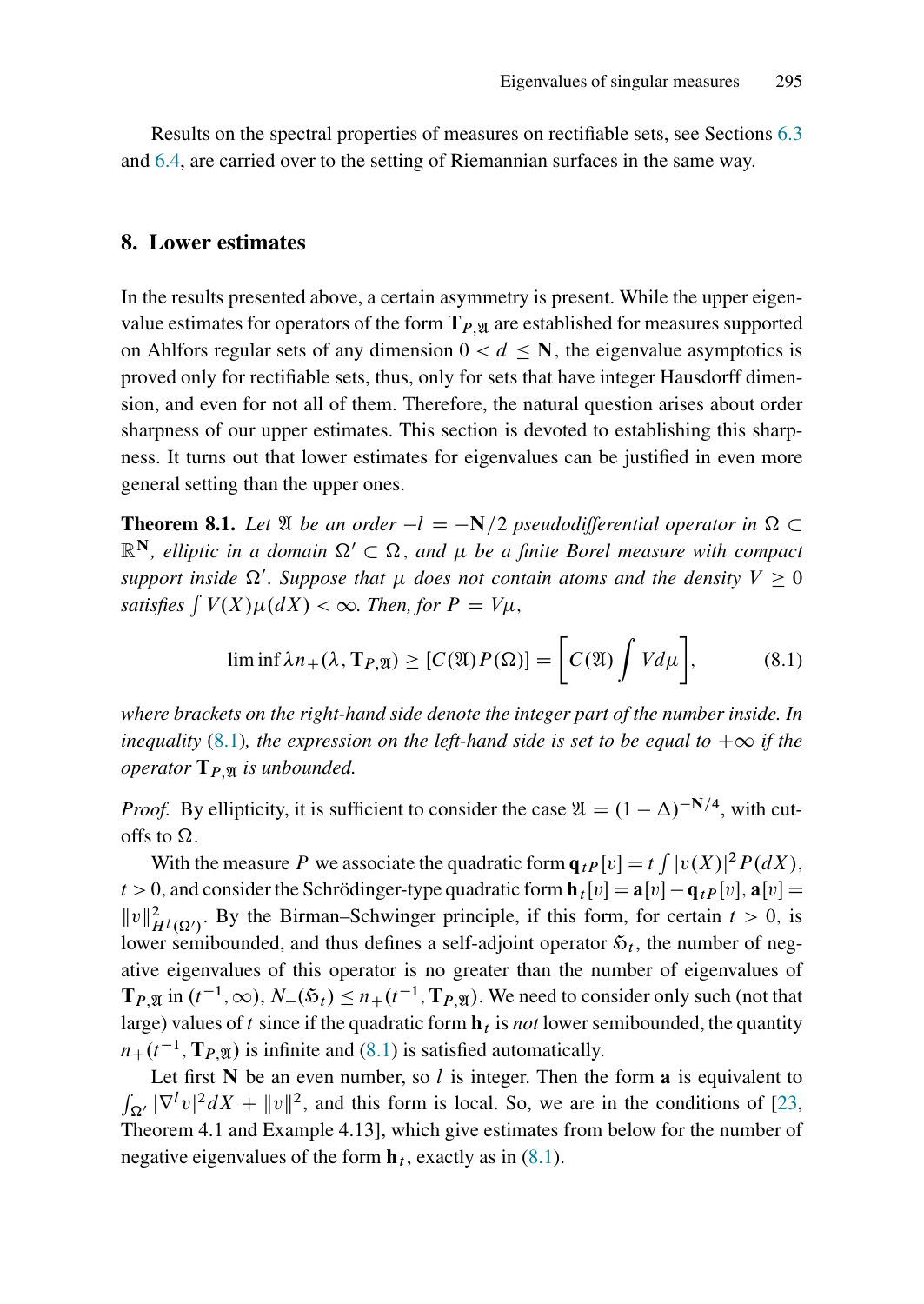For an odd dimension N, i.e., for a non-integer l, a direct application of [\[23,](#page-40-16) Theorem 4.1] is impossible since this theorem requires the form  $a[v]$  to be local. Therefore, we use the trick of dimension lift, compare with [\[49,](#page-42-10) proof of Theorem 1.2]. Consider the space  $\mathbb{R}^N$  being embedded into  $\mathbb{R}^{N+1}$  as an N-dimensional linear subspace. For  $l = N/2$ , there exists a bounded restriction operator Tr:  $H^{l+\frac{1}{2}}(\mathbb{R}^N) \rightarrow$  $H^l(\mathbb{R}^N)$ , so that  $|| \text{Tr } v ||_{H^l(\mathbb{R}^N)} \leq c_0 ||v||_{H^{l+\frac{1}{2}}(\mathbb{R}^{N+1})}$ . With the measure P on  $\mathbb{R}^N$ , we associate the measure  $P^* = P \otimes \delta_{X_{N+1}}$  on  $\mathbb{R}^{N+1}$ . The quadratic form  $\mathbf{a}^*[v] =$  $||v||^2_{H^{l+\frac{1}{2}}(\mathbb{R}^{N+1})}$  is now local, and thus we can apply [\[23,](#page-40-16) Theorem 4.1] to the form H  $\mathbf{h}_t^* = \mathbf{a}^* [v] - t \int |v|^2 P^*(dX)$ , obtaining

<span id="page-38-2"></span>
$$
\mathbf{n}_t := N_-(\mathbf{h}_t^*) \ge [ctP^*(\mathbb{R}^{N+1})] = [ctP(\mathbb{R}^N)].
$$
\n(8.2)

By the min-max principle, this means that there exists a subspace  $\mathcal{L} \subset H^{l+\frac{1}{2}}(\mathbb{R}^{N+1}),$  $\dim \mathcal{L} = n + t$ , such that

$$
\mathbf{h}_t^*[v] < 0, v \in \mathcal{L} \setminus \{0\},
$$

and dim  $\mathcal{L} = \mathbf{n}_t$ , or

<span id="page-38-1"></span><span id="page-38-0"></span>
$$
\mathbf{a}^*[v] < t \int\limits_{\mathbb{R}^N} |v|^2 P(dX). \tag{8.3}
$$

Due to the denseness of the continuous functions in  $H^{1+\frac{1}{2}}$ , we can suppose that  $\mathcal{L}$ consists of continuous functions. Consider the subspace  $\text{Tr}(\mathcal{L}) \subset H^l(\mathbb{R}^N) \cup C(\mathbb{R}^N)$ . It has the same dimension as L. In fact, if some nonzero function  $v \in \mathcal{L}$  is annulled by Tr, Tr  $v = 0$ , this would mean that v is zero on  $\mathbb{R}^N$  and therefore  $\int_{\mathbb{R}^N} |v|^2 P(dX) = 0$ , which contradicts [\(8.3\)](#page-38-0). Thus, the mapping Tr is injective on  $\mathcal{L}$ . We denote by  $\mathcal{E}$  its right inverse mapping  $\mathcal{E}: \text{Tr}(\mathcal{L}) \to \mathcal{L}$ . Therefore,

$$
\mathbf{a}[v] - c_0 t \int_{\mathbb{R}^N} |v|^2 (\mathbb{R}^N) P(dx)
$$
  
\n
$$
\leq c_0 \left[ \mathbf{a}^* [\mathcal{E} v] - t \int_{\mathbb{R}^N} |\mathcal{E} v|^2 (\mathbb{R}^N) P(dx) \right] < 0, \quad v \in \text{Tr}(\mathcal{L}), v \neq -0. \quad (8.4)
$$

By the variational principle, [\(8.4\)](#page-38-1) means that the number of negative eigenvalues of the operator  $H_{c0t}$  is no less than  $n_t$  in [\(8.2\)](#page-38-2), which proves our Theorem for this case as well.

Funding. The work is supported by Ministry of Science and Higher Education of the Russian Federation, agreement 075–15–2019–1619.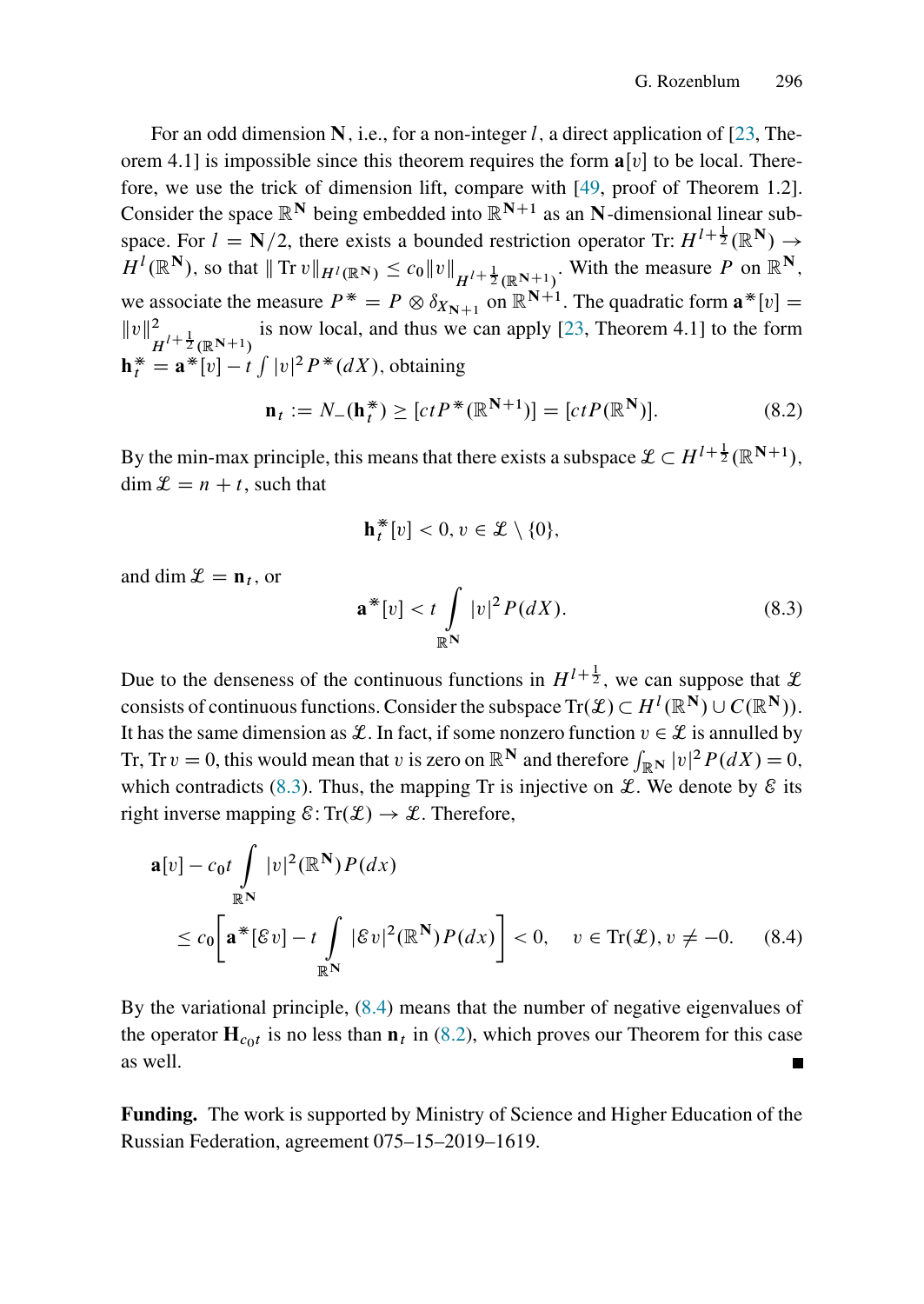### <span id="page-39-0"></span>References

- [1] M. S. Agranovich, Potential-type operators and conjugation problems for second-order strongly elliptic systems in domains with a Lipschitz boundary. *Funktsional. Anal. i Prilozhen.* 43 (2009), no. 3, 3–25; English translation: *Funct. Anal. Appl.* 43 (2009), no. 3, 165–183 Zbl [1272.47065](https://zbmath.org/?q=an:1272.47065&format=complete) MR [2583636](https://mathscinet.ams.org/mathscinet-getitem?mr=2583636)
- <span id="page-39-11"></span>[2] M. S. Agranovich, B. Z. Katsenelenbaum, A. N. Sivov, and N. N. Voitovich, *Generalized method of eigenoscillations in diffraction theory*. Wiley-VCH, Berlin, 1999 Zbl [0929.65097](https://zbmath.org/?q=an:0929.65097&format=complete) MR [1713196](https://mathscinet.ams.org/mathscinet-getitem?mr=1713196)
- <span id="page-39-7"></span>[3] S. Albeverio, W. Karwowski, and V. Koshmanenko, On negative eigenvalues of generalized Laplace operators. *Rep. Math. Phys.* 48 (2001), no. 3, 359–387 Zbl [1038.47034](https://zbmath.org/?q=an:1038.47034&format=complete) MR [1873975](https://mathscinet.ams.org/mathscinet-getitem?mr=1873975)
- <span id="page-39-8"></span>[4] S. Albeverio and V. Koshmanenko, On Schrödinger operators perturbed by fractal potentials. *Rep. Math. Phys.* 45 (2000), no. 3, 307–326 Zbl [0960.47001](https://zbmath.org/?q=an:0960.47001&format=complete) MR [1772602](https://mathscinet.ams.org/mathscinet-getitem?mr=1772602)
- [5] J. Behrndt, P. Exner, M. Holzmann, and V. Lotoreichik, The Landau Hamiltonian with ı-potentials supported on curves. *Rev. Math. Phys.* 32 (2020), no. 4, article no. 2050010 Zbl [1465.35132](https://zbmath.org/?q=an:1465.35132&format=complete) MR [4092113](https://mathscinet.ams.org/mathscinet-getitem?mr=4092113)
- <span id="page-39-5"></span>[6] M. S. Birman, A. Laptev, and M. Solomyak, The negative discrete spectrum of the operator  $(-\Delta)^l - \alpha V$  in  $L_2(\mathbf{R}^d)$  for d even and  $2l \geq d$ . *Ark. Mat.* 35 (1997), no. 1, 87–126 Zbl [0876.35079](https://zbmath.org/?q=an:0876.35079&format=complete) MR [1443037](https://mathscinet.ams.org/mathscinet-getitem?mr=1443037)
- <span id="page-39-10"></span>[7] M. Š. Birman and M. Z. Solomjak, Spectral asymptotics of nonsmooth elliptic operators. I, II. *Trudy Moskov. Mat. Obšˇc.* 27 (1972), 3–52; ibid. 28 (1973), 3–34; English translation: *Trans. Moscow Math. Soc.* 27 (1972), 1–52 (1975); ibid. 28 (1973), 1–32 Zbl [0296.35065](https://zbmath.org/?q=an:0296.35065&format=complete) (I) Zbl [0296.35066](https://zbmath.org/?q=an:0296.35066&format=complete) (II) MR [0364898](https://mathscinet.ams.org/mathscinet-getitem?mr=0364898)
- <span id="page-39-4"></span>[8] M. Š. Birman and M. Z. Solomjak, Quantitative analysis in Sobolev's imbedding theorems and applications to spectral theory. In *Tenth Mathematical School* (Summer School, Kaciveli/Nalchik, 1972), in Russian, pp. 5–189, Izdanie Inst. Mat. Akad. Nauk Ukrain. SSR, Kiev, 1974; English translation in Amer. Math. Soc. Transl. Ser. 2 114. American Mathematical Society, Providence, R.I., 1980 Zbl [0426.46019](https://zbmath.org/?q=an:0426.46019&format=complete) MR [0482138](https://mathscinet.ams.org/mathscinet-getitem?mr=0482138)
- <span id="page-39-12"></span>[9] M. Š. Birman and M. Z. Solomjak, Asymptotic behavior of the spectrum of pseudodifferential operators with anisotropically homogeneous symbols. *Vestnik Leningrad. Univ.* (1977), no. 13 Mat. Meh. Astronom. vyp. 3, 13–21, 169 Zbl [0377.47033](https://zbmath.org/?q=an:0377.47033&format=complete) MR [0463738](https://mathscinet.ams.org/mathscinet-getitem?mr=0463738)
- <span id="page-39-3"></span>[10] A. Chamseddine, C. Consani, N. Higson, M. Khalkhali, H. Moscovici, and G. Yu, *Advances in Noncommutative Geometry.* On the Occasion of Alain Connes' 70th Birthday, Springer, Cham, 2020. Zbl [1432.58003](https://zbmath.org/?q=an:1432.58003&format=complete) MR [4300550](https://mathscinet.ams.org/mathscinet-getitem?mr=4300550)
- <span id="page-39-2"></span><span id="page-39-1"></span>[11] A. Connes, The action functional in noncommutative geometry. *Comm. Math. Phys.* 117 (1988), no. 4, 673–683 Zbl [0658.53068](https://zbmath.org/?q=an:0658.53068&format=complete) MR [953826](https://mathscinet.ams.org/mathscinet-getitem?mr=953826)
- <span id="page-39-6"></span>[12] A. Connes, *Noncommutative geometry*. Academic Press, San Diego, CA, 1994 Zbl [0818.46076](https://zbmath.org/?q=an:0818.46076&format=complete) MR [1303779](https://mathscinet.ams.org/mathscinet-getitem?mr=1303779)
- <span id="page-39-9"></span>[13] S. Dave, An equivariant noncommutative residue. *J. Noncommut. Geom.* 7 (2013), no. 3, 709–735 Zbl [1286.58018](https://zbmath.org/?q=an:1286.58018&format=complete) MR [3108693](https://mathscinet.ams.org/mathscinet-getitem?mr=3108693)
- [14] G. David and S. Semmes, *Fractured fractals and broken dreams*. Oxford Lecture Ser. Math. Appl. 7, The Clarendon Press, Oxford University Press, New York, 1997 Zbl [0887.54001](https://zbmath.org/?q=an:0887.54001&format=complete) MR [1616732](https://mathscinet.ams.org/mathscinet-getitem?mr=1616732)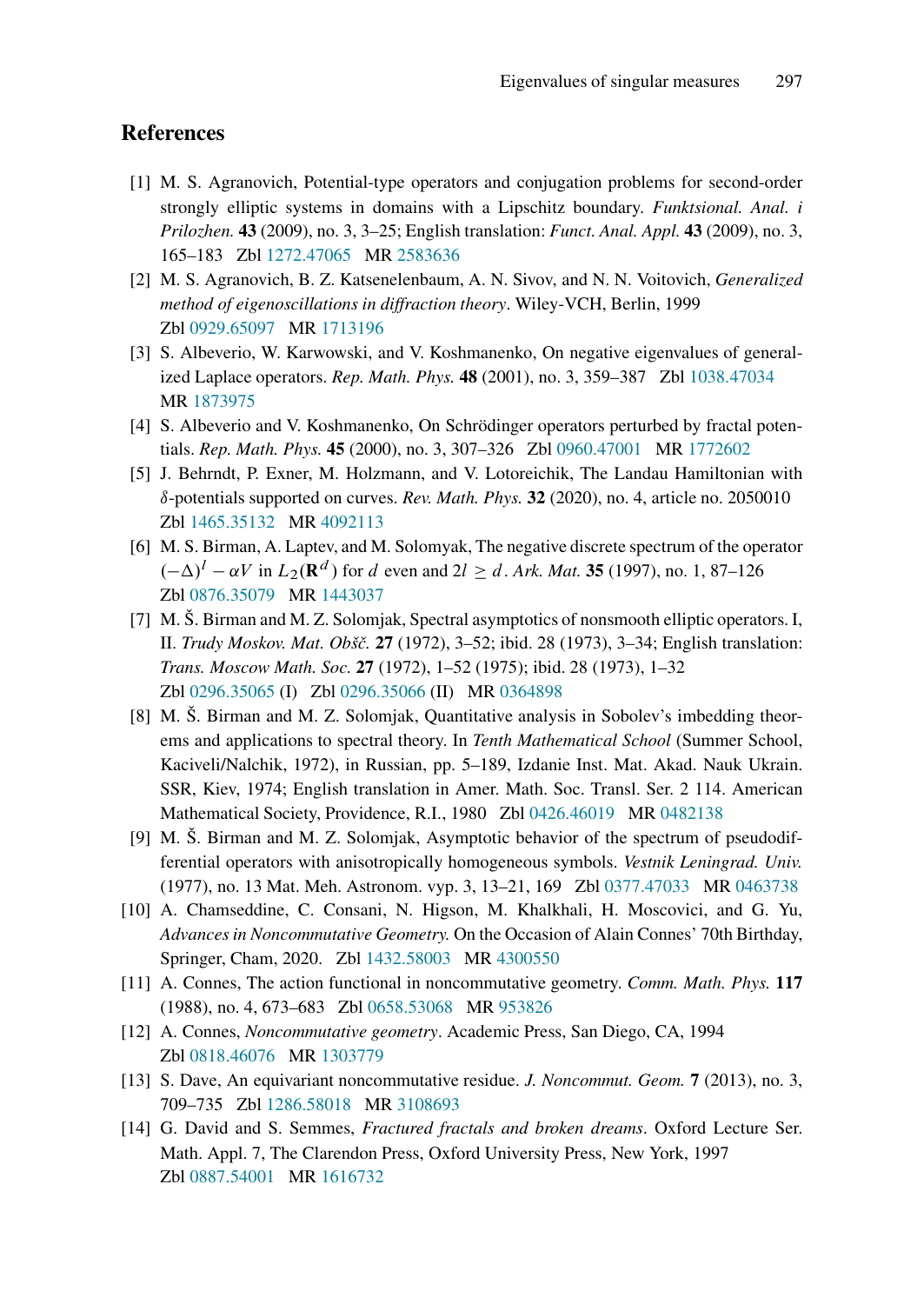- <span id="page-40-13"></span><span id="page-40-2"></span>[15] C. De Lellis, *Rectifiable sets, densities and tangent measures*. Zur. Lect. Adv. Math., Zürich, 2008 Zbl [1183.28006](https://zbmath.org/?q=an:1183.28006&format=complete) MR [2388959](https://mathscinet.ams.org/mathscinet-getitem?mr=2388959)
- <span id="page-40-8"></span>[16] M. Eckstein and B. Iochum, *Spectral action in noncommutative geometry*. SpringerBriefs Math. Phys. 27, Springer, Cham, 2018 Zbl [1416.81008](https://zbmath.org/?q=an:1416.81008&format=complete) MR [3887635](https://mathscinet.ams.org/mathscinet-getitem?mr=3887635)
- [17] D. E. Edmunds and H. Triebel, *Function spaces, entropy numbers, differential operators*. Cambridge Tracts in Math. 120, Cambridge University Press, Cambridge, 1996 Zbl [0865.46020](https://zbmath.org/?q=an:0865.46020&format=complete) MR [1410258](https://mathscinet.ams.org/mathscinet-getitem?mr=1410258)
- <span id="page-40-9"></span>[18] P. Exner and K. Pankrashkin, Strong coupling asymptotics for a singular Schrödinger operator with an interaction supported by an open arc. *Comm. Partial Differential Equations* 39 (2014), no. 2, 193–212 Zbl [1291.35247](https://zbmath.org/?q=an:1291.35247&format=complete) MR [3169783](https://mathscinet.ams.org/mathscinet-getitem?mr=3169783)
- <span id="page-40-15"></span><span id="page-40-14"></span>[19] K. J. Falconer, *The geometry of fractal sets*. Cambridge Tracts in Mathematics 85, Cambridge University Press, Cambridge, 1986 Zbl [0587.28004](https://zbmath.org/?q=an:0587.28004&format=complete) MR [867284](https://mathscinet.ams.org/mathscinet-getitem?mr=867284)
- <span id="page-40-12"></span>[20] H. Federer, *Geometric measure theory*. Grundlehren Math. Wiss. 153, Springer, New York, 1969 Zbl [0176.00801](https://zbmath.org/?q=an:0176.00801&format=complete) MR [0257325](https://mathscinet.ams.org/mathscinet-getitem?mr=0257325)
- <span id="page-40-3"></span>[21] J. M. Fraser, Assouad type dimensions and homogeneity of fractals. *Trans. Amer. Math. Soc.* 366 (2014), no. 12, 6687–6733 Zbl [1305.28021](https://zbmath.org/?q=an:1305.28021&format=complete) MR [3267023](https://mathscinet.ams.org/mathscinet-getitem?mr=3267023)
- [22] G. Grensing, *Structural aspects of quantum field theory and noncommutative geometry.* Vol. I, II, World Scientific, Hackensack, NJ, 2013 Zbl [1275.81002](https://zbmath.org/?q=an:1275.81002&format=complete) (I) Zbl [1275.81003](https://zbmath.org/?q=an:1275.81003&format=complete) (II) MR [3242289](https://mathscinet.ams.org/mathscinet-getitem?mr=3242289)
- <span id="page-40-16"></span>[23] A. Grigor'yan, Y. Netrusov, and S.-T. Yau, Eigenvalues of elliptic operators and geometric applications. In *Surveys in differential geometry.* Vol. IX, pp. 147–217, Surv. Differ. Geom. 9, Int. Press, Somerville, MA, 2004 Zbl [1061.58027](https://zbmath.org/?q=an:1061.58027&format=complete) MR [2195408](https://mathscinet.ams.org/mathscinet-getitem?mr=2195408)
- <span id="page-40-11"></span><span id="page-40-4"></span>[24] J. E. Hutchinson, Fractals and self-similarity. *Indiana Univ. Math. J.* 30 (1981), no. 5, 713–747 Zbl [0598.28011](https://zbmath.org/?q=an:0598.28011&format=complete) MR [625600](https://mathscinet.ams.org/mathscinet-getitem?mr=625600)
- <span id="page-40-1"></span>[25] N. Kalton, S. Lord, D. Potapov, and F. Sukochev, Traces of compact operators and the noncommutative residue. *Adv. Math.* 235 (2013), 1–55 Zbl [1272.46056](https://zbmath.org/?q=an:1272.46056&format=complete) MR [3010049](https://mathscinet.ams.org/mathscinet-getitem?mr=3010049)
- [26] M. Karuhanga and E. Shargorodsky, On negative eigenvalues of two-dimensional Schrödinger operators with singular potentials. *J. Math. Phys.* 61 (2020), no. 5, article no. 051509 Zbl [1443.81031](https://zbmath.org/?q=an:1443.81031&format=complete) MR [4100694](https://mathscinet.ams.org/mathscinet-getitem?mr=4100694)
- <span id="page-40-0"></span>[27] A. N. Koževnikov, The asymptotic behavior of the eigenvalues of an elliptic boundary value problem with  $\lambda$  in the equation and in the boundary condition. *Uspehi Mat. Nauk* 31 (1976), no. 4 (190), 265–266 MR [0422907](https://mathscinet.ams.org/mathscinet-getitem?mr=0422907)
- <span id="page-40-10"></span><span id="page-40-6"></span>[28] M. A. Krasnosel'ski˘ı and J. B. Ruticki˘ı, *Convex functions and Orlicz spaces*. P. Noordhoff, Groningen, 1961 Zbl [0095.09103](https://zbmath.org/?q=an:0095.09103&format=complete) MR [0126722](https://mathscinet.ams.org/mathscinet-getitem?mr=0126722)
- [29] M. L. Lapidus, Towards a noncommutative fractal geometry? Laplacians and volume measures on fractals. In *Harmonic analysis and nonlinear differential equations* (Riverside, CA, 1995), pp. 211–252, Contemp. Math. 208, Amer. Math. Soc., Providence, RI, 1997 Zbl [0889.58012](https://zbmath.org/?q=an:0889.58012&format=complete) MR [1467009](https://mathscinet.ams.org/mathscinet-getitem?mr=1467009)
- <span id="page-40-7"></span><span id="page-40-5"></span>[30] M. L. Lapidus, *In search of the Riemann zeros*. American Mathematical Society, Providence, RI, 2008 Zbl [1150.11003](https://zbmath.org/?q=an:1150.11003&format=complete) MR [2375028](https://mathscinet.ams.org/mathscinet-getitem?mr=2375028)
- [31] S. Lord, D. Potapov, and F. Sukochev, Measures from Dixmier traces and zeta functions. *J. Funct. Anal.* 259 (2010), no. 8, 1915–1949 Zbl [1242.46072](https://zbmath.org/?q=an:1242.46072&format=complete) MR [2671116](https://mathscinet.ams.org/mathscinet-getitem?mr=2671116)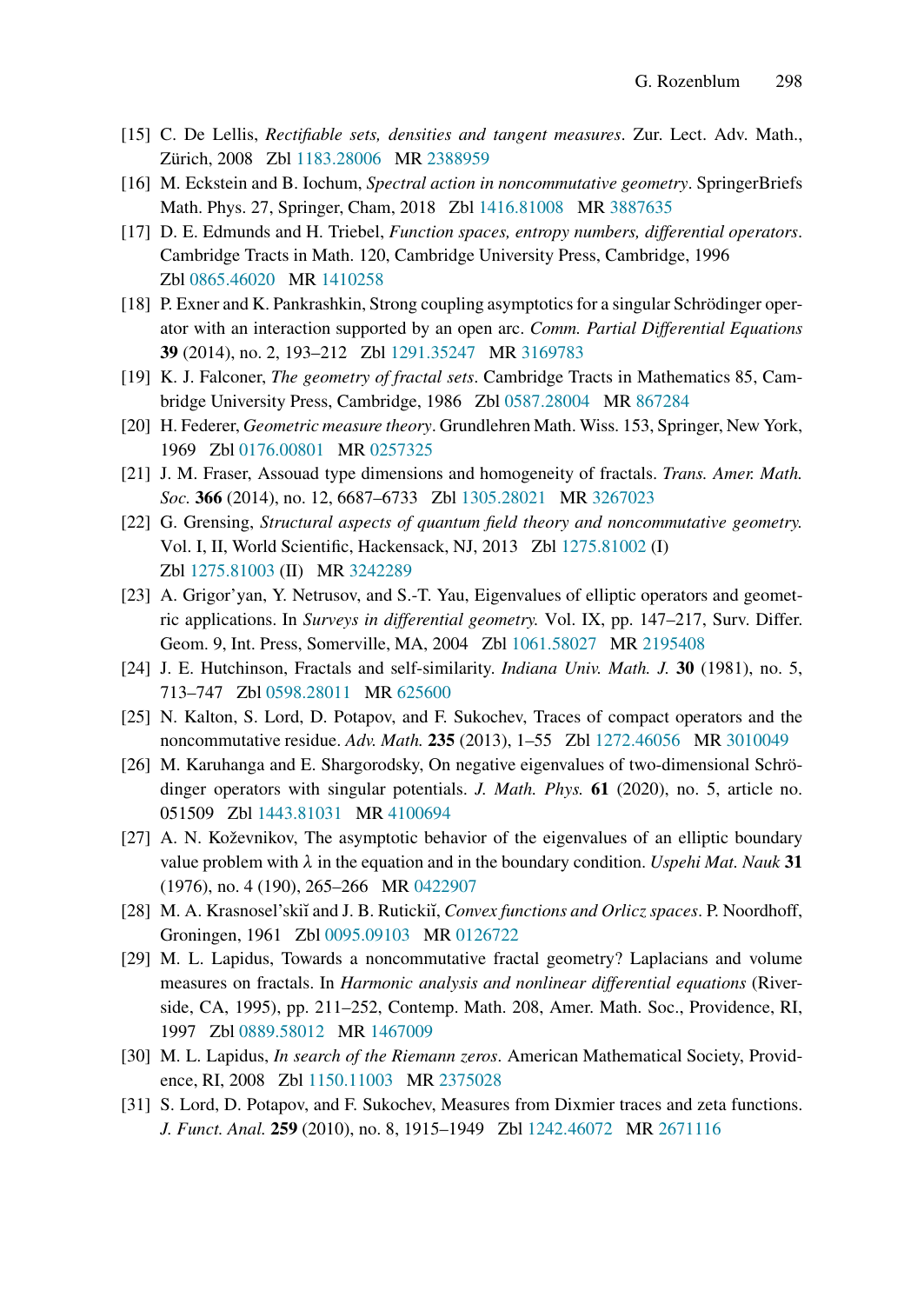- <span id="page-41-4"></span><span id="page-41-3"></span>[32] S. Lord and F. Sukochev, Measure theory in noncommutative spaces. *SIGMA Symmetry Integrability Geom. Methods Appl.* 6 (2010), article no. 072 MR [2725011](https://mathscinet.ams.org/mathscinet-getitem?mr=2725011)
- <span id="page-41-5"></span>[33] S. Lord, F. Sukochev, and D. Zanin, *Singular traces*. De Gruyter Stud. Math. 46, De Gruyter, Berlin, 2013 Zbl [1275.47002](https://zbmath.org/?q=an:1275.47002&format=complete) MR [3099777](https://mathscinet.ams.org/mathscinet-getitem?mr=3099777)
- [34] S. Lord, F. Sukochev, and D. Zanin, A last theorem of Kalton and finiteness of Connes' integral. *J. Funct. Anal.* 279 (2020), no. 7, article no. 108664 Zbl [1460.46068](https://zbmath.org/?q=an:1460.46068&format=complete) MR [4107814](https://mathscinet.ams.org/mathscinet-getitem?mr=4107814)
- <span id="page-41-6"></span>[35] S. Lord, F. A. Sukochev, and D. Zanin, Advances in Dixmier traces and applications. In *Advances in noncommutative geometry*, pp. 491–583, Springer, Cham, 2019 Zbl [1457.46064](https://zbmath.org/?q=an:1457.46064&format=complete) MR [4300559](https://mathscinet.ams.org/mathscinet-getitem?mr=4300559)
- <span id="page-41-13"></span>[36] P. Mattila, *Geometry of sets and measures in Euclidean spaces*. Cambridge Stud. Adv. Math. 44, Cambridge University Press, Cambridge, 1995 Zbl [0819.28004](https://zbmath.org/?q=an:0819.28004&format=complete) MR [1333890](https://mathscinet.ams.org/mathscinet-getitem?mr=1333890)
- <span id="page-41-8"></span>[37] V. Maz'ya, *Sobolev spaces with applications to elliptic partial differential equations*. Augmented edn., Grundlehren Math. Wiss. 342, Springer, Berlin, 2011 Zbl [1217.46002](https://zbmath.org/?q=an:1217.46002&format=complete) MR [2777530](https://mathscinet.ams.org/mathscinet-getitem?mr=2777530)
- <span id="page-41-1"></span>[38] K. Naimark and M. Solomyak, The eigenvalue behaviour for the boundary value problems related to self-similar measures on  $\mathbb{R}^d$ . *Math. Res. Lett.* 2 (1995), no. 3, 279–298 Zbl [0836.60016](https://zbmath.org/?q=an:0836.60016&format=complete) MR [1338787](https://mathscinet.ams.org/mathscinet-getitem?mr=1338787)
- <span id="page-41-14"></span><span id="page-41-9"></span>[39] D. Preiss, Geometry of measures in  $\mathbb{R}^n$ : distribution, rectifiability, and densities. *Ann. of Math. (2)* 125 (1987), no. 3, 537–643 Zbl [0627.28008](https://zbmath.org/?q=an:0627.28008&format=complete) MR [890162](https://mathscinet.ams.org/mathscinet-getitem?mr=890162)
- <span id="page-41-2"></span>[40] M. M. Rao and Z. D. Ren, *Theory of Orlicz spaces*. Monographs and Monogr. Textbooks Pure Appl. Math. 146, Marcel Dekker, New York, 1991 Zbl [0724.46032](https://zbmath.org/?q=an:0724.46032&format=complete) MR [1113700](https://mathscinet.ams.org/mathscinet-getitem?mr=1113700)
- [41] G. Rozenblum and E. Shargorodsky, Eigenvalue asymptotics for weighted polyharmonic operator with a singular measure in the critical case. *Funkts. Anal. Prilozh.* 55 (2021), no. 2, 113–117; English translation: *Funct. Anal. Appl.* 55 (2021), no. 2, 170-173 Zbl [07427831](https://zbmath.org/?q=an:07427831&format=complete)
- <span id="page-41-0"></span>[42] G. Rozenblum and E. Shargorodsky, Eigenvalue estimates and asymptotics for weighted pseudodifferential operators with singular measures in the critical case. In *Partial differential equations, spectral theory, and mathematical physics*, pp. 331–354, EMS Ser. Congr. Rep., European Mathematical Society (EMS), Zürich, 2021 Zbl [07438902](https://zbmath.org/?q=an:07438902&format=complete) MR [4331823](https://mathscinet.ams.org/mathscinet-getitem?mr=4331823)
- <span id="page-41-11"></span>[43] G. Rozenblum and G. Tashchiyan, Eigenvalue asymptotics for potential type operators on Lipschitz surfaces. *Russ. J. Math. Phys.* 13 (2006), no. 3, 326–339 Zbl [1123.35037](https://zbmath.org/?q=an:1123.35037&format=complete) MR [2262834](https://mathscinet.ams.org/mathscinet-getitem?mr=2262834)
- <span id="page-41-12"></span>[44] G. Rozenblum and G. Tashchiyan, Eigenvalue asymptotics for potential type operators on Lipschitz surfaces of codimension greater than 1. *Opuscula Math.* 38 (2018), no. 5, 733–758 Zbl [06976048](https://zbmath.org/?q=an:06976048&format=complete) MR [3818595](https://mathscinet.ams.org/mathscinet-getitem?mr=3818595)
- <span id="page-41-10"></span><span id="page-41-7"></span>[45] G. Rozenblum and G. Tashchiyan, *Eigenvalues of the Birman–Schwinger operator for singular measures: the noncritical case.* 2021, arXiv[:2107.04682](https://arxiv.org/abs/2107.04682)
- [46] L. Schwartz, *Théorie des distributions*. Publications de l'Institut de Mathématique de l'Université de Strasbourg, IX-X, Hermann, Paris, 1966 Zbl [0149.09501](https://zbmath.org/?q=an:0149.09501&format=complete) MR [0209834](https://mathscinet.ams.org/mathscinet-getitem?mr=0209834)